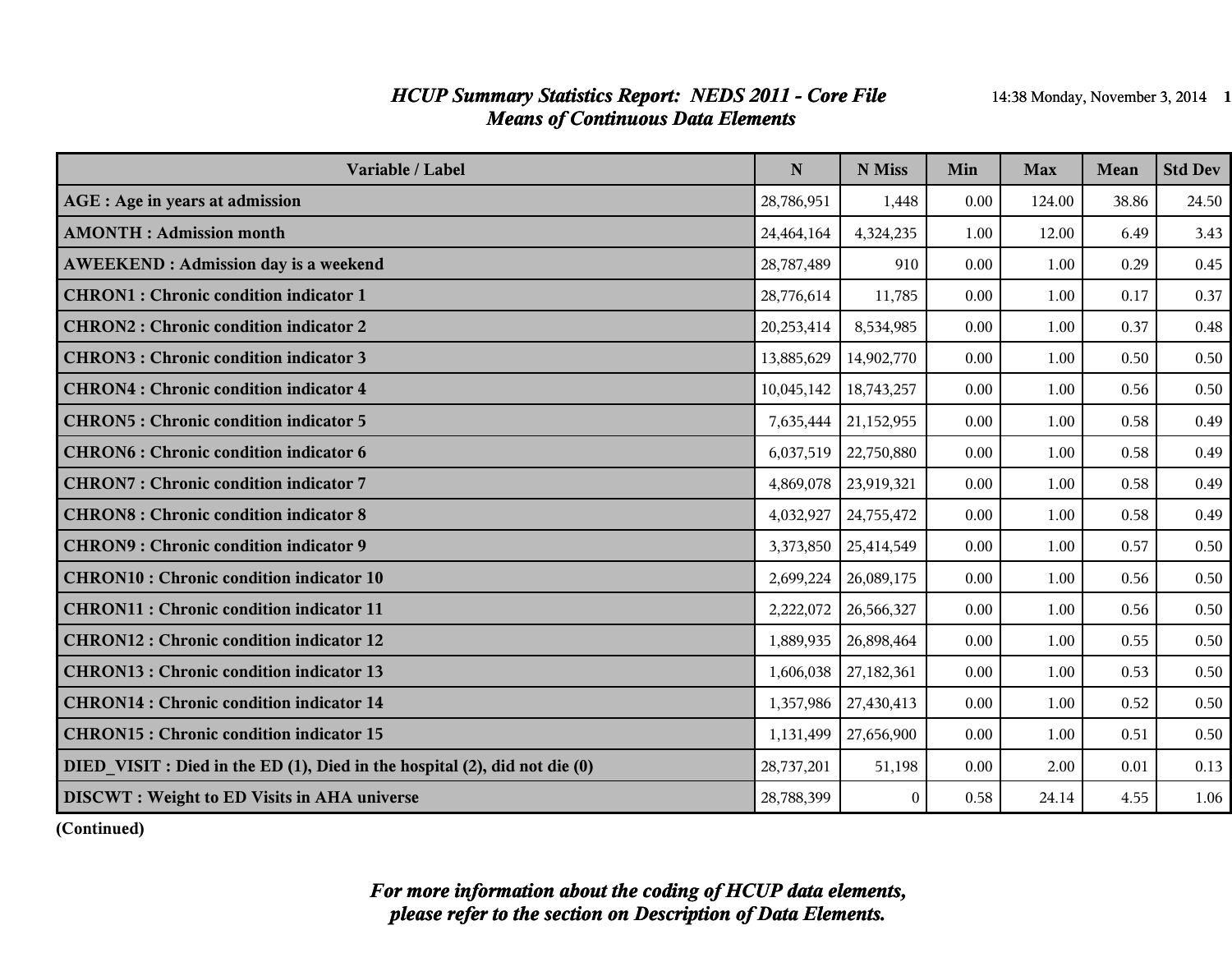#### *HCUP Summary Statistics Report: NEDS 2011 - Core File* 14:38 Monday, November 3, 2014 2 *Means of Continuous Data Elements*

| Variable / Label                                  | ${\bf N}$  | N Miss           | Min    | <b>Max</b> | <b>Mean</b> | <b>Std Dev</b> |
|---------------------------------------------------|------------|------------------|--------|------------|-------------|----------------|
| DISP_ED: Disposition of patient (uniform) from ED | 28,788,399 | $\boldsymbol{0}$ | 1.00   | 99.00      | 2.54        | 4.92           |
| <b>DQTR</b> : Discharge quarter                   | 28,771,283 | 17,116           | 1.00   | 4.00       | 2.50        | 1.11           |
| DXCCS1 : CCS: diagnosis 1                         | 28,776,614 | 11,785           | 1.00   | 670.00     | 189.61      | 116.59         |
| DXCCS2 : CCS: diagnosis 2                         | 20,253,414 | 8,534,985        | 1.00   | 670.00     | 197.61      | 165.56         |
| DXCCS3 : CCS: diagnosis 3                         | 13,885,629 | 14,902,770       | 1.00   | 670.00     | 198.93      | 180.99         |
| DXCCS4 : CCS: diagnosis 4                         | 10,045,142 | 18,743,257       | 1.00   | 670.00     | 195.91      | 183.99         |
| DXCCS5 : CCS: diagnosis 5                         | 7,635,444  | 21,152,955       | 1.00   | 670.00     | 192.42      | 182.16         |
| DXCCS6 : CCS: diagnosis 6                         | 6,037,519  | 22,750,880       | 1.00   | 670.00     | 190.12      | 179.30         |
| DXCCS7: CCS: diagnosis 7                          | 4,869,078  | 23,919,321       | 1.00   | 670.00     | 188.26      | 176.72         |
| DXCCS8 : CCS: diagnosis 8                         | 4,032,927  | 24,755,472       | 1.00   | 670.00     | 187.28      | 174.51         |
| DXCCS9: CCS: diagnosis 9                          | 3,373,850  | 25,414,549       | 1.00   | 670.00     | 186.83      | 172.41         |
| DXCCS10 : CCS: diagnosis 10                       | 2,699,224  | 26,089,175       | 1.00   | 670.00     | 185.76      | 170.53         |
| DXCCS11 : CCS: diagnosis 11                       | 2,222,072  | 26,566,327       | 1.00   | 670.00     | 185.05      | 169.37         |
| DXCCS12 : CCS: diagnosis 12                       | 1,889,935  | 26,898,464       | 1.00   | 670.00     | 185.05      | 168.03         |
| DXCCS13 : CCS: diagnosis 13                       | 1,606,038  | 27,182,361       | 1.00   | 670.00     | 185.40      | 167.04         |
| DXCCS14 : CCS: diagnosis 14                       | 1,357,986  | 27,430,413       | 1.00   | 670.00     | 185.44      | 165.49         |
| DXCCS15 : CCS: diagnosis 15                       | 1,131,499  | 27,656,900       | 1.00   | 670.00     | 185.63      | 164.10         |
| <b>EDEVENT</b> : Type of ED Event                 | 28,788,399 | $\Omega$         | 1.00   | 99.00      | 1.35        | 3.99           |
| E CCS1 : CCS: E Code 1                            | 7,213,923  | 21,574,476       | 662.00 | 2621.00    | 2584.53     | 221.84         |
| E CCS2 : CCS: E Code 2                            | 4,453,312  | 24,335,087       | 662.00 | 2621.00    | 2608.69     | 141.49         |

**(Continued)**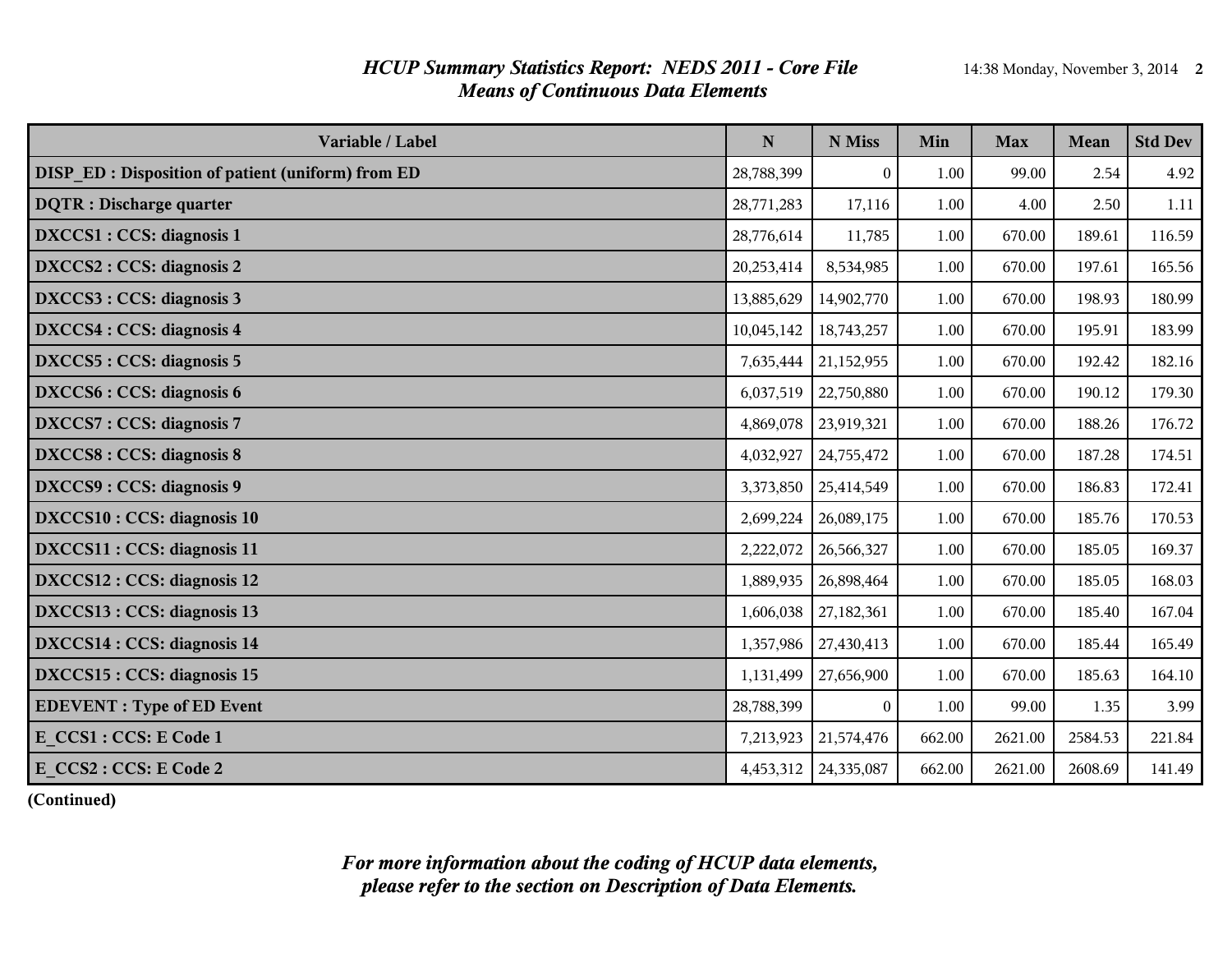#### *HCUP Summary Statistics Report: NEDS 2011 - Core File* 14:38 Monday, November 3, 2014 3 *Means of Continuous Data Elements*

| Variable / Label                                                                                                  | N          | N Miss           | Min      | <b>Max</b> | Mean     | <b>Std Dev</b> |
|-------------------------------------------------------------------------------------------------------------------|------------|------------------|----------|------------|----------|----------------|
| E CCS3 : CCS: E Code 3                                                                                            | 1,592,697  | 27,195,702       | 662.00   | 2621.00    | 2608.98  | 134.73         |
| E CCS4 : CCS: E Code 4                                                                                            | 729,176    | 28,059,223       | 662.00   | 2621.00    | 2613.04  | 108.77         |
| <b>FEMALE</b> : Indicator of sex                                                                                  | 28,784,173 | 4,226            | 0.00     | 1.00       | 0.56     | 0.50           |
| <b>HOSP ED: HCUP ED hospital identifier</b>                                                                       | 28,788,399 | $\theta$         | 10006.00 | 40491.00   | 26507.40 | 9876.73        |
| INJURY: Injury diagnosis reported on record $(1:DX1$ is an injury; $2:DX2+$ is an injury;<br>$\vert$ 0:No injury) | 28,788,399 | $\mathbf{0}$     | 0.00     | 2.00       | 0.25     | 0.48           |
| <b>INJURY_CUT : Injury by cutting or piercing (by E codes)</b>                                                    | 28,788,399 | $\mathbf{0}$     | 0.00     | 1.00       | 0.02     | 0.13           |
| <b>INJURY DROWN: Injury by drowning or submersion (by E codes)</b>                                                | 28,788,399 | $\theta$         | 0.00     | 1.00       | 0.00     | 0.01           |
| <b>INJURY FALL : Injury by falling (by E codes)</b>                                                               | 28,788,399 | $\mathbf{0}$     | 0.00     | 1.00       | 0.07     | 0.26           |
| <b>INJURY FIRE: Injury by fire, flame or hot object (by E codes)</b>                                              | 28,788,399 | $\boldsymbol{0}$ | 0.00     | 1.00       | 0.00     | 0.06           |
| <b>INJURY FIREARM : Injury by firearm (by E codes)</b>                                                            | 28,788,399 | $\theta$         | 0.00     | 1.00       | 0.00     | 0.02           |
| <b>INJURY MACHINERY: Injury by machinery (by E codes)</b>                                                         | 28,788,399 | $\mathbf{0}$     | 0.00     | 1.00       | 0.00     | 0.03           |
| <b>INJURY MVT: Injury involving motor vehicle traffic (by E codes)</b>                                            | 28,788,399 | $\theta$         | 0.00     | 1.00       | 0.02     | 0.15           |
| INJURY NATURE : Injury involving nature or environmental factors (by E codes)                                     | 28,788,399 | $\theta$         | 0.00     | 1.00       | 0.01     | $0.10\,$       |
| <b>INJURY POISON: Injury by poison (by E codes)</b>                                                               | 28,788,399 | $\boldsymbol{0}$ | 0.00     | 1.00       | 0.01     | 0.09           |
| INJURY SEVERITY: Injury severity score assigned by ICDPIC Stata program                                           | 28,788,399 | $\theta$         | 0.00     | 99.00      | 0.79     | 5.67           |
| <b>INJURY STRUCK: Injury from being struck by or against (by E codes)</b>                                         | 28,788,399 | $\mathbf{0}$     | 0.00     | 1.00       | 0.03     | 0.18           |
| <b>INJURY SUFFOCATION : Injury by suffocation (by E codes)</b>                                                    | 28,788,399 | $\theta$         | 0.00     | 1.00       | 0.00     | 0.02           |
| <b>INTENT ASSAULT: Injury by assault indicated on the record (by E codes)</b>                                     | 28,788,399 | $\theta$         | 0.00     | 1.00       | 0.01     | 0.10           |
| INTENT SELF HARM : Intentional self harm indicated on the record (by diagnosis and/or<br><b>E</b> codes)          | 28,788,399 | $\mathbf{0}$     | 0.00     | 1.00       | 0.01     | 0.10           |

**(Continued)**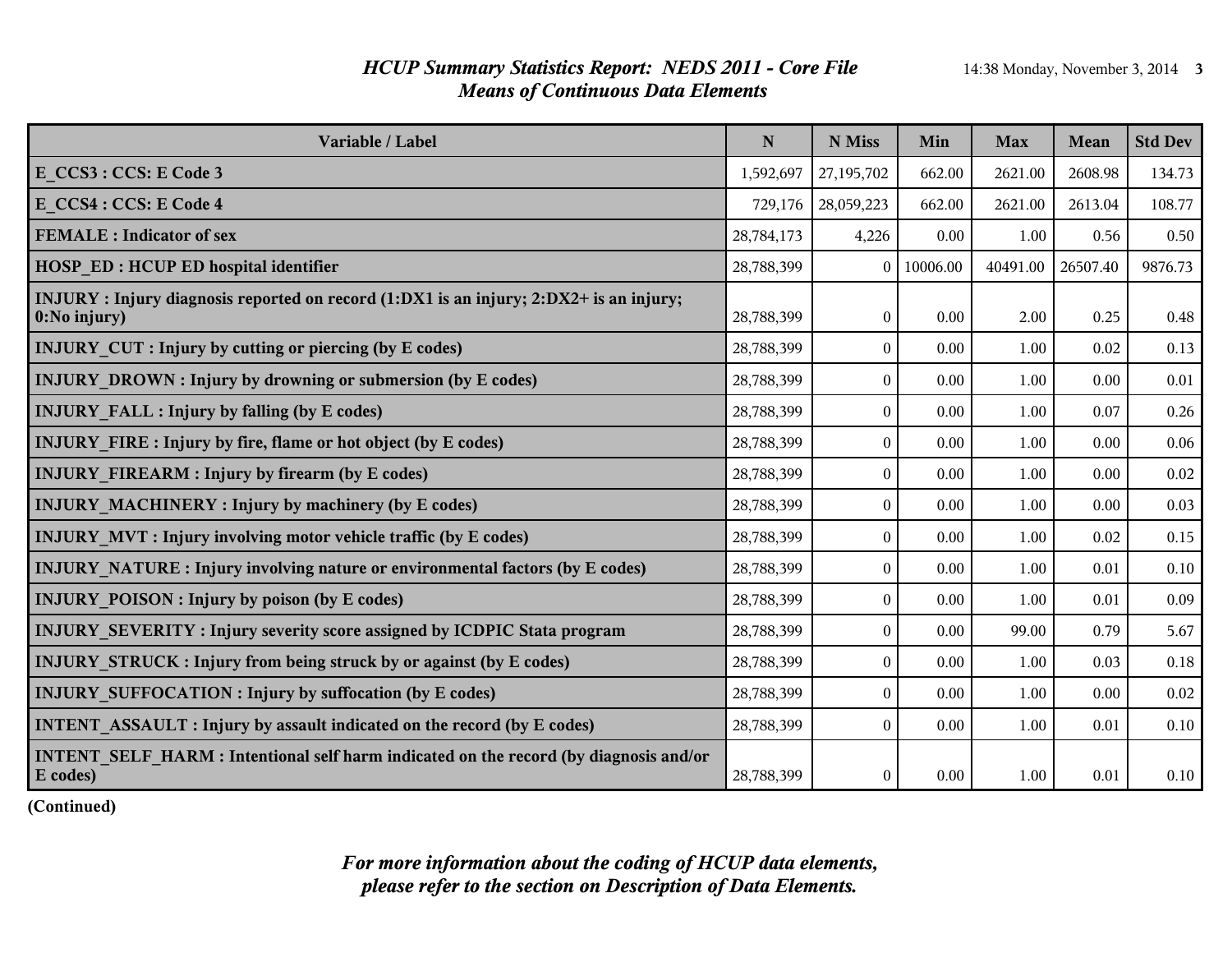#### *HCUP Summary Statistics Report: NEDS 2011 - Core File* 14:38 Monday, November 3, 2014 4 *Means of Continuous Data Elements*

| Variable / Label                                                                        | N            | N Miss         | Min      | <b>Max</b> | <b>Mean</b> | <b>Std Dev</b> |
|-----------------------------------------------------------------------------------------|--------------|----------------|----------|------------|-------------|----------------|
| <b>INTENT UNINTENTIONAL : Unintentional injury indicated on the record (by E codes)</b> | 28,788,399   |                | 0.00     | 1.00       | 0.23        | 0.42           |
| MULTINJURY: More than one injury diagnosis reported on record                           | 28,788,399   | $\Omega$       | 0.00     | 1.00       | 0.06        | 0.23           |
| NDX : Number of diagnoses on this record                                                | 28,788,399   | $\Omega$       | 0.00     | 57.00      | 3.95        | 4.16           |
| NECODE: Number of E codes on this record                                                | 28,788,399   | $\Omega$       | 0.00     | 19.00      | 0.49        | 1.00           |
| NEDS STRATUM : Stratum used to sample hospital                                          | 28,788,399   | $\overline{0}$ | 10100.00 | 48102.00   | 28813.40    | 10292.44       |
| PAY1 : Primary expected payer (uniform)                                                 | 28,690,937   | 97,462         | 1.00     | 6.00       | 2.61        | 1.27           |
| PAY2 : Secondary expected payer (uniform)                                               | 8,046,072    | 20,742,327     | 1.00     | 6.00       | 3.03        | 1.20           |
| PL NCHS2006 : Patient Location: NCHS Urban-Rural Code (V2006)                           | 28,654,262   | 134,137        | 1.00     | 6.00       | 2.77        | 1.59           |
| <b>TOTCHG ED: Total charge for ED services</b>                                          | 24,277,865   | 4,510,534      | 100.00   | 936811.00  | 2246.92     | 3395.28        |
| <b>YEAR</b> : Calendar year                                                             | 28,788,399   | $\Omega$       | 2011.00  | 2011.00    | 2011.00     | 0.00           |
| ZIPINC QRTL: Median household income national quartile for patient ZIP Code             | 28, 183, 403 | 604,996        | 1.00     | 4.00       | 2.27        | 1.09           |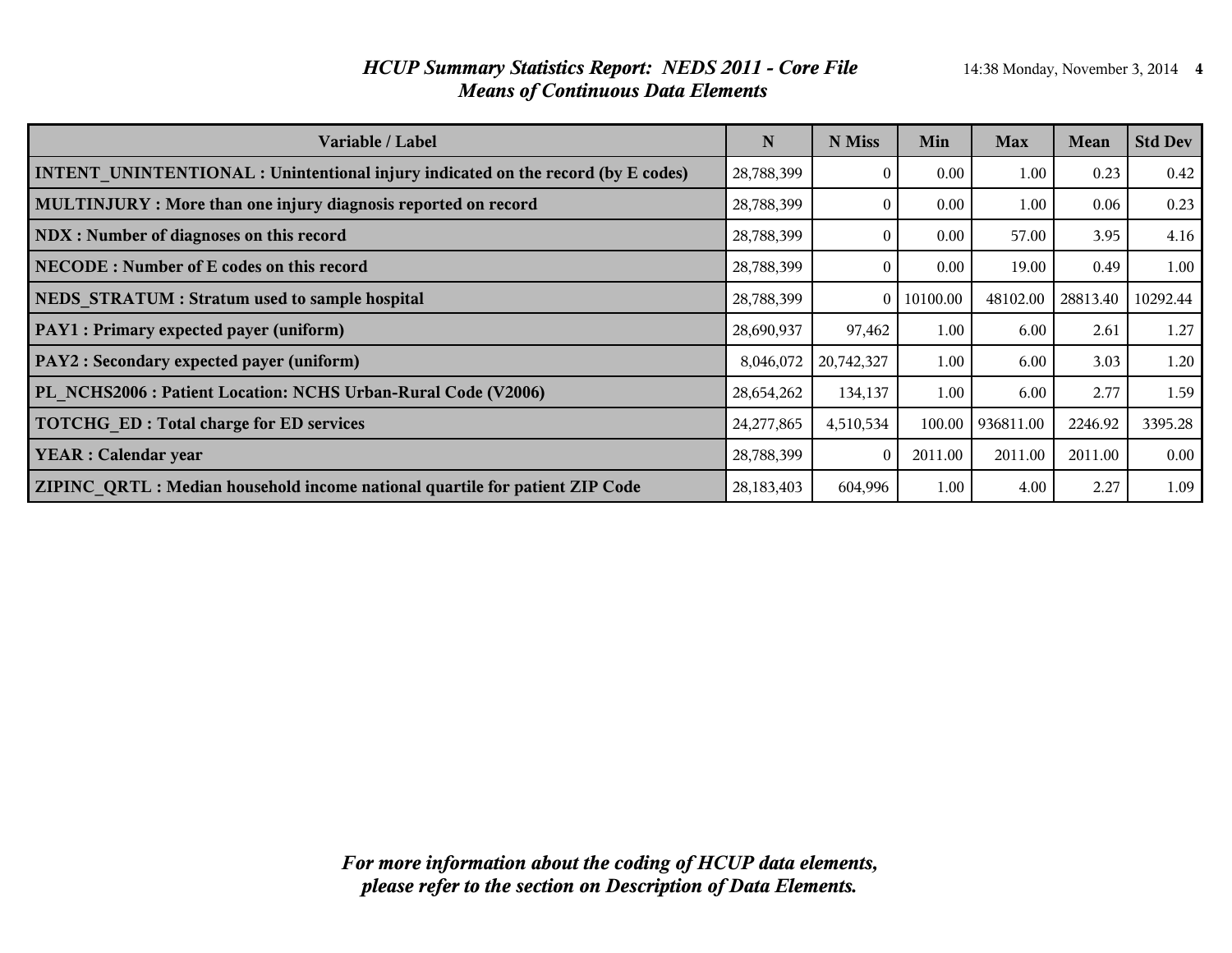| <b>AGE</b>           | Frequency | Percent |
|----------------------|-----------|---------|
| $\therefore$ Missing | 263       | 0.00    |
| .A: Invalid          | $\leq 10$ | ***     |
| .C: Inconsistent     | 1,180     | 0.00    |
| $\boldsymbol{0}$     | 716,329   | 2.49    |
| $\mathbf{1}$         | 671,053   | 2.33    |
| $\overline{2}$       | 510,414   | 1.77    |
| $\overline{3}$       | 413,084   | 1.43    |
| $\overline{4}$       | 350,498   | 1.22    |
| 5                    | 312,571   | 1.09    |
| 6                    | 266,884   | 0.93    |
| 7                    | 235,361   | 0.82    |
| 8                    | 217,730   | 0.76    |
| 9                    | 214,486   | 0.75    |
| 10                   | 215,089   | 0.75    |
| 11                   | 213,985   | 0.74    |
| 12                   | 213,862   | 0.74    |
| 13                   | 225,769   | 0.78    |
| 14                   | 243,582   | 0.85    |
| 15                   | 268,119   | 0.93    |
| 16                   | 298,559   | 1.04    |
| 17                   | 336,681   | 1.17    |
| 18                   | 423,430   | 1.47    |
| 19                   | 464,857   | 1.61    |
| 20                   | 500,126   | 1.74    |
| 21                   | 514,010   | 1.79    |
| 22                   | 510,203   | 1.77    |
| 23                   | 497,963   | 1.73    |
| 24                   | 488,596   | 1.70    |
| 25                   | 483,028   | 1.68    |
| 26                   | 473,266   | 1.64    |
| 27                   | 459,954   | 1.60    |
| 28                   | 458,131   | 1.59    |
| 29                   | 454,857   | 1.58    |

*please refer to the section on Description of Data Elements. For more information about the coding of HCUP data elements,*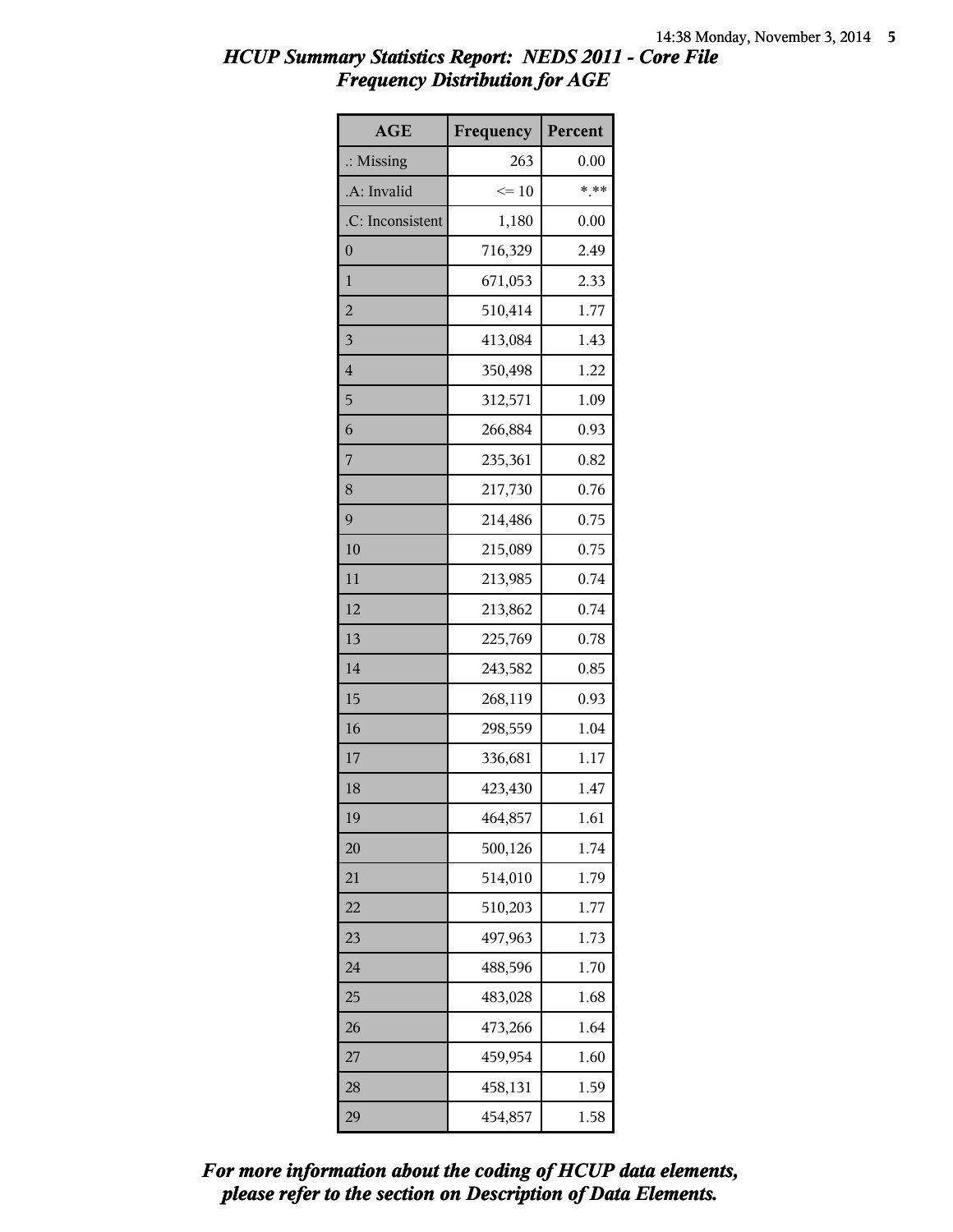| <b>AGE</b> | Frequency | Percent |
|------------|-----------|---------|
| 30         | 445,878   | 1.55    |
| 31         | 434,970   | 1.51    |
| 32         | 413,700   | 1.44    |
| 33         | 394,592   | 1.37    |
| 34         | 379,213   | 1.32    |
| 35         | 359,021   | 1.25    |
| 36         | 355,102   | 1.23    |
| 37         | 346,350   | 1.20    |
| 38         | 349,824   | 1.22    |
| 39         | 358,190   | 1.24    |
| 40         | 377,116   | 1.31    |
| 41         | 368,109   | 1.28    |
| 42         | 355,880   | 1.24    |
| 43         | 348,831   | 1.21    |
| 44         | 354,308   | 1.23    |
| 45         | 363,819   | 1.26    |
| 46         | 375,222   | 1.30    |
| 47         | 385,921   | 1.34    |
| 48         | 383,521   | 1.33    |
| 49         | 383,601   | 1.33    |
| 50         | 384,064   | 1.33    |
| 51         | 373,329   | 1.30    |
| 52         | 362,972   | 1.26    |
| 53         | 351,772   | 1.22    |
| 54         | 344,371   | 1.20    |
| 55         | 327,497   | 1.14    |
| 56         | 313,565   | 1.09    |
| 57         | 300,482   | 1.04    |
| 58         | 285,157   | 0.99    |
| 59         | 276,337   | 0.96    |
| 60         | 264,635   | 0.92    |
| 61         | 254,452   | 0.88    |
| 62         | 248,967   | 0.86    |

*please refer to the section on Description of Data Elements. For more information about the coding of HCUP data elements,*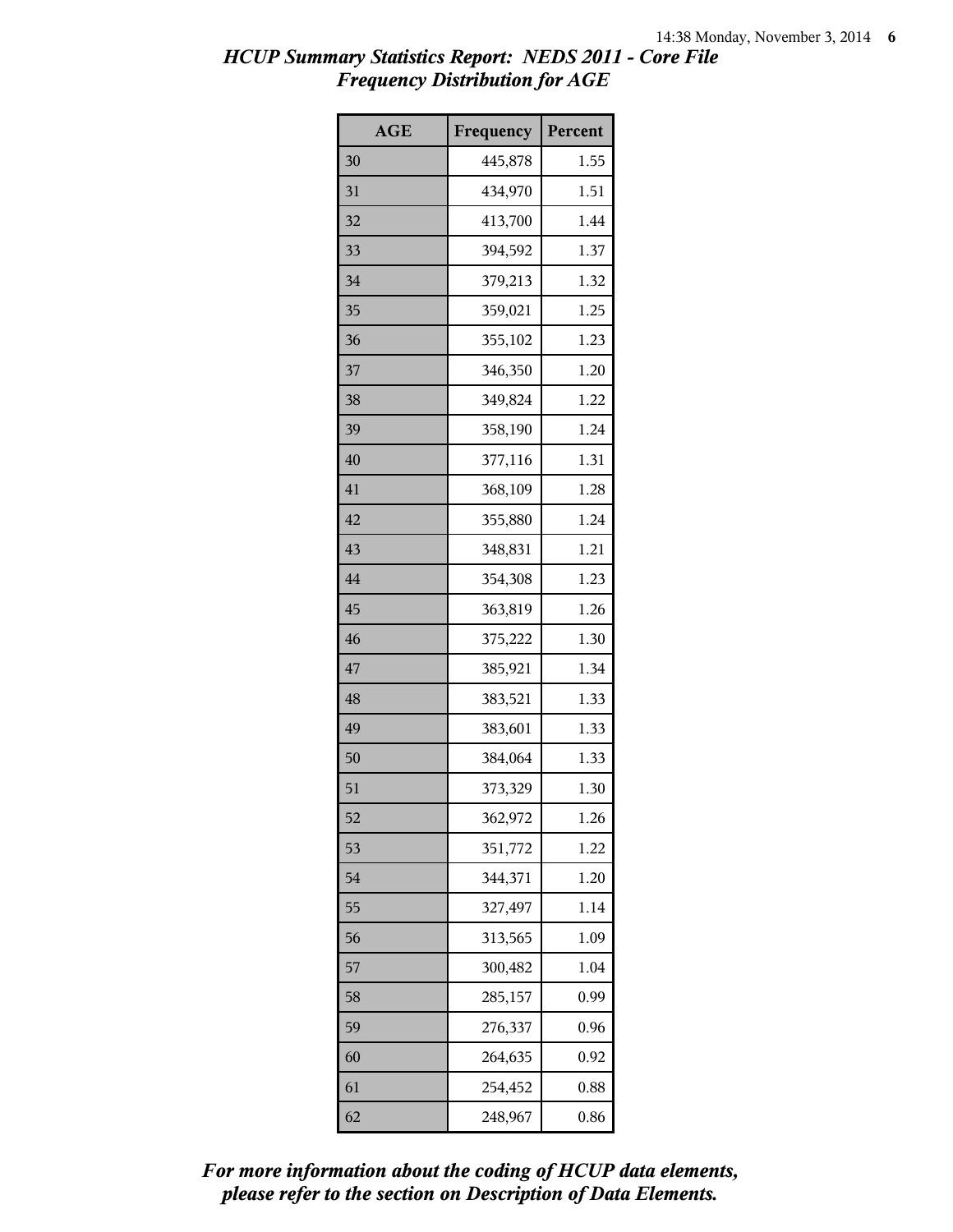| <b>AGE</b> | Frequency | Percent |
|------------|-----------|---------|
| 63         | 248,902   | 0.86    |
| 64         | 253,284   | 0.88    |
| 65         | 218,650   | 0.76    |
| 66         | 213,905   | 0.74    |
| 67         | 217,981   | 0.76    |
| 68         | 225,817   | 0.78    |
| 69         | 208,452   | 0.72    |
| 70         | 198,315   | 0.69    |
| 71         | 193,348   | 0.67    |
| 72         | 192,756   | 0.67    |
| 73         | 190,596   | 0.66    |
| 74         | 184,582   | 0.64    |
| 75         | 186,050   | 0.65    |
| 76         | 185,495   | 0.64    |
| 77         | 179,321   | 0.62    |
| 78         | 180,761   | 0.63    |
| 79         | 181,419   | 0.63    |
| 80         | 182,456   | 0.63    |
| 81         | 183,098   | 0.64    |
| 82         | 177,795   | 0.62    |
| 83         | 177,158   | 0.62    |
| 84         | 171,193   | 0.59    |
| 85         | 160,947   | 0.56    |
| 86         | 155,101   | 0.54    |
| 87         | 143,948   | 0.50    |
| 88         | 129,868   | 0.45    |
| 89         | 117,781   | 0.41    |
| 90         | 101,959   | 0.35    |
| 91         | 84,028    | 0.29    |
| 92         | 65,805    | 0.23    |
| 93         | 54,729    | 0.19    |
| 94         | 42,273    | 0.15    |
| 95         | 31,889    | 0.11    |

*please refer to the section on Description of Data Elements. For more information about the coding of HCUP data elements,*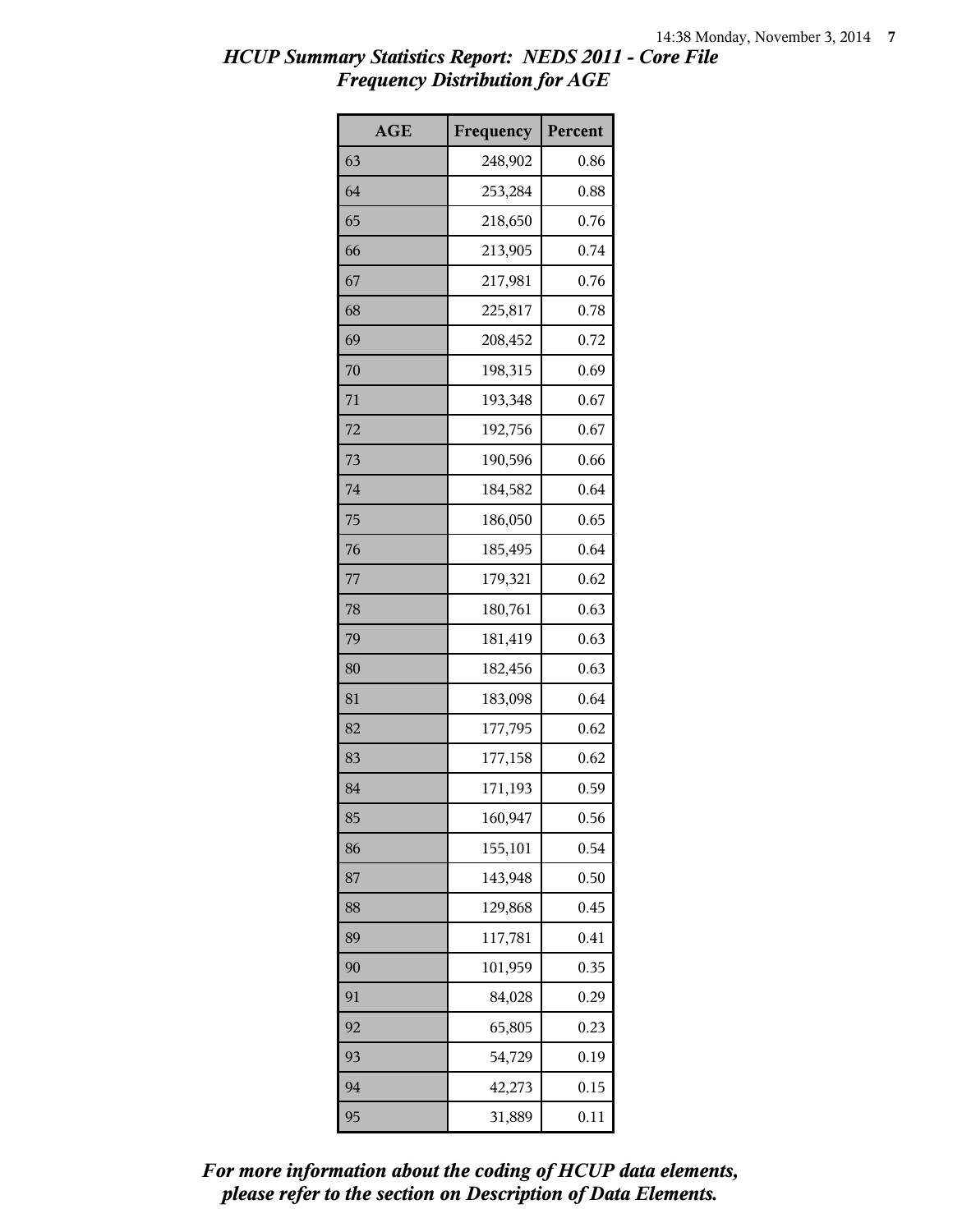| <b>AGE</b>   | Frequency | Percent |
|--------------|-----------|---------|
| 96           | 24,238    | 0.08    |
| 97           | 17,186    | 0.06    |
| 98           | 11,644    | 0.04    |
| 99           | 8,439     | 0.03    |
| 100          | 4,911     | 0.02    |
| 101          | 3,041     | 0.01    |
| 102          | 1,888     | 0.01    |
| 103          | 999       | 0.00    |
| 104          | 617       | 0.00    |
| 105          | 298       | 0.00    |
| 106          | 167       | 0.00    |
| 107          | 73        | 0.00    |
| 108          | 46        | 0.00    |
| 109          | 45        | 0.00    |
| 110 or older | 452       | 0.00    |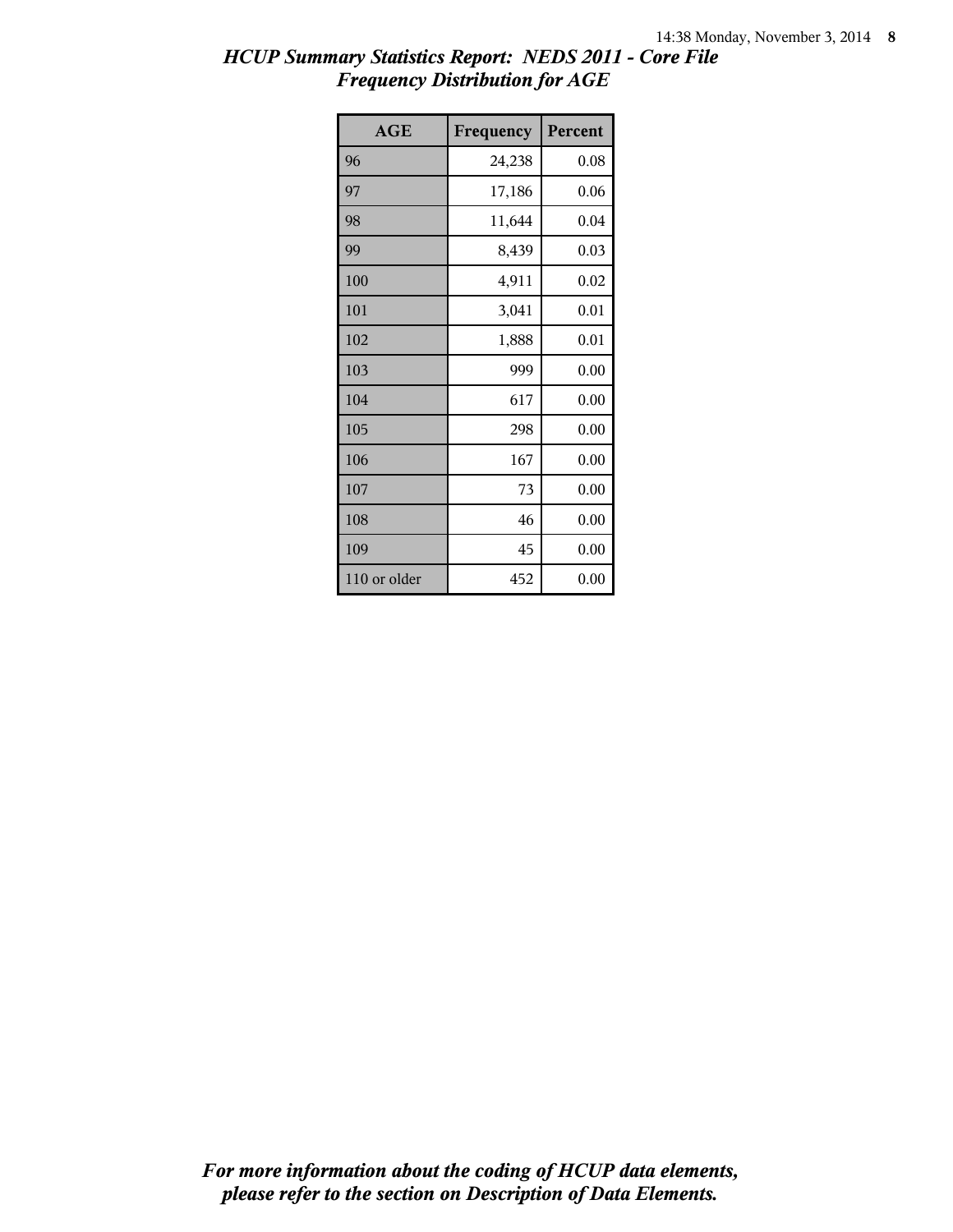| <b>AMONTH</b>        | Frequency | Percent |
|----------------------|-----------|---------|
| $\therefore$ Missing | 4,324,235 | 15.02   |
| 1: January           | 2,070,868 | 7.19    |
| 2: February          | 1,941,535 | 6.74    |
| 3: March             | 2,088,268 | 7.25    |
| 4: April             | 1,988,738 | 6.91    |
| $5:$ May             | 2,108,268 | 7.32    |
| 6: June              | 2,019,660 | 7.02    |
| 7: July              | 2,116,002 | 7.35    |
| 8: August            | 2,097,269 | 7.29    |
| 9: September         | 2,034,277 | 7.07    |
| 10: October          | 2,052,194 | 7.13    |
| 11: November         | 1,954,083 | 6.79    |
| 12: December         | 1,993,002 | 6.92    |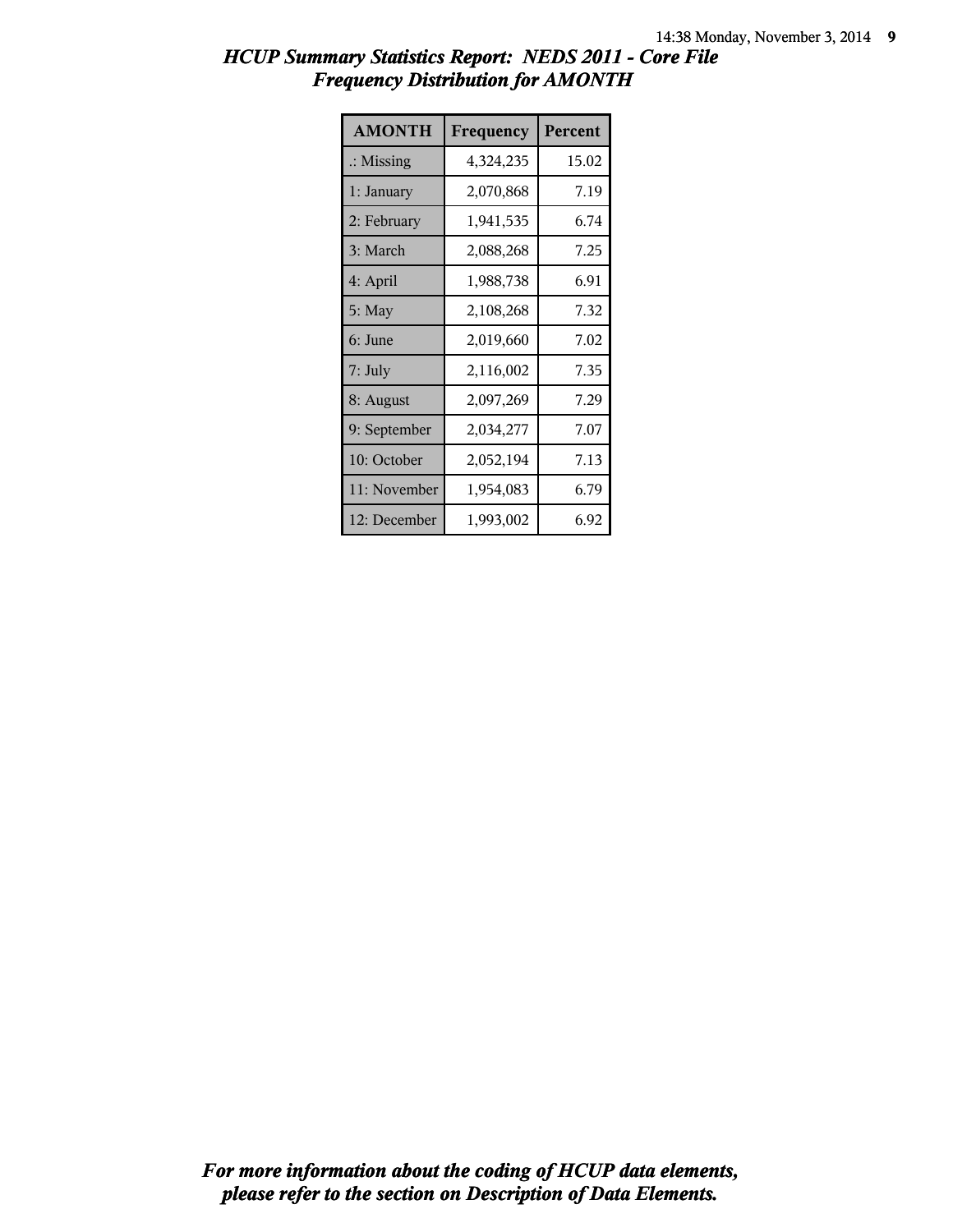| <b>AWEEKEND</b>      | Frequency  | Percent |
|----------------------|------------|---------|
| $\therefore$ Missing | 910        | 0.00    |
| 0: Monday-Friday     | 20,525,199 | 71.30   |
| 1: Saturday-Sunday   | 8,262,290  | 28.70   |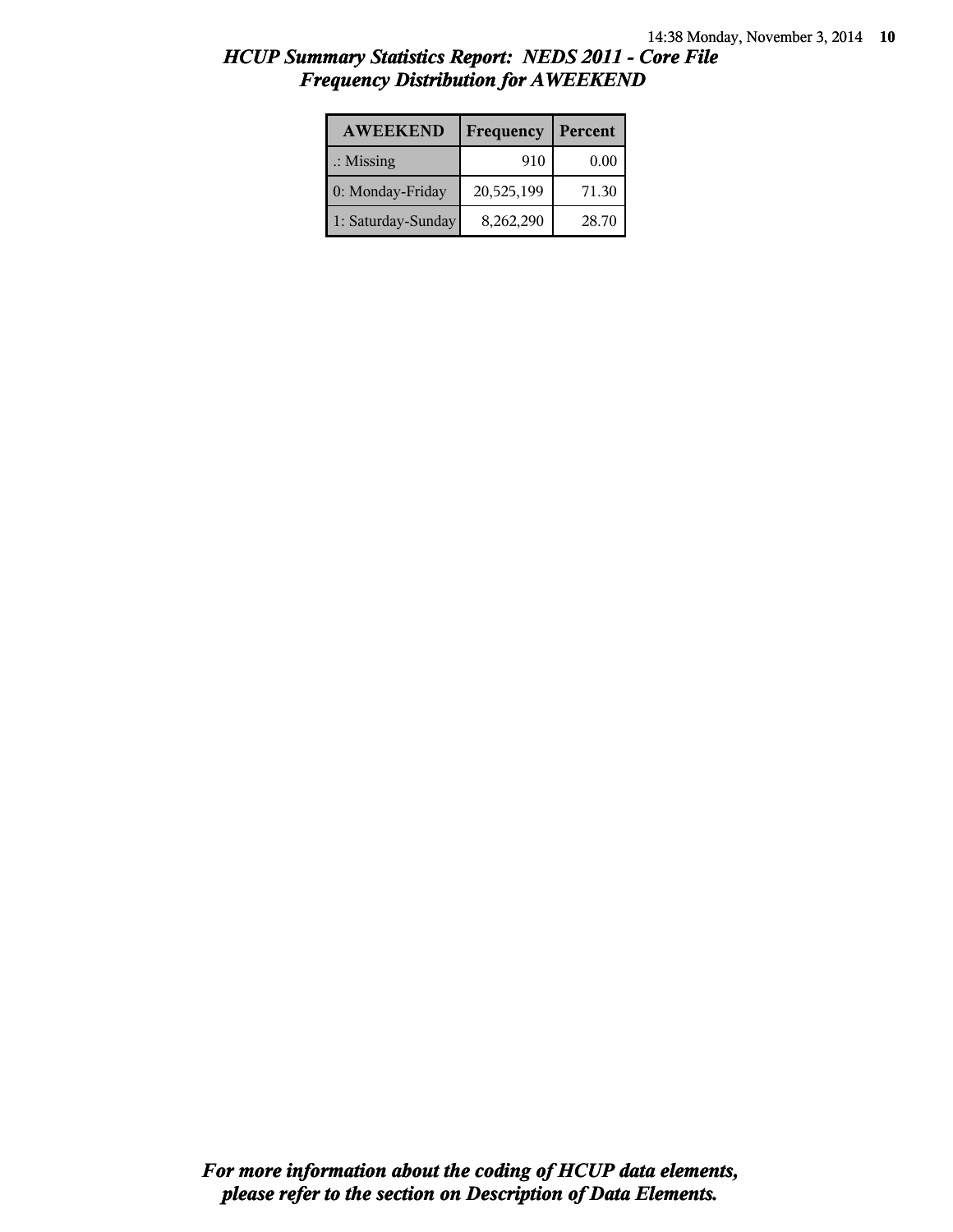| <b>CHRON1</b>            | Frequency  | Percent |
|--------------------------|------------|---------|
| $\therefore$ Missing     | 9,626      | 0.03    |
| .A: Invalid code         | 2,019      | 0.01    |
| .C: Inconsistent code    | 140        | 0.00    |
| 0: Non-chronic condition | 23,950,139 | 83.19   |
| 1: Chronic condition     | 4,826,475  | 16.77   |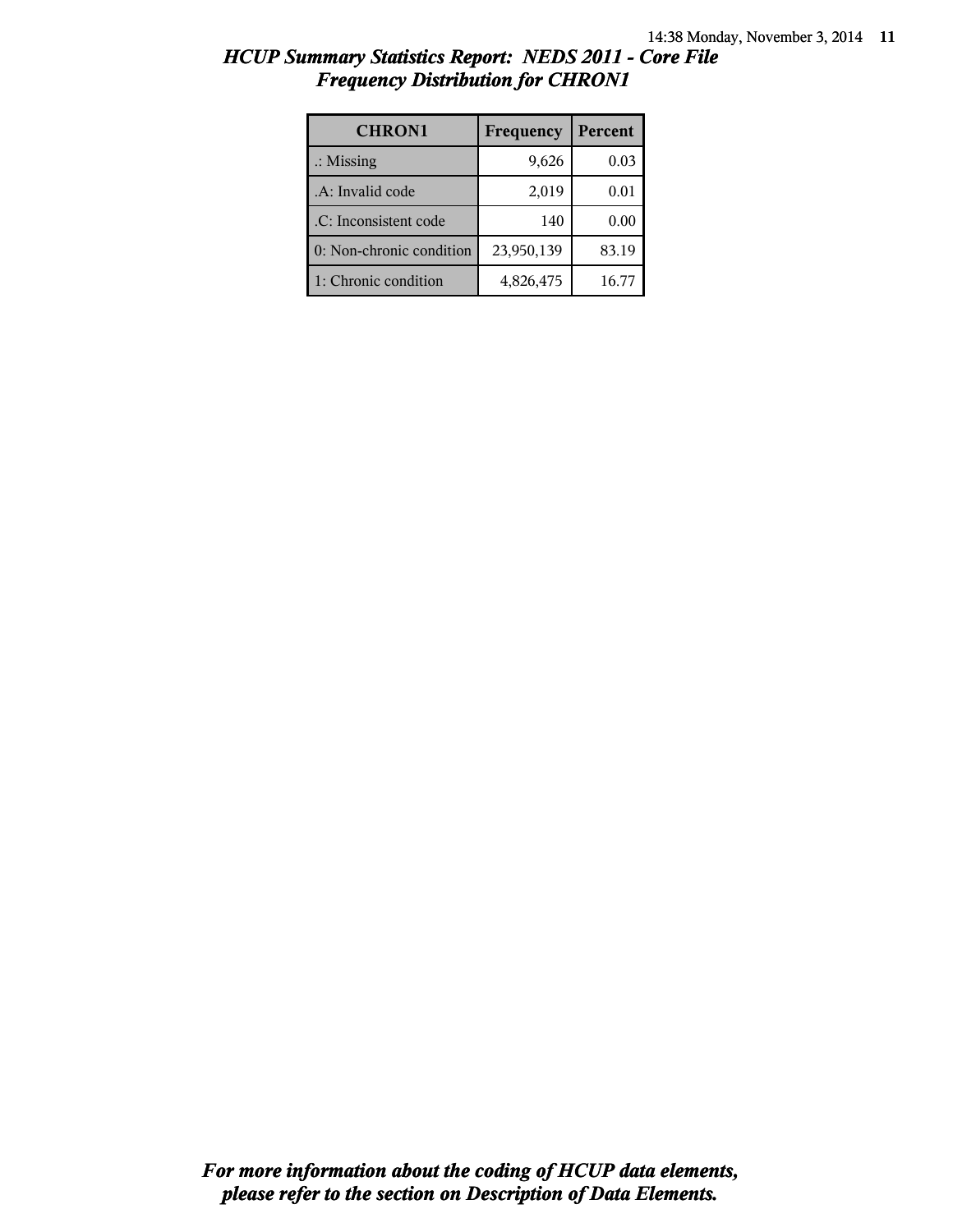| <b>DIED VISIT</b>       | Frequency  | Percent |
|-------------------------|------------|---------|
| $\therefore$ Missing    | 51,198     | 0.18    |
| 0: Did not die          | 28,584,266 | 99.29   |
| 1: Died in the ED       | 42,702     | 0.15    |
| 2: Died in the hospital | 110,233    | 0.38    |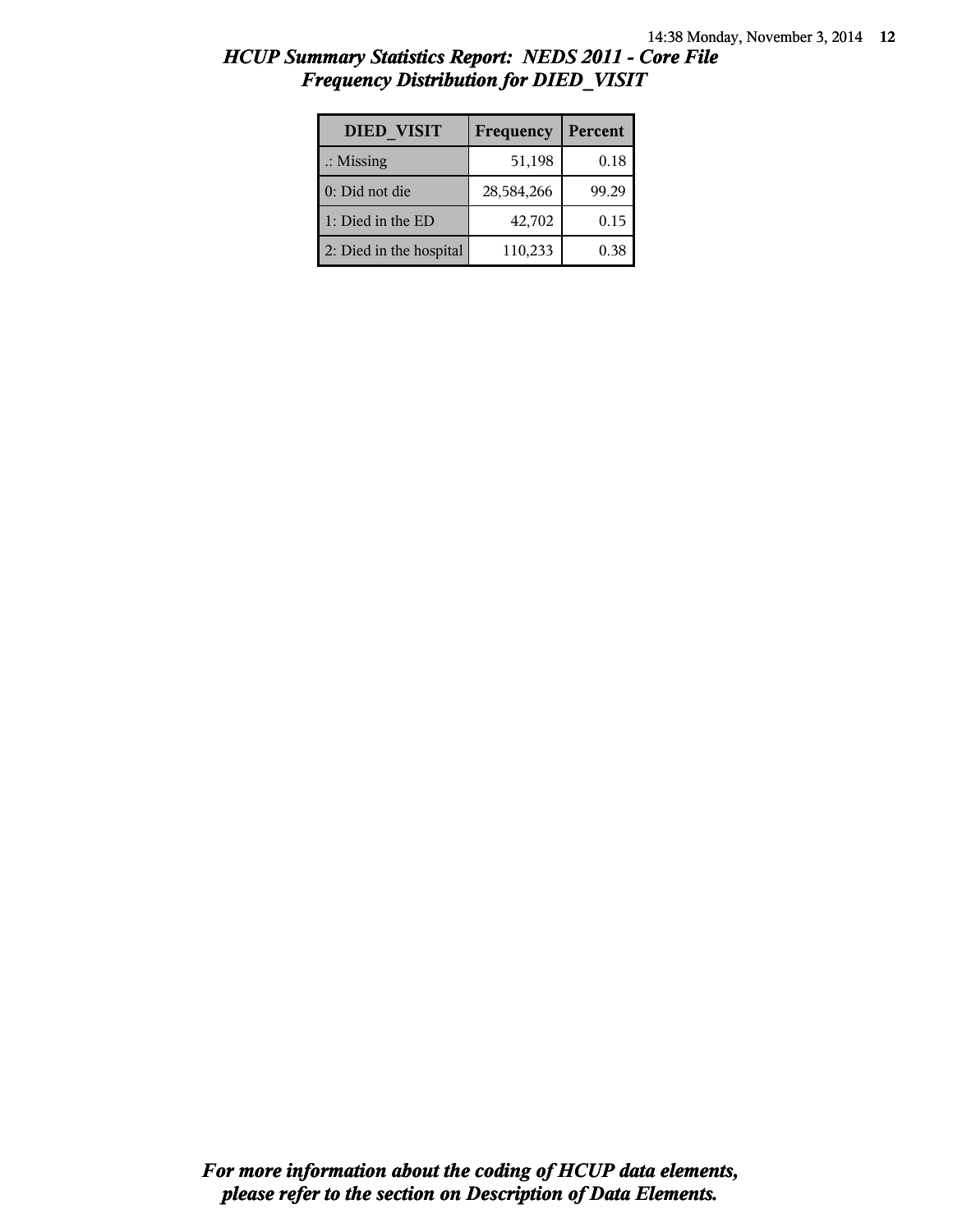|           | <b>DISCWT</b> Frequency | Percent |
|-----------|-------------------------|---------|
| Non-blank | 28,788,399              | 100.00  |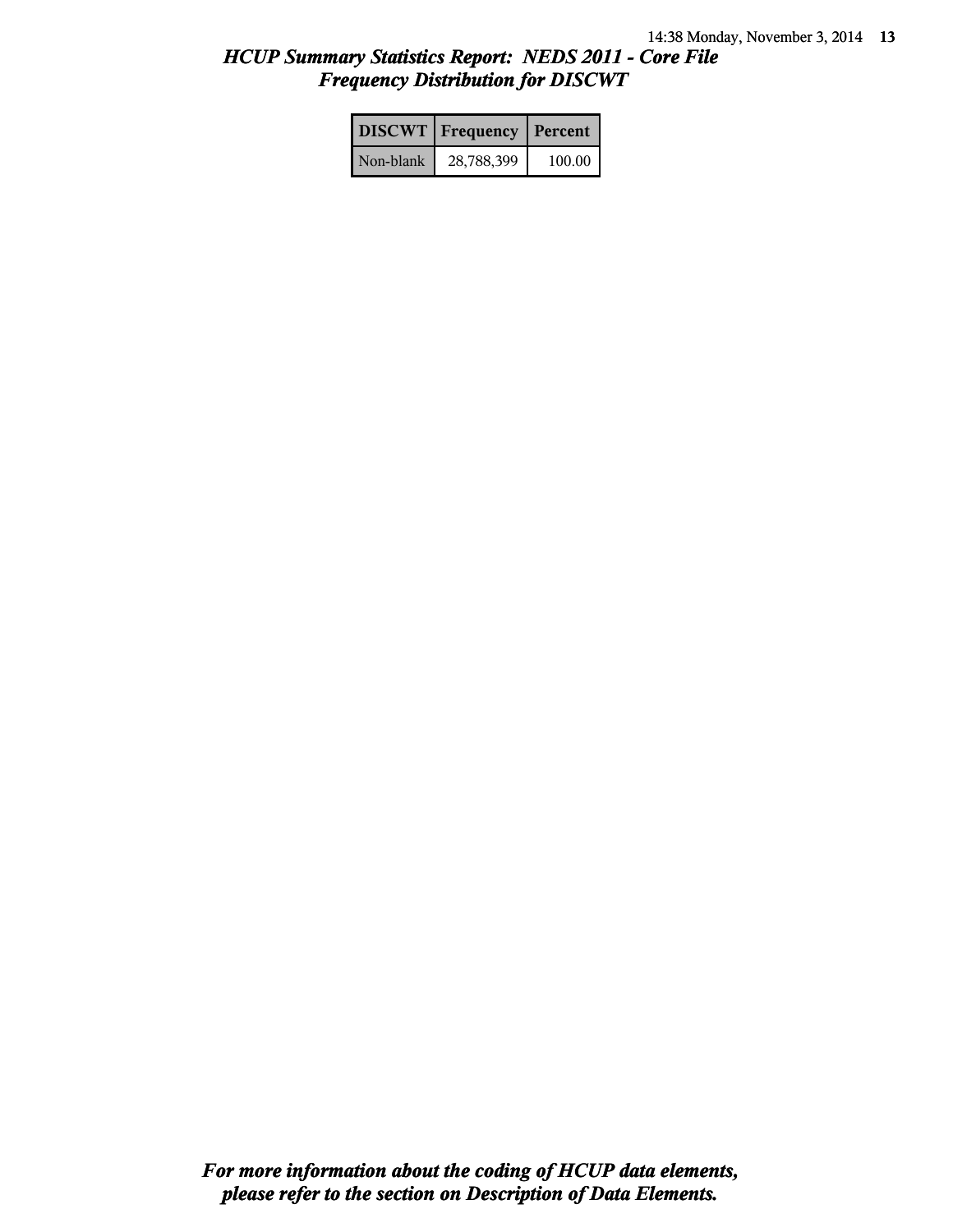| DISP ED                                                | Frequency    | Percent |
|--------------------------------------------------------|--------------|---------|
| 1: Routine                                             | 23, 155, 267 | 80.43   |
| 2: Transfer: short-term hospital                       | 436,783      | 1.52    |
| 5: Transfer: other type of facility                    | 307,045      | 1.07    |
| 6: Home health care                                    | 79,189       | 0.28    |
| 7: Against medical advice                              | 411,924      | 1.43    |
| 9: Admitted as an inpatient to this hospital           | 4,307,389    | 14.96   |
| 20: Died in ED                                         | 42,702       | 0.15    |
| 98: Not admitted to this hospital, destination unknown | 47,934       | 0.17    |
| 99: Discharged alive, destination unknown              | 166          | 0.00    |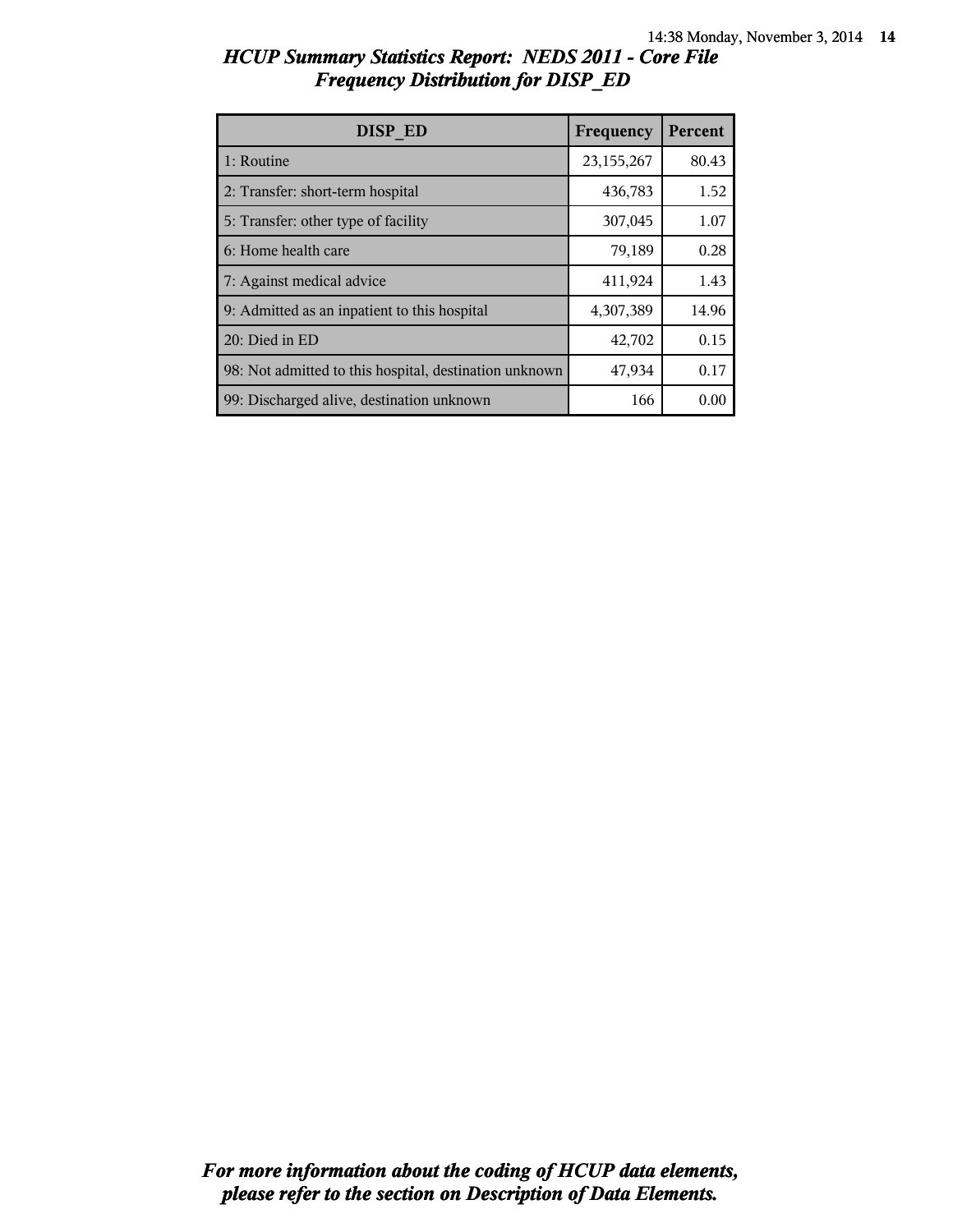| <b>DQTR</b>       | Frequency | Percent |
|-------------------|-----------|---------|
|                   | 17,116    | 0.06    |
| 1: First quarter  | 7,201,149 | 25.01   |
| 2: Second quarter | 7,179,596 | 24.94   |
| 3: Third quarter  | 7,305,599 | 25.38   |
| 4: Fourth quarter | 7,084,939 | 24.61   |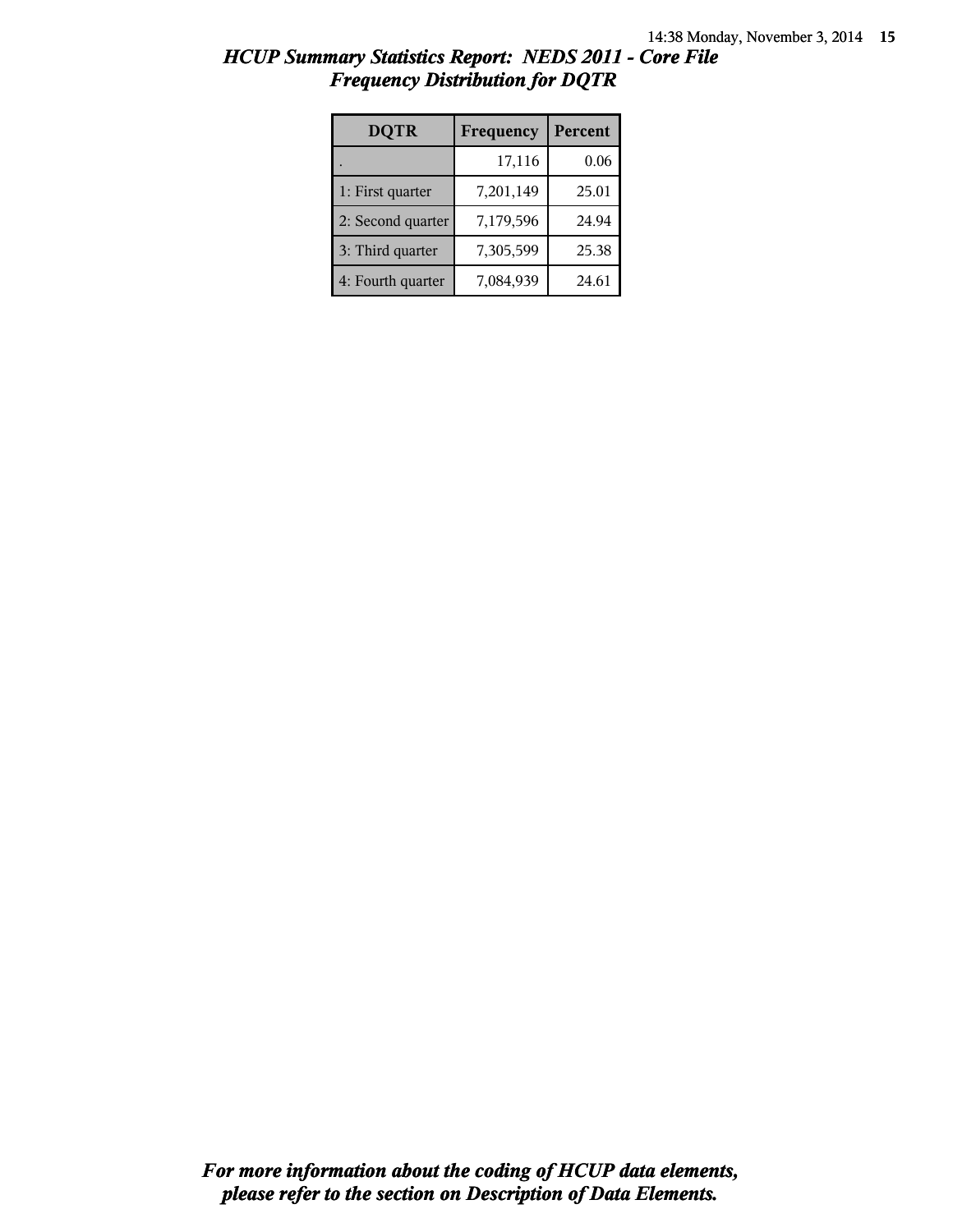| DX1                    | Frequency  | Percent |
|------------------------|------------|---------|
| Blank                  | 9,626      | 0.03    |
| Valid DX               | 28,776,614 | 99.96   |
| Inconsistent DX (incn) | 140        | 0.00    |
| Invalid DX (invl)      | 2,019      | 0.01    |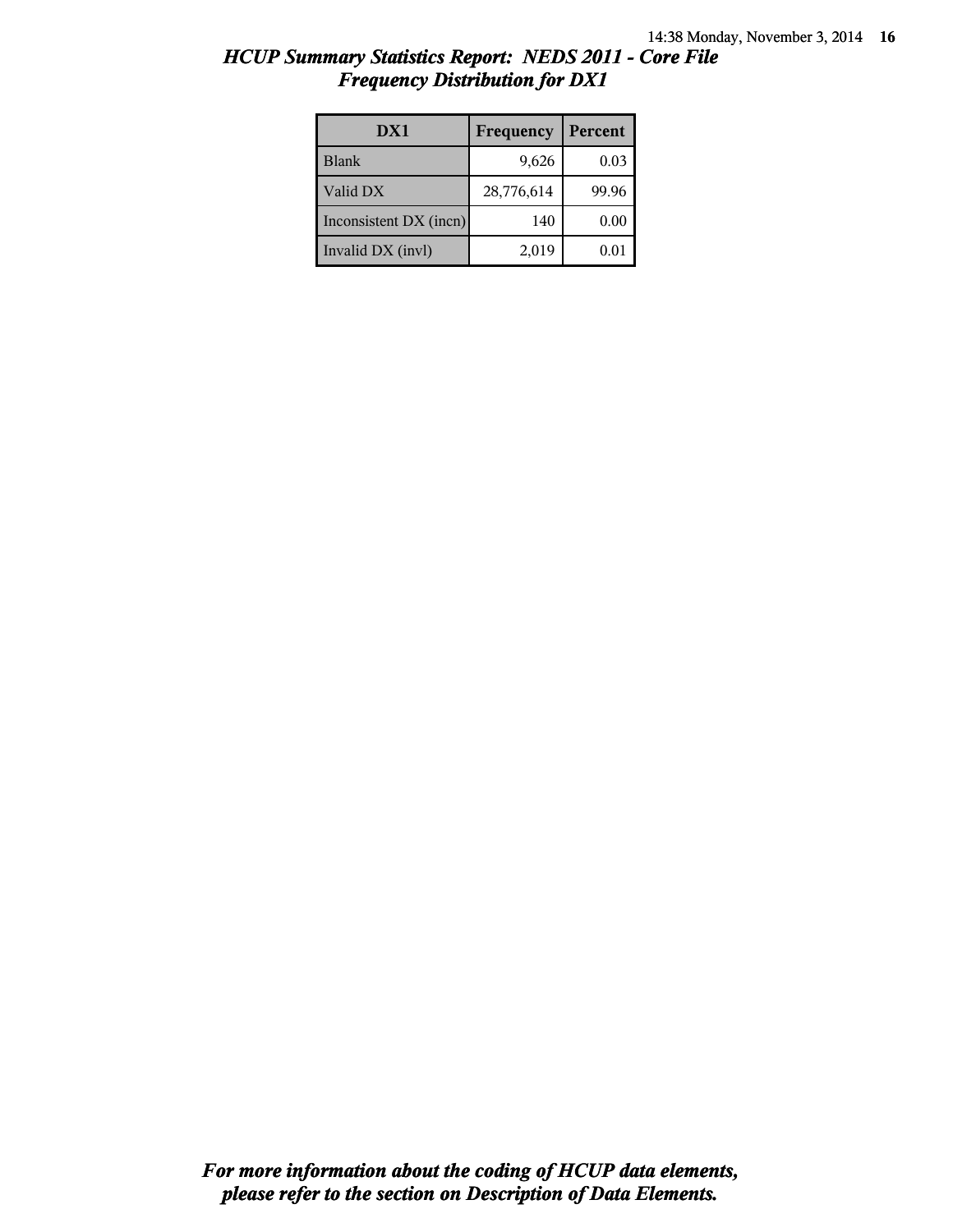| DXCCS1                                                    | Frequency | Percent  |
|-----------------------------------------------------------|-----------|----------|
| $\therefore$ Missing                                      | 9,626     | 0.03     |
| A: Invalid diagnosis                                      | 2,019     | 0.01     |
| C: Inconsistent                                           | 140       | 0.00     |
| 1: Tuberculosis                                           | 1,136     | 0.00     |
| 2: Septicemia (except in labor)                           | 207,470   | 0.72     |
| 3: Bacterial infection; unspecified site                  | 10,267    | 0.04     |
| 4: Mycoses                                                | 75,593    | 0.26     |
| 5: HIV infection                                          | 10,487    | 0.04     |
| 6: Hepatitis                                              | 11,244    | 0.04     |
| 7: Viral infection                                        | 305,209   | 1.06     |
| 8: Other infections; including parasitic                  | 48,815    | 0.17     |
| 9: Sexually transmitted infections (not HIV or hepatitis) | 9,748     | 0.03     |
| 10: Immunizations and screening for infectious disease    | 34,496    | 0.12     |
| 11: Cancer of head and neck                               | 2,221     | 0.01     |
| 12: Cancer of esophagus                                   | 1,484     | 0.01     |
| 13: Cancer of stomach                                     | 2,308     | 0.01     |
| 14: Cancer of colon                                       | 7,786     | 0.03     |
| 15: Cancer of rectum and anus                             | 2,388     | 0.01     |
| 16: Cancer of liver and intrahepatic bile duct            | 2,697     | 0.01     |
| 17: Cancer of pancreas                                    | 4,336     | 0.02     |
| 18: Cancer of other GI organs; peritoneum                 | 1,746     | 0.01     |
| 19: Cancer of bronchus; lung                              | 16,985    | 0.06     |
| 20: Cancer; other respiratory and intrathoracic           | 167       | 0.00     |
| 21: Cancer of bone and connective tissue                  | 874       | 0.00     |
| 22: Melanomas of skin                                     | 242       | 0.00     |
| 23: Other non-epithelial cancer of skin                   | 526       | 0.00     |
| 24: Cancer of breast                                      | 2,431     | 0.01     |
| 25: Cancer of uterus                                      | 963       | 0.00     |
| 26: Cancer of cervix                                      | 728       | 0.00     |
| 27: Cancer of ovary                                       | 1,785     | 0.01     |
| 28: Cancer of other female genital organs                 | 226       | 0.00     |
| 29: Cancer of prostate                                    | 1,731     | 0.01     |
| 30: Cancer of testis                                      | 187       | $0.00\,$ |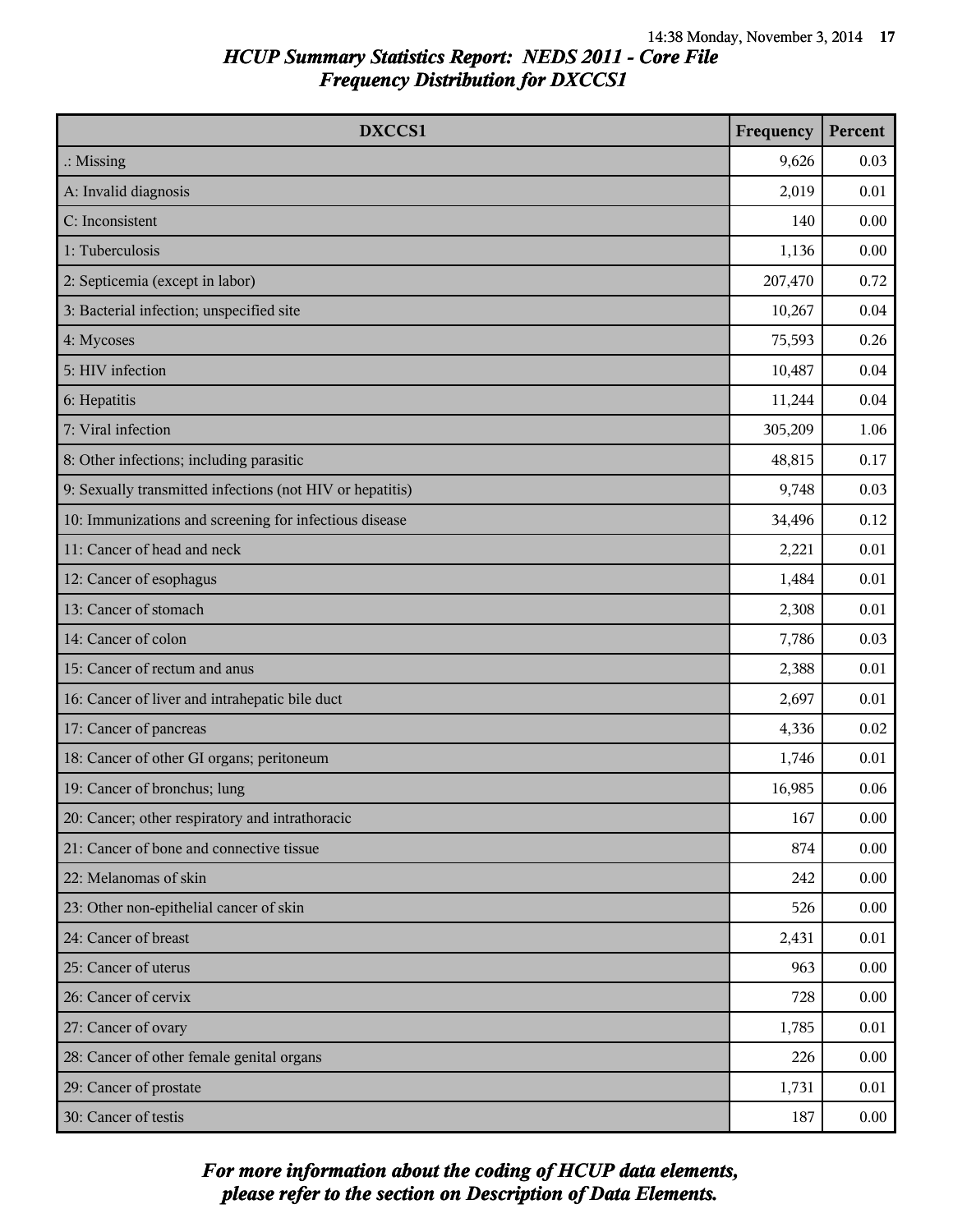| DXCCS1                                                    | Frequency | Percent |
|-----------------------------------------------------------|-----------|---------|
| 31: Cancer of other male genital organs                   | 51        | 0.00    |
| 32: Cancer of bladder                                     | 2,470     | 0.01    |
| 33: Cancer of kidney and renal pelvis                     | 1,456     | 0.01    |
| 34: Cancer of other urinary organs                        | 108       | 0.00    |
| 35: Cancer of brain and nervous system                    | 3,763     | 0.01    |
| 36: Cancer of thyroid                                     | 204       | 0.00    |
| 37: Hodgkin's disease                                     | 539       | 0.00    |
| 38: Non-Hodgkin's lymphoma                                | 4,692     | 0.02    |
| 39: Leukemias                                             | 5,276     | 0.02    |
| 40: Multiple myeloma                                      | 2,014     | 0.01    |
| 41: Cancer; other and unspecified primary                 | 823       | 0.00    |
| 42: Secondary malignancies                                | 26,094    | 0.09    |
| 43: Malignant neoplasm without specification of site      | 1,478     | 0.01    |
| 44: Neoplasms of unspecified nature or uncertain behavior | 7,271     | 0.03    |
| 45: Maintenance chemotherapy; radiotherapy                | 688       | 0.00    |
| 46: Benign neoplasm of uterus                             | 10,327    | 0.04    |
| 47: Other and unspecified benign neoplasm                 | 11,856    | 0.04    |
| 48: Thyroid disorders                                     | 10,024    | 0.03    |
| 49: Diabetes mellitus without complication                | 70,068    | 0.24    |
| 50: Diabetes mellitus with complications                  | 173,788   | 0.60    |
| 51: Other endocrine disorders                             | 21,080    | 0.07    |
| 52: Nutritional deficiencies                              | 1,837     | 0.01    |
| 53: Disorders of lipid metabolism                         | 1,342     | 0.00    |
| 54: Gout and other crystal arthropathies                  | 46,574    | 0.16    |
| 55: Fluid and electrolyte disorders                       | 201,786   | 0.70    |
| 56: Cystic fibrosis                                       | 795       | 0.00    |
| 57: Immunity disorders                                    | 388       | 0.00    |
| 58: Other nutritional; endocrine; and metabolic disorders | 18,821    | 0.07    |
| 59: Deficiency and other anemia                           | 65,703    | 0.23    |
| 60: Acute posthemorrhagic anemia                          | 7,107     | 0.02    |
| 61: Sickle cell anemia                                    | 48,716    | 0.17    |
| 62: Coagulation and hemorrhagic disorders                 | 14,155    | 0.05    |
| 63: Diseases of white blood cells                         | 14,018    | 0.05    |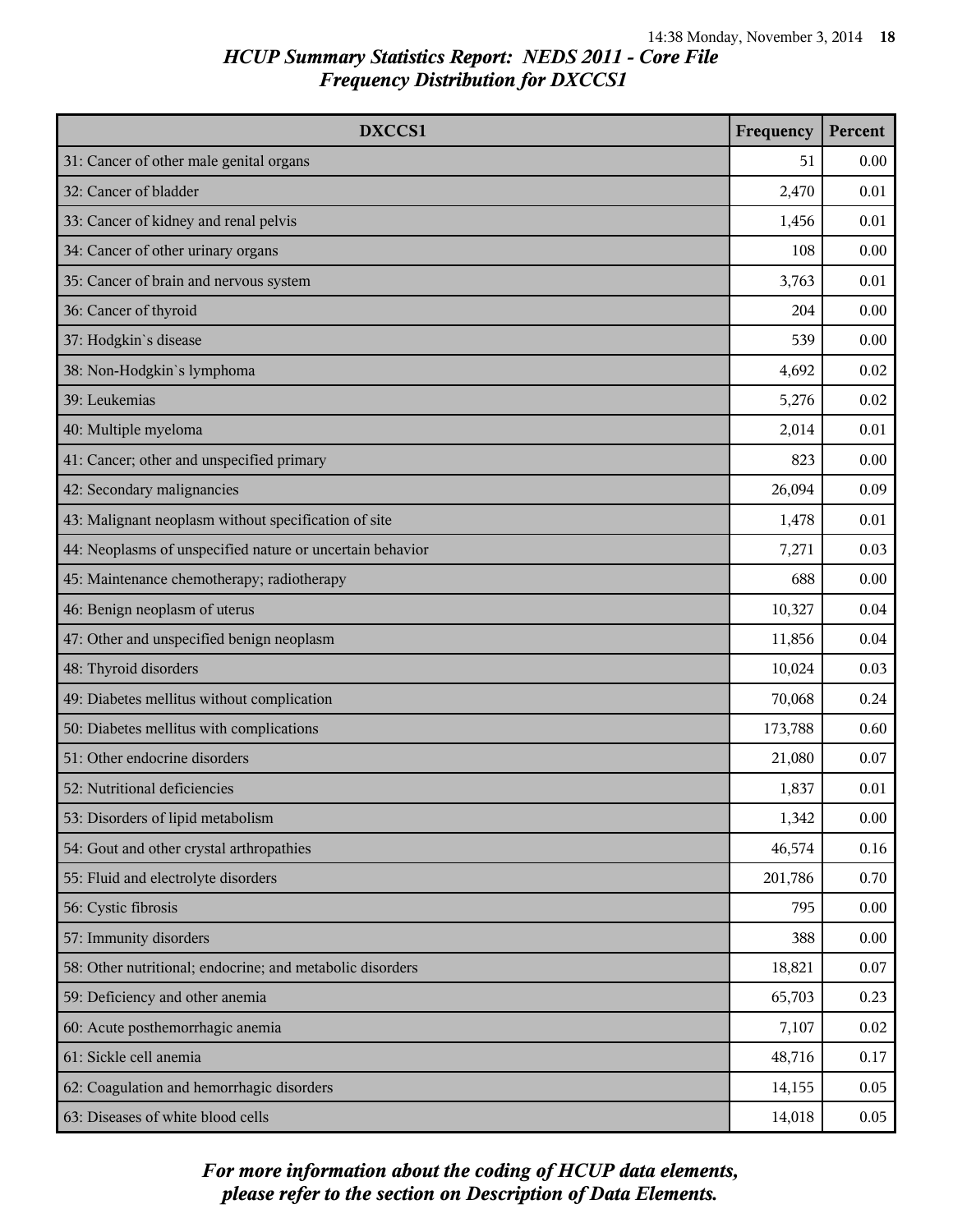| DXCCS1                                                                                                                    | Frequency | Percent |
|---------------------------------------------------------------------------------------------------------------------------|-----------|---------|
| 64: Other hematologic conditions                                                                                          | 1,164     | 0.00    |
| 76: Meningitis (except that caused by tuberculosis or sexually transmitted disease)                                       | 8,725     | 0.03    |
| 77: Encephalitis (except that caused by tuberculosis or sexually transmitted disease)                                     | 1,688     | 0.01    |
| 78: Other CNS infection and poliomyelitis                                                                                 | 1,399     | 0.00    |
| 79: Parkinson's disease                                                                                                   | 3,114     | 0.01    |
| 80: Multiple sclerosis                                                                                                    | 6,978     | 0.02    |
| 81: Other hereditary and degenerative nervous system conditions                                                           | 15,776    | 0.05    |
| 82: Paralysis                                                                                                             | 2,598     | 0.01    |
| 83: Epilepsy; convulsions                                                                                                 | 237,266   | 0.82    |
| 84: Headache; including migraine                                                                                          | 674,738   | 2.34    |
| 85: Coma; stupor; and brain damage                                                                                        | 19,530    | 0.07    |
| 86: Cataract                                                                                                              | 843       | 0.00    |
| 87: Retinal detachments; defects; vascular occlusion; and retinopathy                                                     | 3,891     | 0.01    |
| 88: Glaucoma                                                                                                              | 2,482     | 0.01    |
| 89: Blindness and vision defects                                                                                          | 22,824    | 0.08    |
| 90: Inflammation; infection of eye (except that caused by tuberculosis or sexually transmitted disease)                   | 193,833   | 0.67    |
| 91: Other eye disorders                                                                                                   | 69,841    | 0.24    |
| 92: Otitis media and related conditions                                                                                   | 434,318   | 1.51    |
| 93: Conditions associated with dizziness or vertigo                                                                       | 250,955   | 0.87    |
| 94: Other ear and sense organ disorders                                                                                   | 159,628   | 0.55    |
| 95: Other nervous system disorders                                                                                        | 357,017   | 1.24    |
| 96: Heart valve disorders                                                                                                 | 6,278     | 0.02    |
| 97: Peri-; endo-; and myocarditis; cardiomyopathy (except that caused by tuberculosis or sexually<br>transmitted disease) | 14,105    | 0.05    |
| 98: Essential hypertension                                                                                                | 166,607   | 0.58    |
| 99: Hypertension with complications and secondary hypertension                                                            | 57,575    | 0.20    |
| 100: Acute myocardial infarction                                                                                          | 115,453   | 0.40    |
| 101: Coronary atherosclerosis and other heart disease                                                                     | 103,173   | 0.36    |
| 102: Nonspecific chest pain                                                                                               | 974,579   | 3.39    |
| 103: Pulmonary heart disease                                                                                              | 38,652    | 0.13    |
| 104: Other and ill-defined heart disease                                                                                  | 2,159     | 0.01    |
| 105: Conduction disorders                                                                                                 | 11,313    | 0.04    |
| 106: Cardiac dysrhythmias                                                                                                 | 322,859   | 1.12    |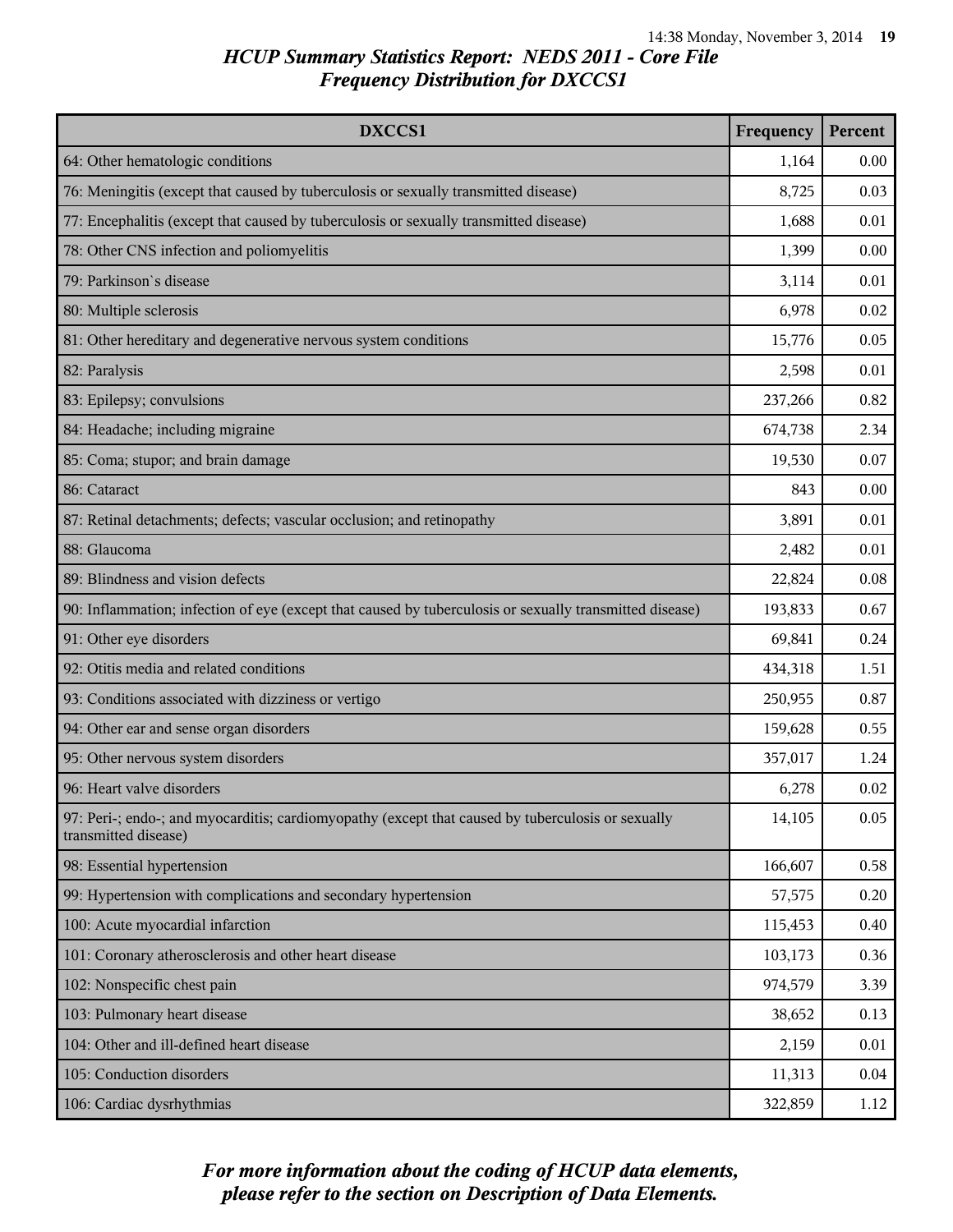| DXCCS1                                                                              | Frequency | Percent |
|-------------------------------------------------------------------------------------|-----------|---------|
| 107: Cardiac arrest and ventricular fibrillation                                    | 36,283    | 0.13    |
| 108: Congestive heart failure; nonhypertensive                                      | 203,760   | 0.71    |
| 109: Acute cerebrovascular disease                                                  | 130,673   | 0.45    |
| 110: Occlusion or stenosis of precerebral arteries                                  | 4,839     | 0.02    |
| 111: Other and ill-defined cerebrovascular disease                                  | 4,581     | 0.02    |
| 112: Transient cerebral ischemia                                                    | 63,287    | 0.22    |
| 113: Late effects of cerebrovascular disease                                        | 4,648     | 0.02    |
| 114: Peripheral and visceral atherosclerosis                                        | 21,914    | 0.08    |
| 115: Aortic; peripheral; and visceral artery aneurysms                              | 8,514     | 0.03    |
| 116: Aortic and peripheral arterial embolism or thrombosis                          | 4,948     | 0.02    |
| 117: Other circulatory disease                                                      | 61,590    | 0.21    |
| 118: Phlebitis; thrombophlebitis and thromboembolism                                | 60,843    | 0.21    |
| 119: Varicose veins of lower extremity                                              | 7,180     | 0.02    |
| 120: Hemorrhoids                                                                    | 44,426    | 0.15    |
| 121: Other diseases of veins and lymphatics                                         | 13,128    | 0.05    |
| 122: Pneumonia (except that caused by tuberculosis or sexually transmitted disease) | 384,149   | 1.33    |
| 123: Influenza                                                                      | 77,888    | 0.27    |
| 124: Acute and chronic tonsillitis                                                  | 74,796    | 0.26    |
| 125: Acute bronchitis                                                               | 342,472   | 1.19    |
| 126: Other upper respiratory infections                                             | 1,277,178 | 4.44    |
| 127: Chronic obstructive pulmonary disease and bronchiectasis                       | 440,154   | 1.53    |
| 128: Asthma                                                                         | 423,009   | 1.47    |
| 129: Aspiration pneumonitis; food/vomitus                                           | 35,136    | 0.12    |
| 130: Pleurisy; pneumothorax; pulmonary collapse                                     | 47,858    | 0.17    |
| 131: Respiratory failure; insufficiency; arrest (adult)                             | 72,034    | 0.25    |
| 132: Lung disease due to external agents                                            | 3,169     | 0.01    |
| 133: Other lower respiratory disease                                                | 451,641   | 1.57    |
| 134: Other upper respiratory disease                                                | 185,303   | 0.64    |
| 135: Intestinal infection                                                           | 98,654    | 0.34    |
| 136: Disorders of teeth and jaw                                                     | 430,107   | 1.49    |
| 137: Diseases of mouth; excluding dental                                            | 48,708    | 0.17    |
| 138: Esophageal disorders                                                           | 90,952    | 0.32    |
| 139: Gastroduodenal ulcer (except hemorrhage)                                       | 15,598    | 0.05    |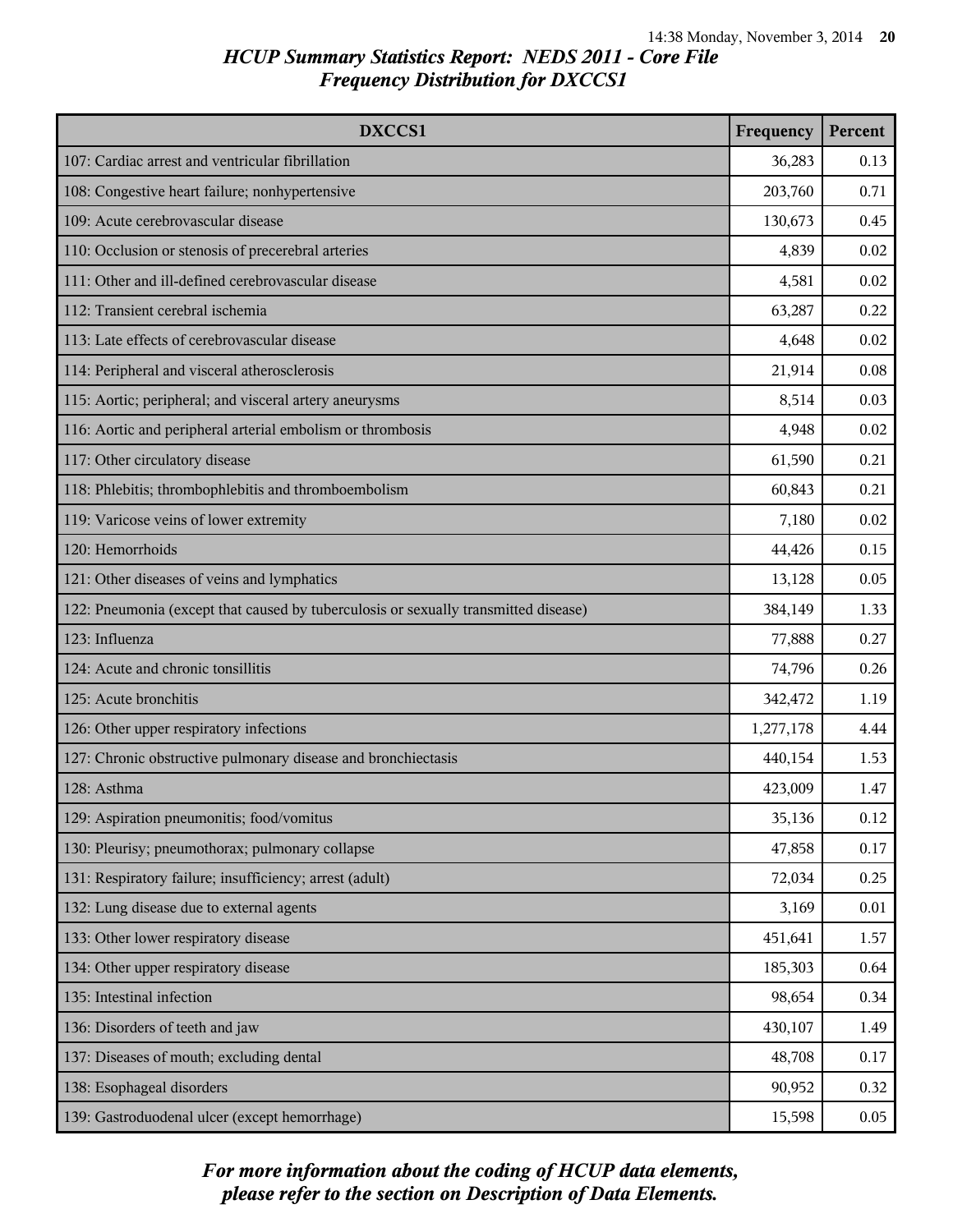| DXCCS1                                                 | Frequency | Percent |
|--------------------------------------------------------|-----------|---------|
| 140: Gastritis and duodenitis                          | 131,194   | 0.46    |
| 141: Other disorders of stomach and duodenum           | 34,250    | 0.12    |
| 142: Appendicitis and other appendiceal conditions     | 79,416    | 0.28    |
| 143: Abdominal hernia                                  | 59,562    | 0.21    |
| 144: Regional enteritis and ulcerative colitis         | 26,549    | 0.09    |
| 145: Intestinal obstruction without hernia             | 81,800    | 0.28    |
| 146: Diverticulosis and diverticulitis                 | 94,524    | 0.33    |
| 147: Anal and rectal conditions                        | 36,033    | 0.13    |
| 148: Peritonitis and intestinal abscess                | 5,454     | 0.02    |
| 149: Biliary tract disease                             | 150,255   | 0.52    |
| 151: Other liver diseases                              | 36,794    | 0.13    |
| 152: Pancreatic disorders (not diabetes)               | 82,589    | 0.29    |
| 153: Gastrointestinal hemorrhage                       | 142,211   | 0.49    |
| 154: Noninfectious gastroenteritis                     | 258,154   | 0.90    |
| 155: Other gastrointestinal disorders                  | 329,279   | 1.14    |
| 156: Nephritis; nephrosis; renal sclerosis             | 1,906     | 0.01    |
| 157: Acute and unspecified renal failure               | 96,774    | 0.34    |
| 158: Chronic renal failure                             | 8,578     | 0.03    |
| 159: Urinary tract infections                          | 710,190   | 2.47    |
| 160: Calculus of urinary tract                         | 275,383   | 0.96    |
| 161: Other diseases of kidney and ureters              | 13,317    | 0.05    |
| 162: Other diseases of bladder and urethra             | 5,843     | 0.02    |
| 163: Genitourinary symptoms and ill-defined conditions | 166,518   | 0.58    |
| 164: Hyperplasia of prostate                           | 8,318     | 0.03    |
| 165: Inflammatory conditions of male genital organs    | 47,021    | 0.16    |
| 166: Other male genital disorders                      | 41,345    | 0.14    |
| 167: Nonmalignant breast conditions                    | 33,010    | 0.11    |
| 168: Inflammatory diseases of female pelvic organs     | 103,813   | 0.36    |
| 169: Endometriosis                                     | 3,430     | 0.01    |
| 170: Prolapse of female genital organs                 | 2,436     | 0.01    |
| 171: Menstrual disorders                               | 80,725    | 0.28    |
| 172: Ovarian cyst                                      | 63,886    | 0.22    |
| 173: Menopausal disorders                              | 2,893     | 0.01    |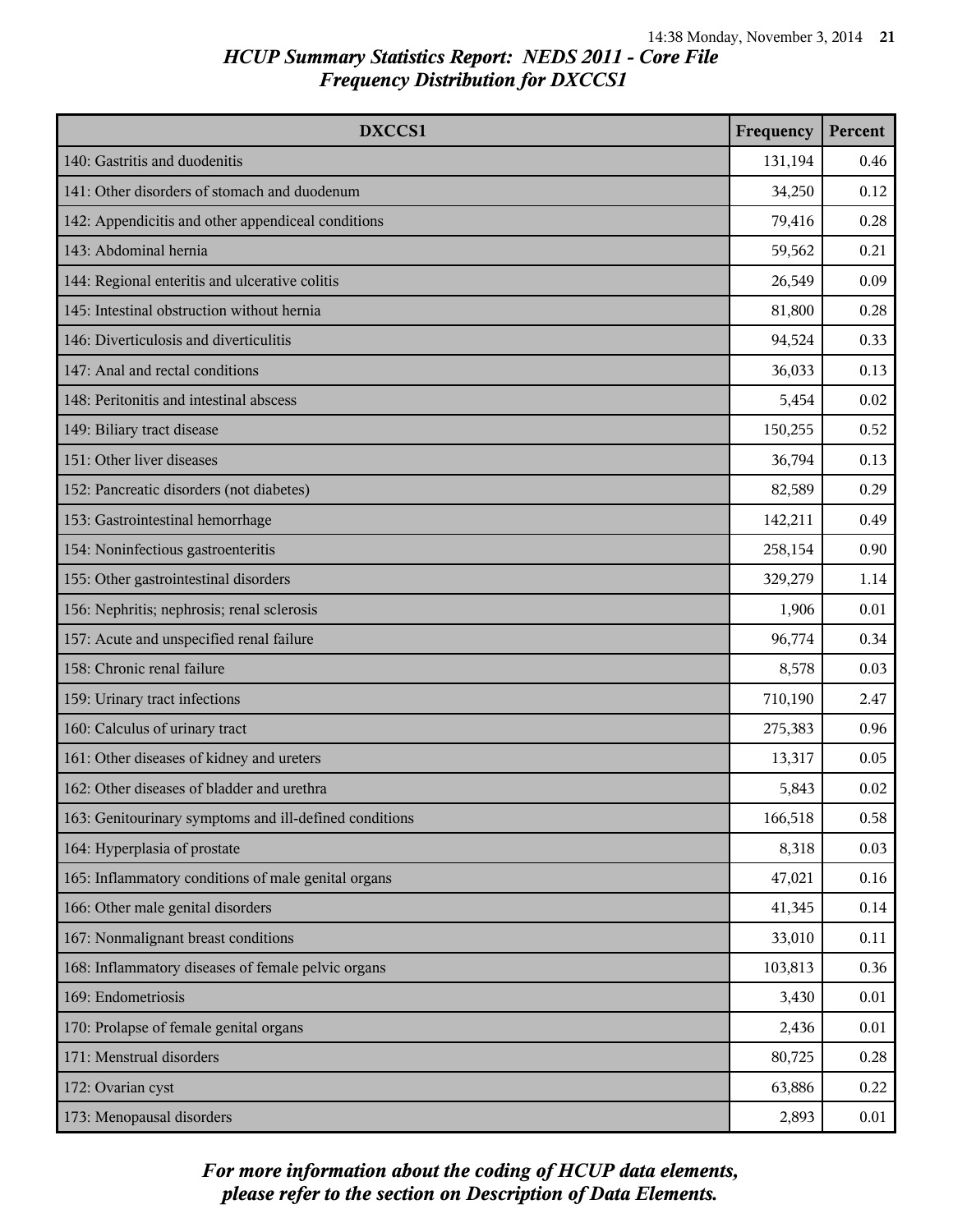| DXCCS1                                                                                                             | Frequency | Percent |
|--------------------------------------------------------------------------------------------------------------------|-----------|---------|
| 174: Female infertility                                                                                            | 96        | 0.00    |
| 175: Other female genital disorders                                                                                | 137,536   | 0.48    |
| 176: Contraceptive and procreative management                                                                      | 898       | 0.00    |
| 177: Spontaneous abortion                                                                                          | 36,547    | 0.13    |
| 178: Induced abortion                                                                                              | 8,592     | 0.03    |
| 179: Postabortion complications                                                                                    | 1,723     | 0.01    |
| 180: Ectopic pregnancy                                                                                             | 10,234    | 0.04    |
| 181: Other complications of pregnancy                                                                              | 380,926   | 1.32    |
| 182: Hemorrhage during pregnancy; abruptio placenta; placenta previa                                               | 129,973   | 0.45    |
| 183: Hypertension complicating pregnancy; childbirth and the puerperium                                            | 9,683     | 0.03    |
| 184: Early or threatened labor                                                                                     | 29,262    | 0.10    |
| 185: Prolonged pregnancy                                                                                           | 4,713     | 0.02    |
| 186: Diabetes or abnormal glucose tolerance complicating pregnancy; childbirth; or the puerperium                  | 3,323     | 0.01    |
| 187: Malposition; malpresentation                                                                                  | 1,686     | 0.01    |
| 188: Fetopelvic disproportion; obstruction                                                                         | 756       | 0.00    |
| 189: Previous C-section                                                                                            | 4,099     | 0.01    |
| 190: Fetal distress and abnormal forces of labor                                                                   | 6,707     | 0.02    |
| 191: Polyhydramnios and other problems of amniotic cavity                                                          | 5,920     | 0.02    |
| 192: Umbilical cord complication                                                                                   | 2,560     | 0.01    |
| 193: OB-related trauma to perineum and vulva                                                                       | 10,486    | 0.04    |
| 194: Forceps delivery                                                                                              | 136       | 0.00    |
| 195: Other complications of birth; puerperium affecting management of mother                                       | 45,666    | 0.16    |
| 196: Normal pregnancy and/or delivery                                                                              | 18,530    | 0.06    |
| 197: Skin and subcutaneous tissue infections                                                                       | 742,248   | 2.58    |
| 198: Other inflammatory condition of skin                                                                          | 34,518    | 0.12    |
| 199: Chronic ulcer of skin                                                                                         | 18,391    | 0.06    |
| 200: Other skin disorders                                                                                          | 200,651   | 0.70    |
| 201: Infective arthritis and osteomyelitis (except that caused by tuberculosis or sexually transmitted<br>disease) | 12,070    | 0.04    |
| 202: Rheumatoid arthritis and related disease                                                                      | 7,972     | 0.03    |
| 203: Osteoarthritis                                                                                                | 29,471    | 0.10    |
| 204: Other non-traumatic joint disorders                                                                           | 378,705   | 1.32    |
| 205: Spondylosis; intervertebral disc disorders; other back problems                                               | 829,628   | 2.88    |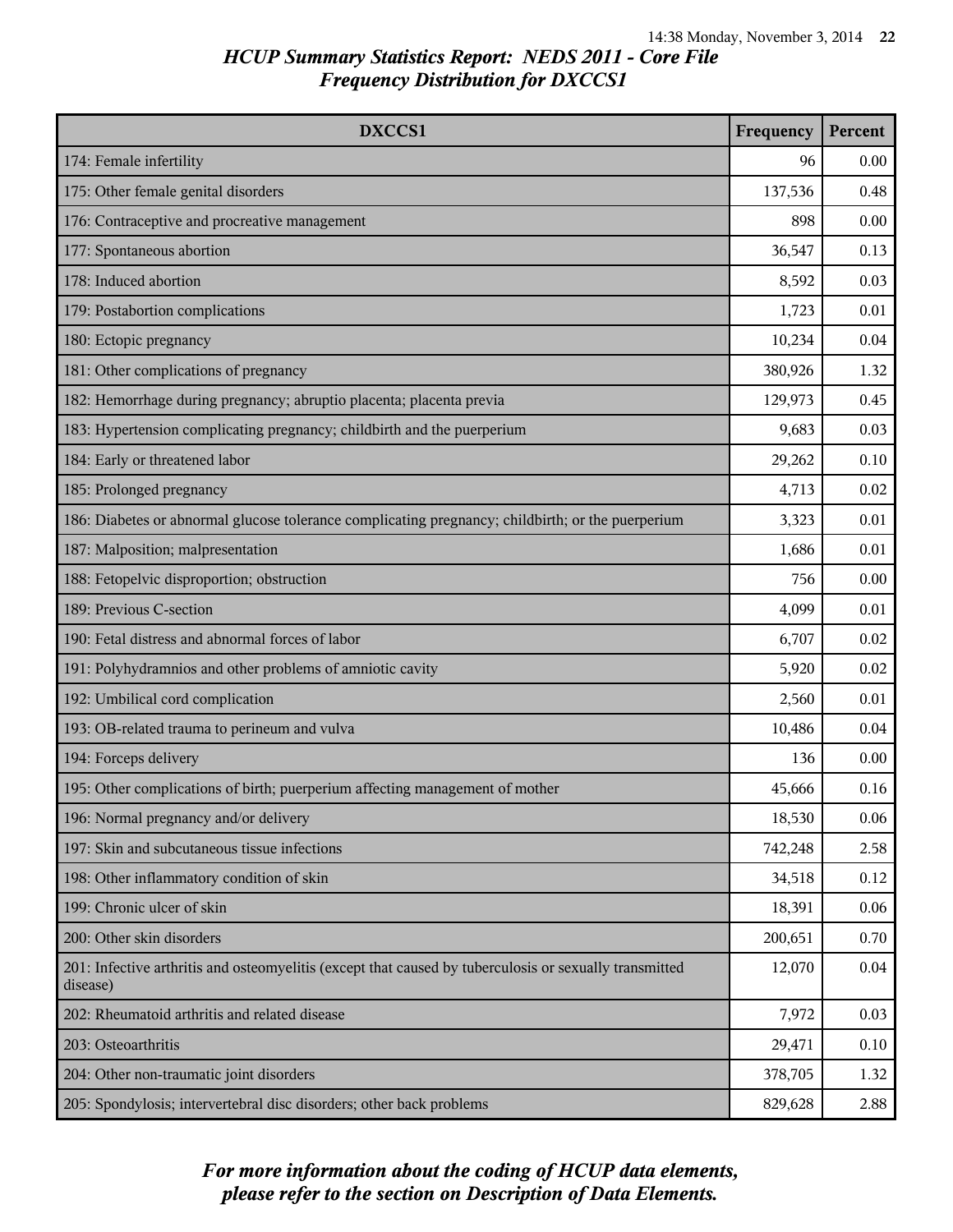| <b>DXCCS1</b>                                                        | Frequency | Percent |
|----------------------------------------------------------------------|-----------|---------|
| 206: Osteoporosis                                                    | 402       | 0.00    |
| 207: Pathological fracture                                           | 11,840    | 0.04    |
| 208: Acquired foot deformities                                       | 1,417     | 0.00    |
| 209: Other acquired deformities                                      | 3,118     | 0.01    |
| 210: Systemic lupus erythematosus and connective tissue disorders    | 6,135     | 0.02    |
| 211: Other connective tissue disease                                 | 473,072   | 1.64    |
| 212: Other bone disease and musculoskeletal deformities              | 45,120    | 0.16    |
| 213: Cardiac and circulatory congenital anomalies                    | 1,535     | 0.01    |
| 214: Digestive congenital anomalies                                  | 2,732     | 0.01    |
| 215: Genitourinary congenital anomalies                              | 2,024     | 0.01    |
| 216: Nervous system congenital anomalies                             | 465       | 0.00    |
| 217: Other congenital anomalies                                      | 3,437     | 0.01    |
| 218: Liveborn                                                        | 948       | 0.00    |
| 219: Short gestation; low birth weight; and fetal growth retardation | 123       | 0.00    |
| 220: Intrauterine hypoxia and birth asphyxia                         | 55        | 0.00    |
| 221: Respiratory distress syndrome                                   | 105       | 0.00    |
| 222: Hemolytic jaundice and perinatal jaundice                       | 6,086     | 0.02    |
| 223: Birth trauma                                                    | 167       | 0.00    |
| 224: Other perinatal conditions                                      | 40,757    | 0.14    |
| 225: Joint disorders and dislocations; trauma-related                | 113,743   | 0.40    |
| 226: Fracture of neck of femur (hip)                                 | 66,194    | 0.23    |
| 227: Spinal cord injury                                              | 3,064     | 0.01    |
| 228: Skull and face fractures                                        | 63,925    | 0.22    |
| 229: Fracture of upper limb                                          | 394,569   | 1.37    |
| 230: Fracture of lower limb                                          | 227,540   | 0.79    |
| 231: Other fractures                                                 | 119,563   | 0.42    |
| 232: Sprains and strains                                             | 1,342,265 | 4.66    |
| 233: Intracranial injury                                             | 152,589   | 0.53    |
| 234: Crushing injury or internal injury                              | 45,379    | 0.16    |
| 235: Open wounds of head; neck; and trunk                            | 518,893   | 1.80    |
| 236: Open wounds of extremities                                      | 668,680   | 2.32    |
| 237: Complication of device; implant or graft                        | 113,345   | 0.39    |
| 238: Complications of surgical procedures or medical care            | 147,895   | 0.51    |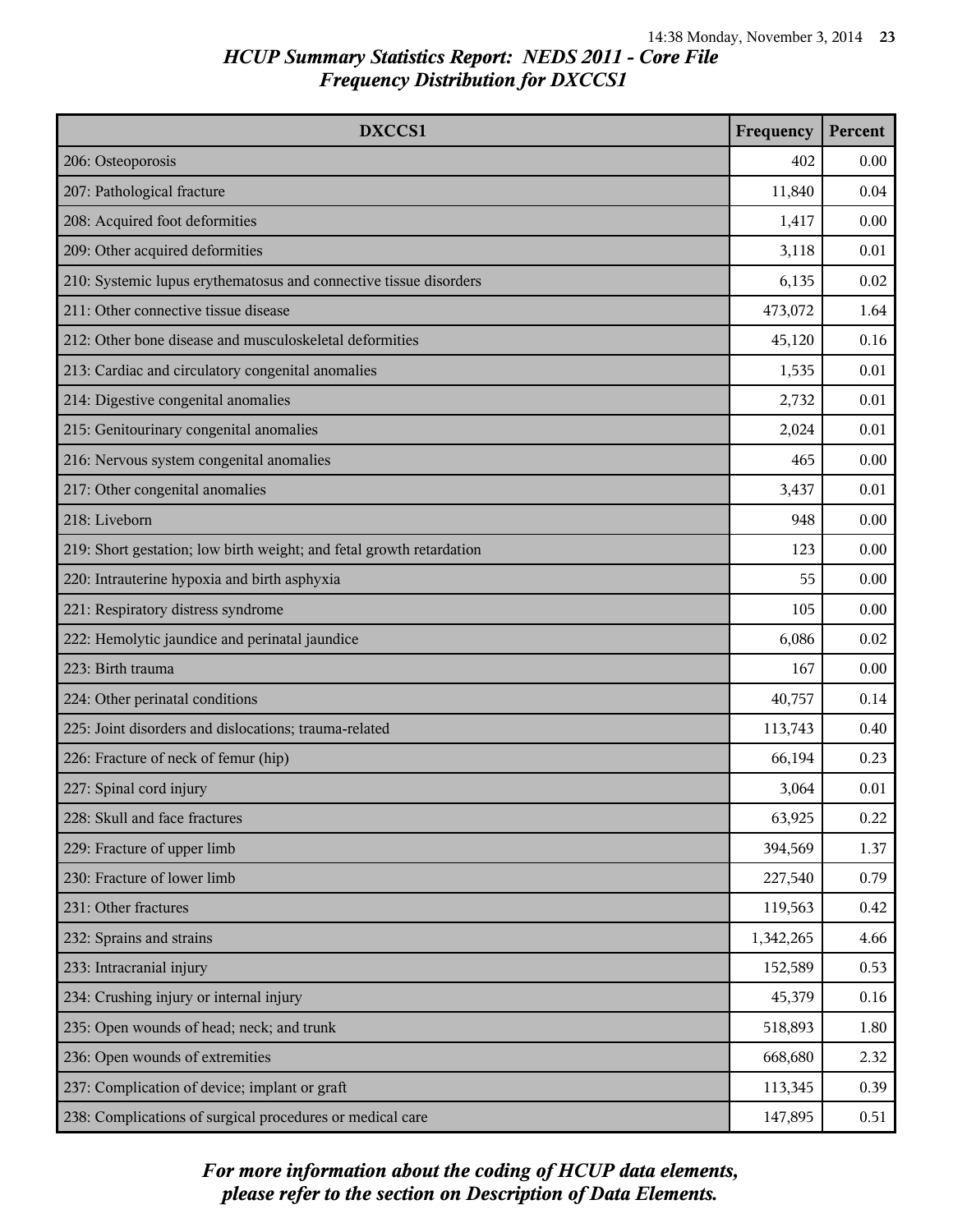| DXCCS1                                                                                     | Frequency | Percent |
|--------------------------------------------------------------------------------------------|-----------|---------|
| 239: Superficial injury; contusion                                                         | 1,264,484 | 4.39    |
| 240: Burns                                                                                 | 84,004    | 0.29    |
| 241: Poisoning by psychotropic agents                                                      | 40,974    | 0.14    |
| 242: Poisoning by other medications and drugs                                              | 95,259    | 0.33    |
| 243: Poisoning by nonmedicinal substances                                                  | 70,151    | 0.24    |
| 244: Other injuries and conditions due to external causes                                  | 713,418   | 2.48    |
| 245: Syncope                                                                               | 259,098   | 0.90    |
| 246: Fever of unknown origin                                                               | 323,106   | 1.12    |
| 247: Lymphadenitis                                                                         | 37,645    | 0.13    |
| 248: Gangrene                                                                              | 3,273     | 0.01    |
| 249: Shock                                                                                 | 723       | 0.00    |
| 250: Nausea and vomiting                                                                   | 398,065   | 1.38    |
| 251: Abdominal pain                                                                        | 1,237,623 | 4.30    |
| 252: Malaise and fatigue                                                                   | 109,710   | 0.38    |
| 253: Allergic reactions                                                                    | 377,565   | 1.31    |
| 254: Rehabilitation care; fitting of prostheses; and adjustment of devices                 | 1,621     | 0.01    |
| 255: Administrative/social admission                                                       | 107,996   | 0.38    |
| 256: Medical examination/evaluation                                                        | 53,319    | 0.19    |
| 257: Other aftercare                                                                       | 233,738   | 0.81    |
| 258: Other screening for suspected conditions (not mental disorders or infectious disease) | 49,226    | 0.17    |
| 259: Residual codes; unclassified                                                          | 242,254   | 0.84    |
| 650: Adjustment disorders                                                                  | 28,523    | 0.10    |
| 651: Anxiety disorders                                                                     | 193,234   | 0.67    |
| 652: Attention-deficit, conduct, and disruptive behavior disorders                         | 21,048    | 0.07    |
| 653: Delirium, dementia, and amnestic and other cognitive disorders                        | 45,888    | 0.16    |
| 654: Developmental disorders                                                               | 7,801     | 0.03    |
| 655: Disorders usually diagnosed in infancy, childhood, or adolescence                     | 3,078     | 0.01    |
| 656: Impulse control disorders, NEC                                                        | 3,421     | 0.01    |
| 657: Mood disorders                                                                        | 269,146   | 0.93    |
| 658: Personality disorders                                                                 | 4,111     | 0.01    |
| 659: Schizophrenia and other psychotic disorders                                           | 127,887   | 0.44    |
| 660: Alcohol-related disorders                                                             | 248,533   | 0.86    |
| 661: Substance-related disorders                                                           | 136,090   | 0.47    |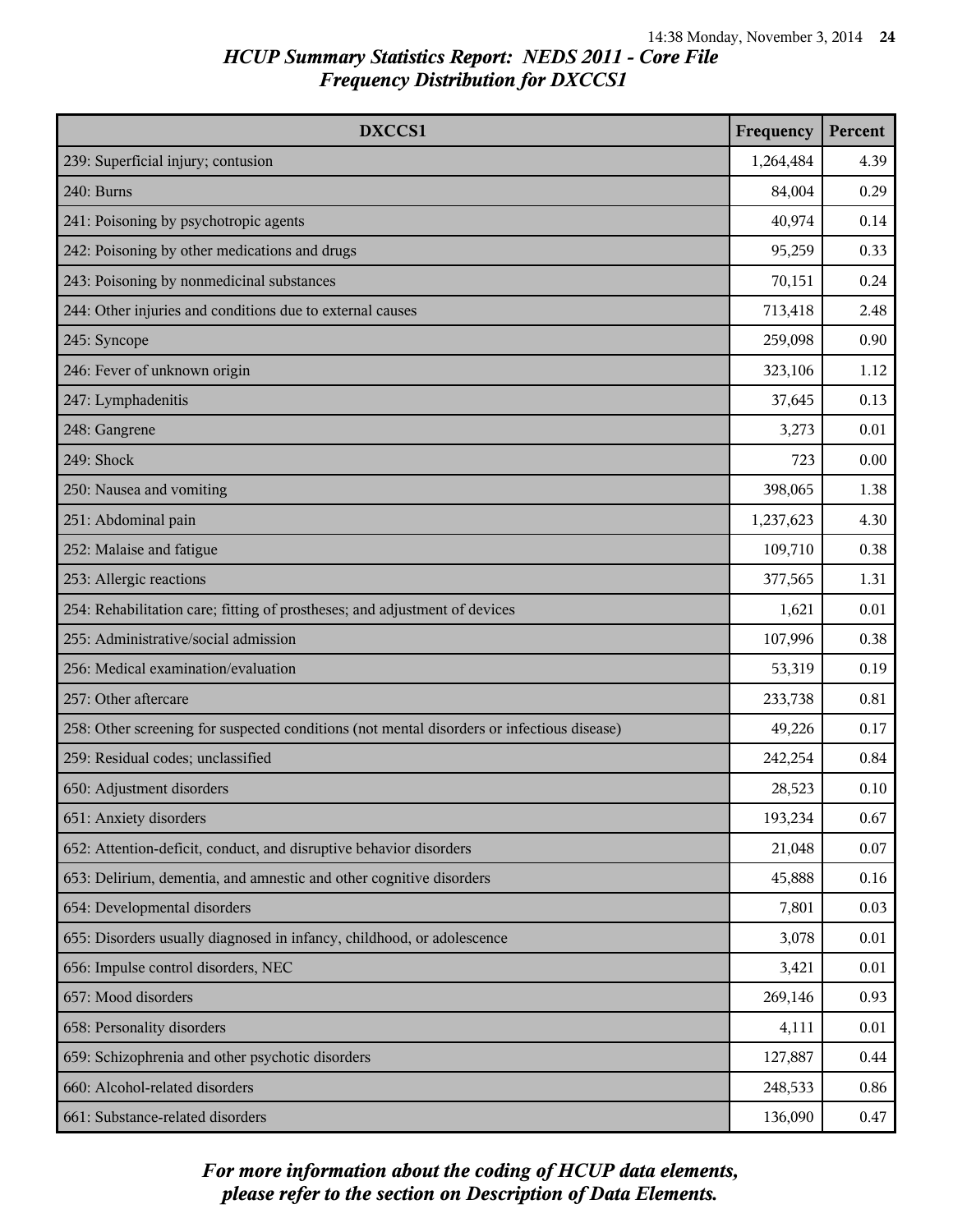| DXCCS1                                                                | Frequency | Percent |
|-----------------------------------------------------------------------|-----------|---------|
| 662: Suicide and intentional self-inflicted injury                    | 31.644    | 0.11    |
| 663: Screening and history of mental health and substance abuse codes | 33.682    | 0.12    |
| 670: Miscellaneous disorders                                          | 32,569    | 0.11    |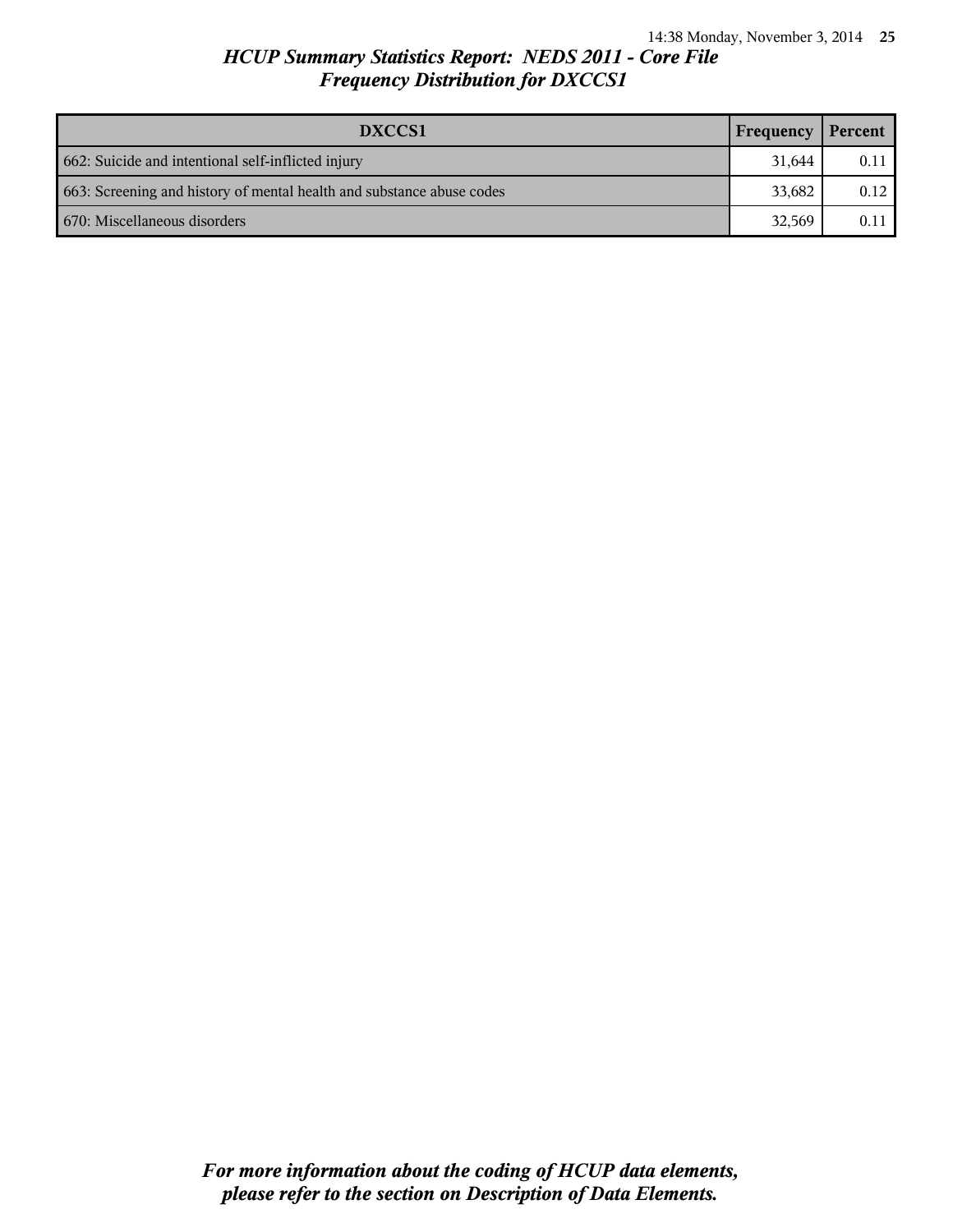| <b>ECODE1</b>     | Frequency  | Percent |
|-------------------|------------|---------|
| <b>Blank</b>      | 21,574,225 | 74.94   |
| Valid DX          | 7,213,923  | 25.06   |
| Invalid DX (invl) | 251        | 0.00    |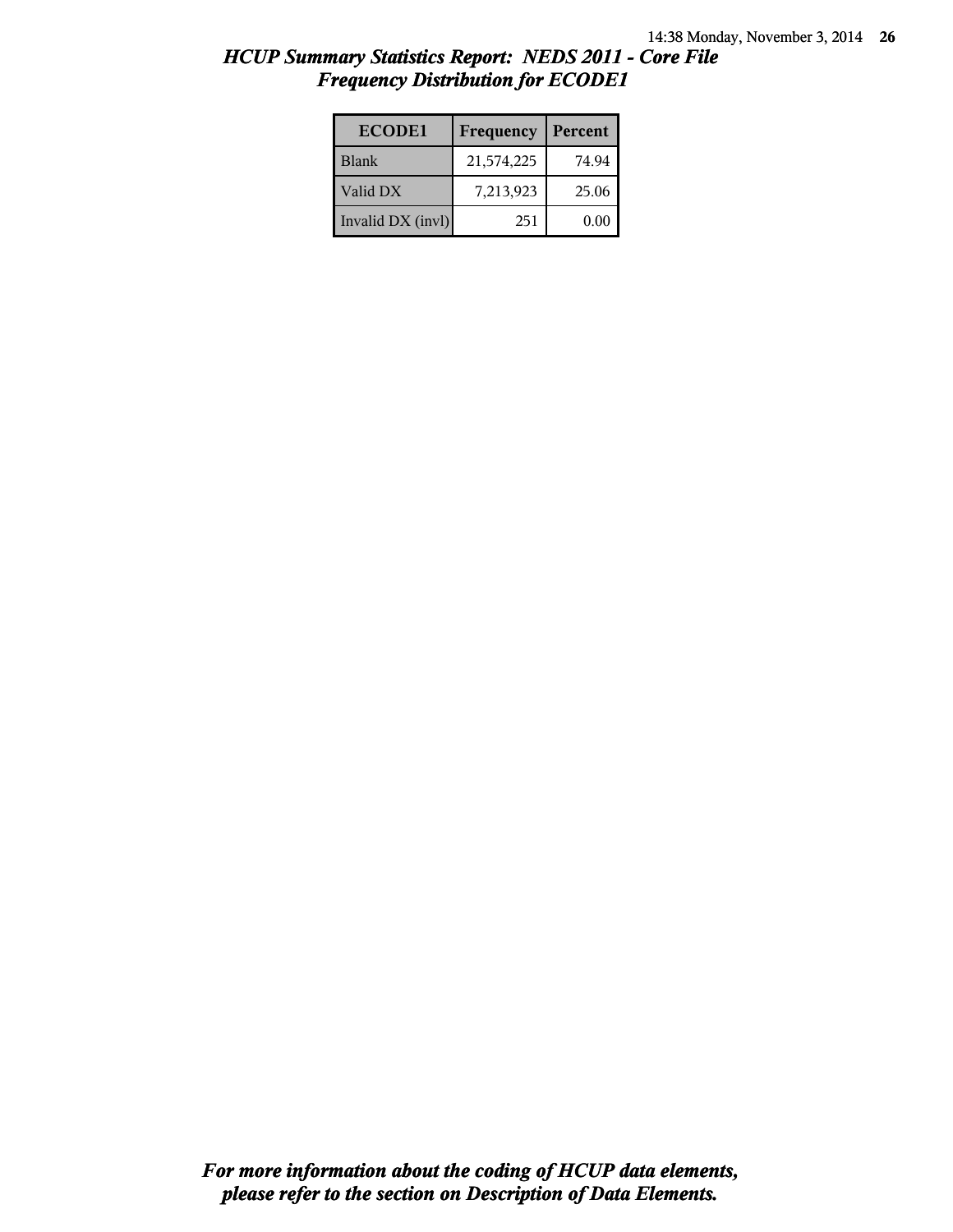| <b>EDEVENT</b>                                                                           | Frequency  | Percent |
|------------------------------------------------------------------------------------------|------------|---------|
| 1: ED visit in which the patient is treated and released                                 | 23,953,425 | 83.21   |
| 2: ED visit in which the patient is admitted to this same hospital                       | 4,307,389  | 14.96   |
| 3: ED visit in which the patient is transferred to another short-term hospital           | 436,783    | 1.52    |
| 9: ED visit in which the patient died in the ED                                          | 42,702     | 0.15    |
| 98: ED visit in which patient is not admitted to this same hospital, destination unknown | 47,934     | 0.17    |
| 99: ED visit in which the patient is discharged alive, destination unknown               | 166        | 0.00    |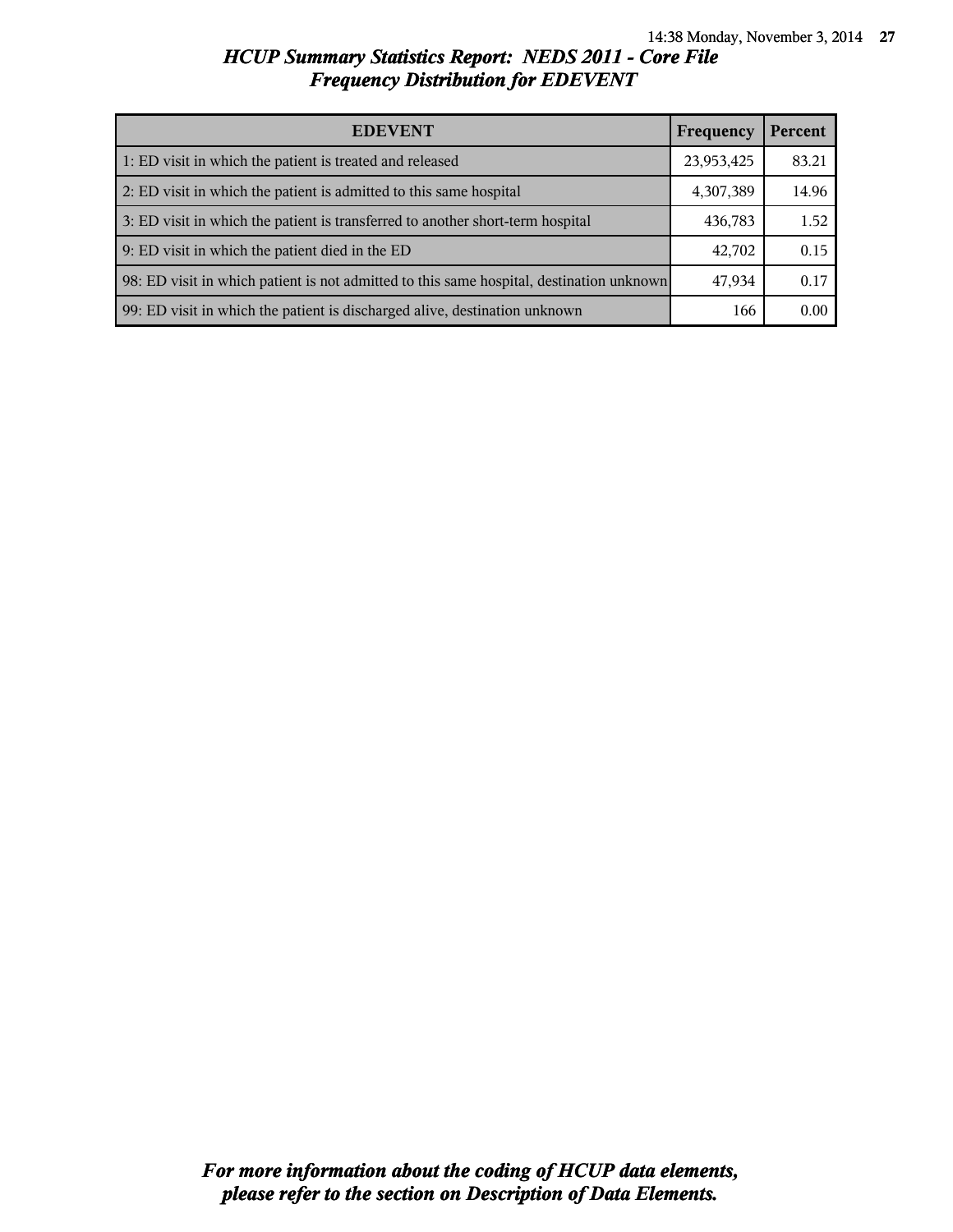| E CCS1                                             | Frequency  | Percent |
|----------------------------------------------------|------------|---------|
| $\therefore$ Missing                               | 21,574,225 | 74.94   |
| A: Invalid diagnosis                               | 251        | 0.00    |
| 662: Suicide and intentional self-inflicted injury | 94,713     | 0.33    |
| 2601: E Codes: Cut/pierceb                         | 442,899    | 1.54    |
| 2602: E Codes: Drowning/submersion                 | 2,763      | 0.01    |
| 2603: E Codes: Fall                                | 1,955,275  | 6.79    |
| 2604: E Codes: Fire/burn                           | 83,875     | 0.29    |
| 2605: E Codes: Firearm                             | 13,554     | 0.05    |
| 2606: E Codes: Machinery                           | 24,975     | 0.09    |
| 2607: E Codes: Motor vehicle traffic (MVT)         | 687,540    | 2.39    |
| 2608: E Codes: Pedal cyclist; not MVT              | 75,727     | 0.26    |
| 2609: E Codes: Pedestrian; not MVT                 | 4,520      | 0.02    |
| 2610: E Codes: Transport; not MVT                  | 68,904     | 0.24    |
| 2611: E Codes: Natural/environment                 | 300,337    | 1.04    |
| 2612: E Codes: Overexertion                        | 531,922    | 1.85    |
| 2613: E Codes: Poisoning                           | 142,588    | 0.50    |
| 2614: E Codes: Struck by; against                  | 888,626    | 3.09    |
| 2615: E Codes: Suffocation                         | 11,242     | 0.04    |
| 2616: E Codes: Adverse effects of medical care     | 249,164    | 0.87    |
| 2617: E Codes: Adverse effects of medical drugs    | 408,288    | 1.42    |
| 2618: E Codes: Other specified and classifiable    | 298,711    | 1.04    |
| 2619: E Codes: Other specified; NEC                | 200,420    | 0.70    |
| 2620: E Codes: Unspecified                         | 580,712    | 2.02    |
| 2621: E Codes: Place of occurrence                 | 147,168    | 0.51    |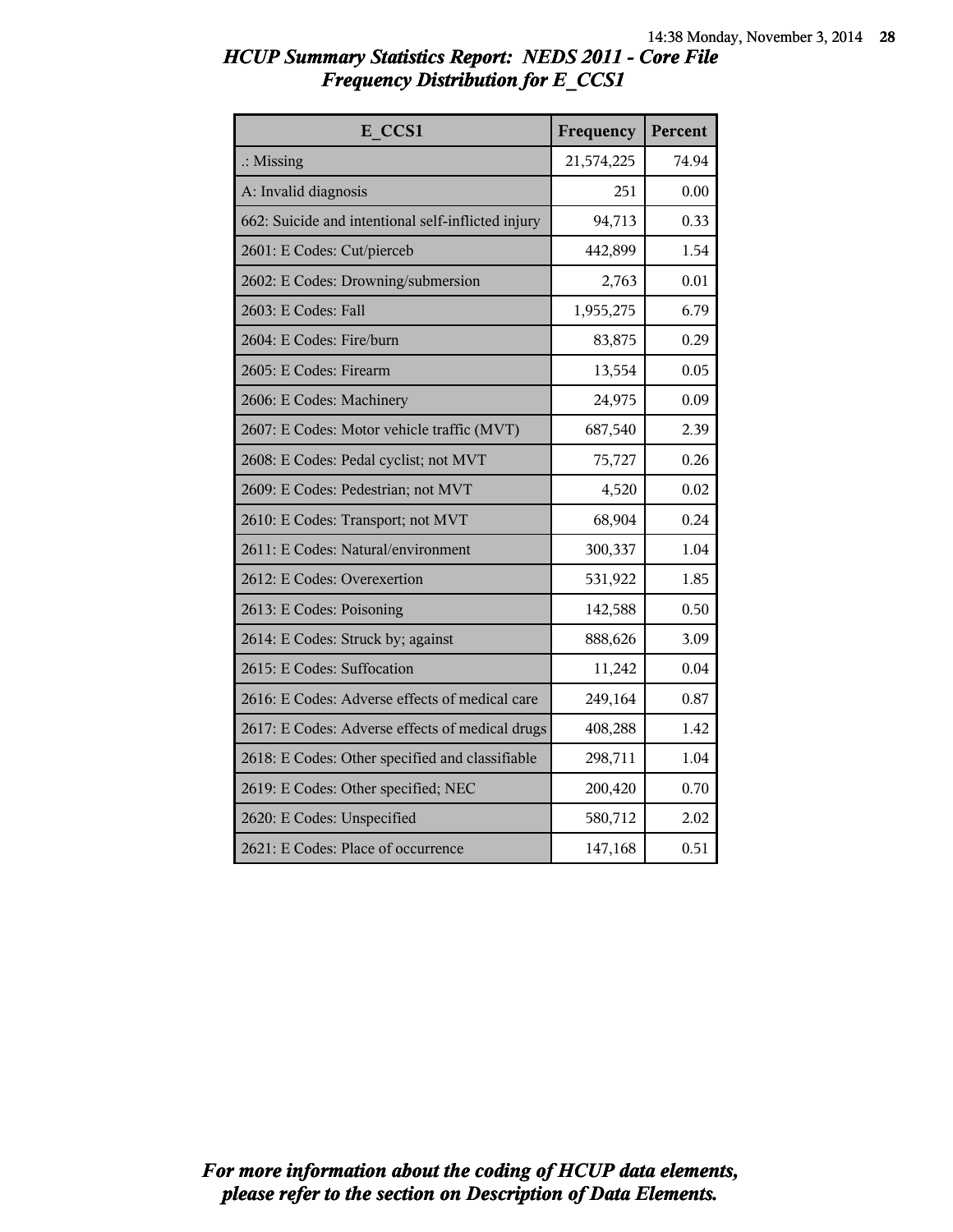| <b>FEMALE</b>        | Frequency  | Percent |
|----------------------|------------|---------|
| $\therefore$ Missing | 663        | 0.00    |
| .A: Invalid          | 26         | 0.00    |
| .C: Inconsistent     | 3,537      | 0.01    |
| 0: Male              | 12,806,148 | 44.48   |
| 1: Female            | 15,978,025 | 55.50   |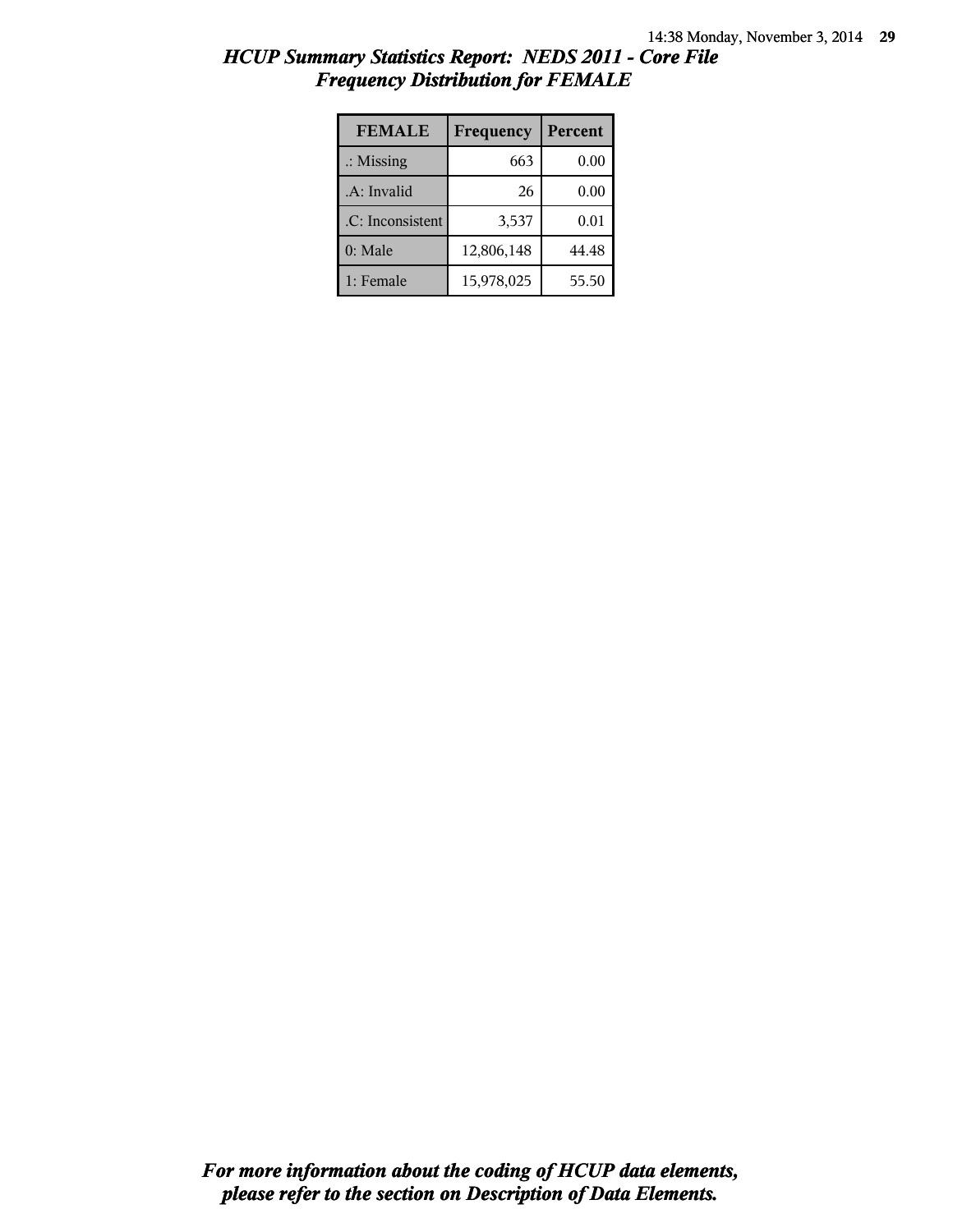| <b>HCUPFILE</b> | Frequency  | Percent |
|-----------------|------------|---------|
| <b>SEDD</b>     | 24,481,010 | 85.04   |
| <b>SID</b>      | 4,307,389  | 14.96   |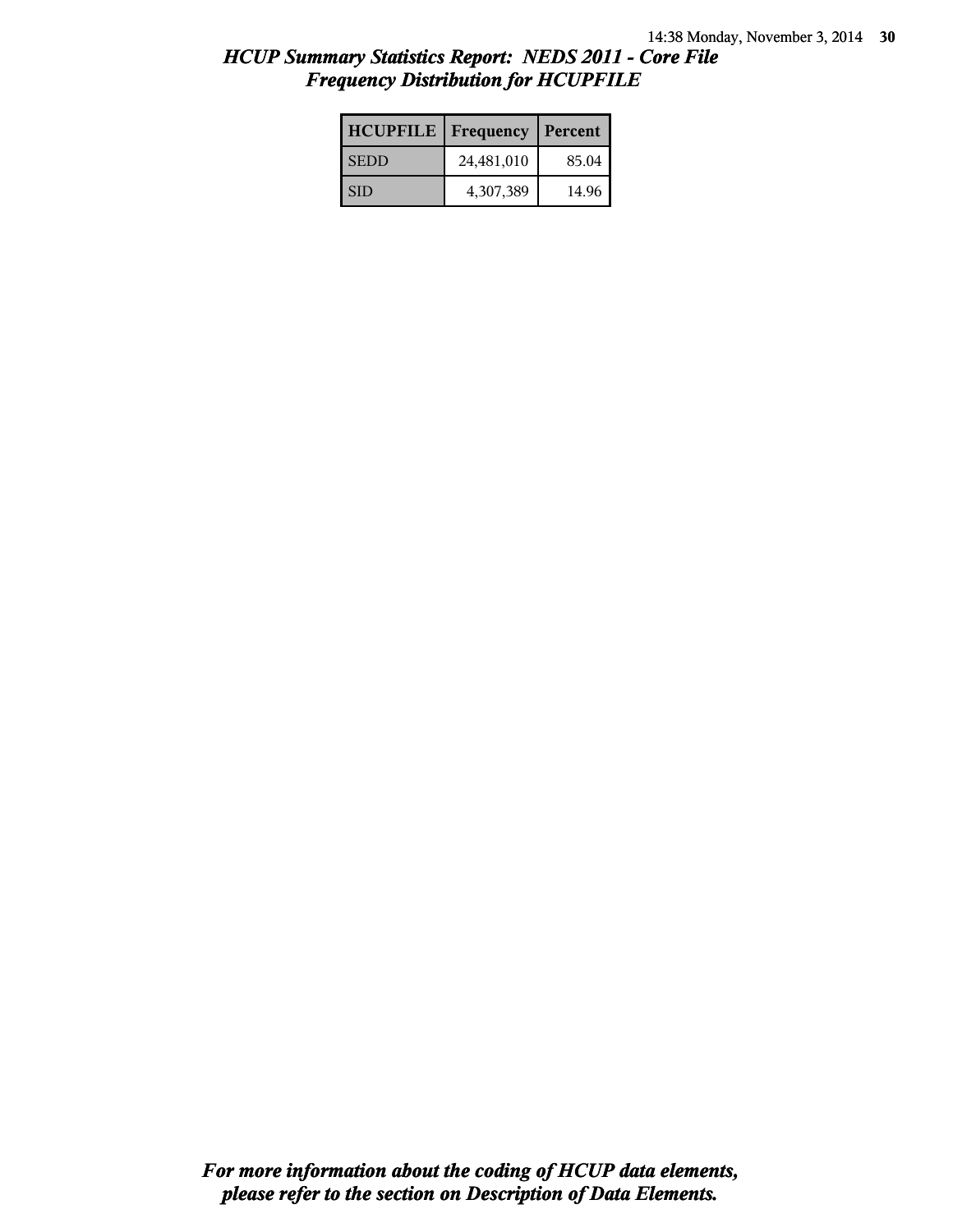| <b>INJURY</b>                                                              | Frequency  | Percent |
|----------------------------------------------------------------------------|------------|---------|
| 0: No injury diagnoses reported                                            | 22,260,171 | 77.32   |
| 1: Injury is reported in first-listed diagnosis                            | 5,878,411  | 20.42   |
| 2: Injury is reported in a diagnosis other than the first-listed diagnosis | 649,817    | 2.26    |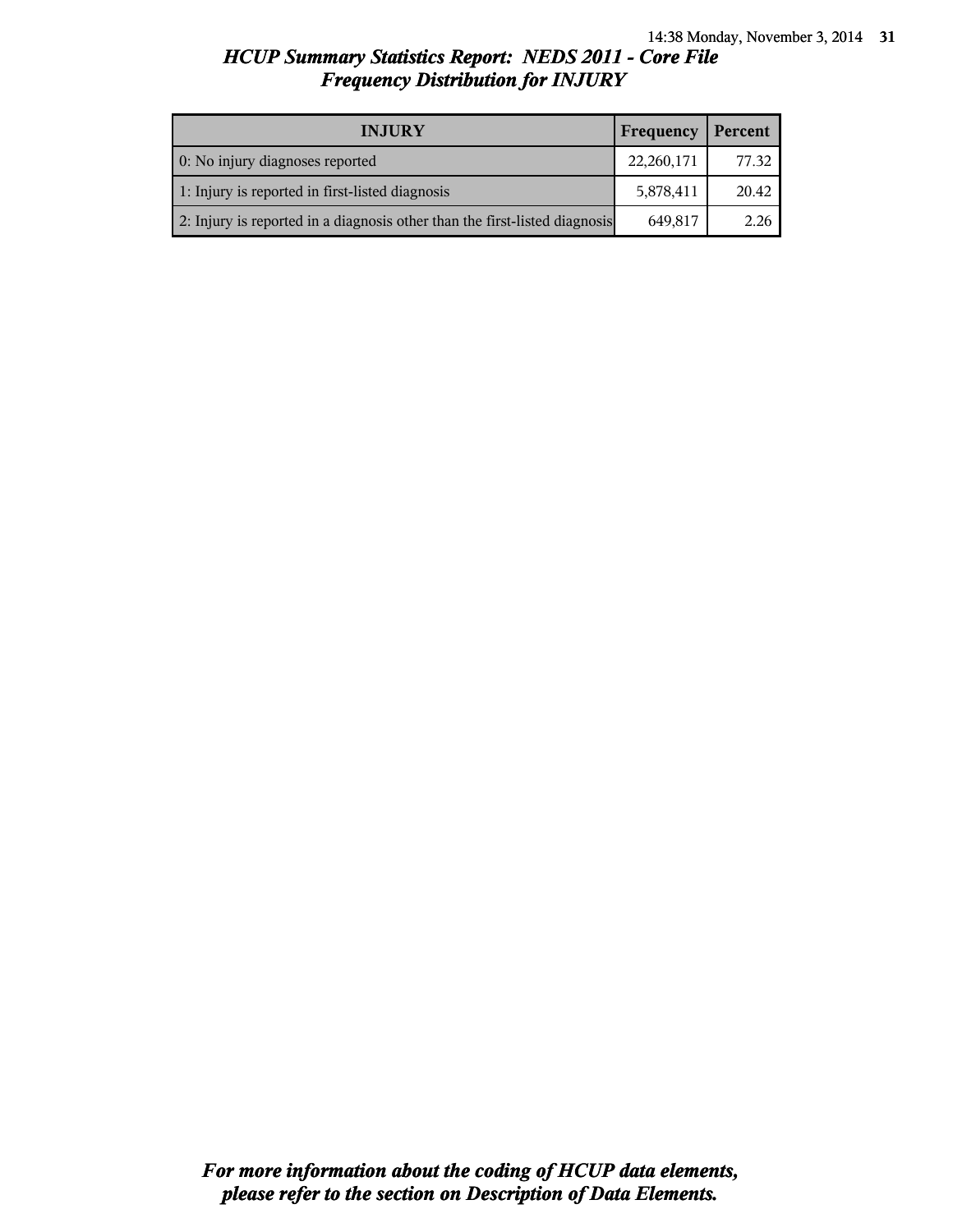| <b>INJURY CUT   Frequency</b> |            | Percent |
|-------------------------------|------------|---------|
|                               | 28,296,735 | 98.29   |
|                               | 491,664    | 1.71    |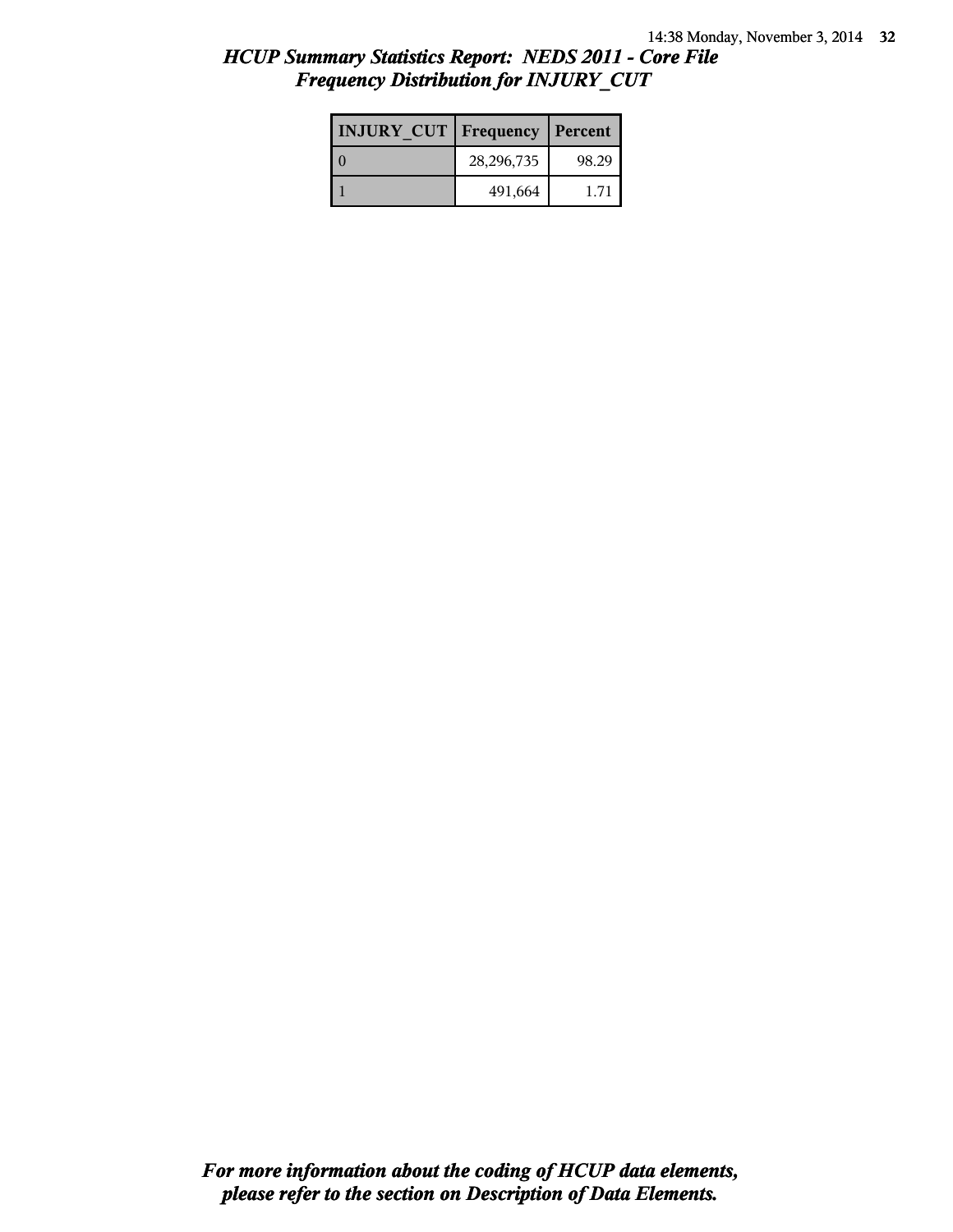| <b>INJURY DROWN</b> | <b>Frequency</b> | Percent |
|---------------------|------------------|---------|
|                     | 28,785,387       | 99.99   |
|                     | 3,012            | 0.01    |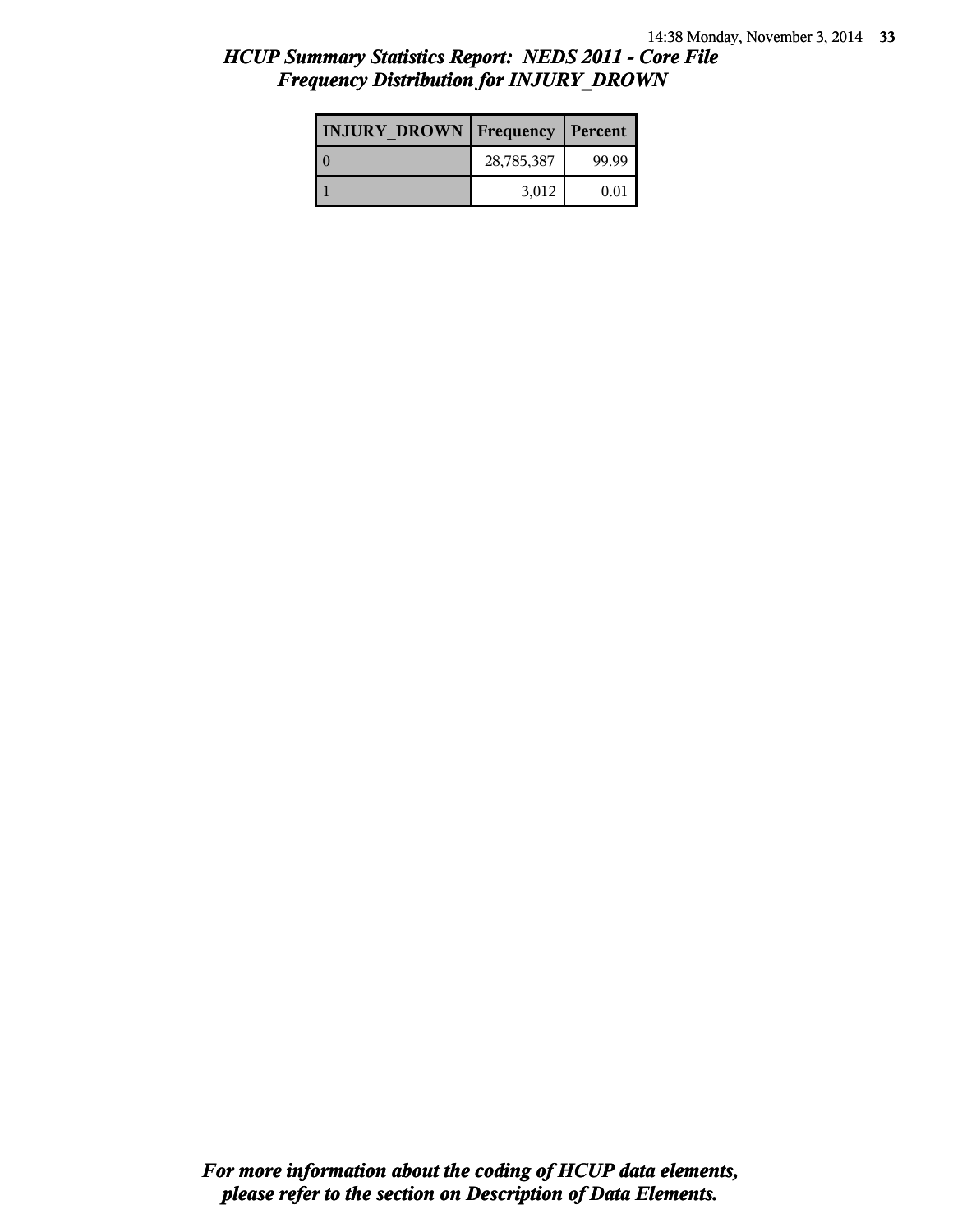| <b>INJURY FALL   Frequency   Percent</b> |            |       |
|------------------------------------------|------------|-------|
|                                          | 26,768,755 | 92.98 |
|                                          | 2,019,644  | 7.02  |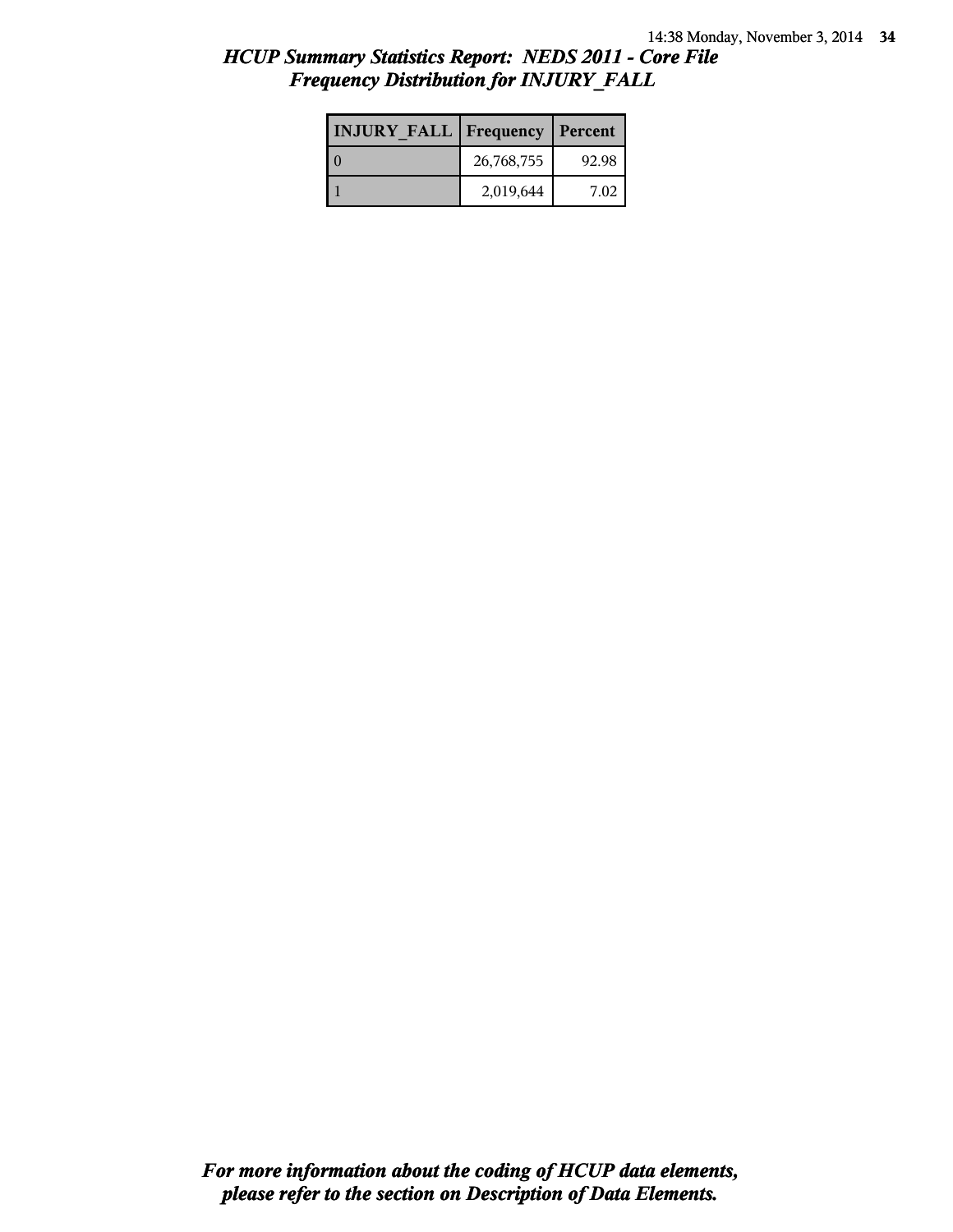| <b>INJURY FIRE   Frequency   Percent</b> |            |       |
|------------------------------------------|------------|-------|
|                                          | 28,700,880 | 99.70 |
|                                          | 87,519     | 0.30  |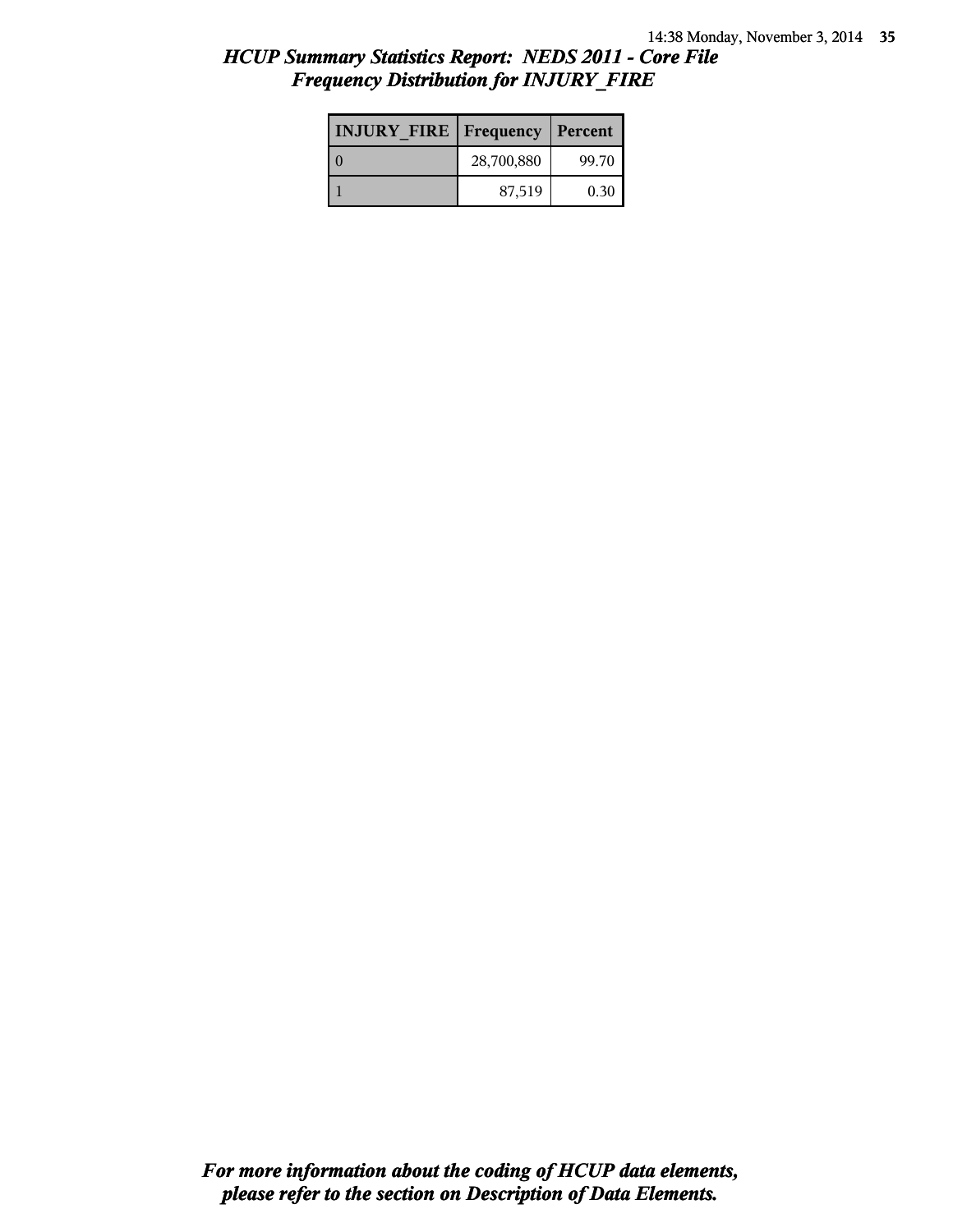| <b>INJURY FIREARM   Frequency</b> |            | Percent |
|-----------------------------------|------------|---------|
|                                   | 28,774,189 | 99.95   |
|                                   | 14,210     | 0.05    |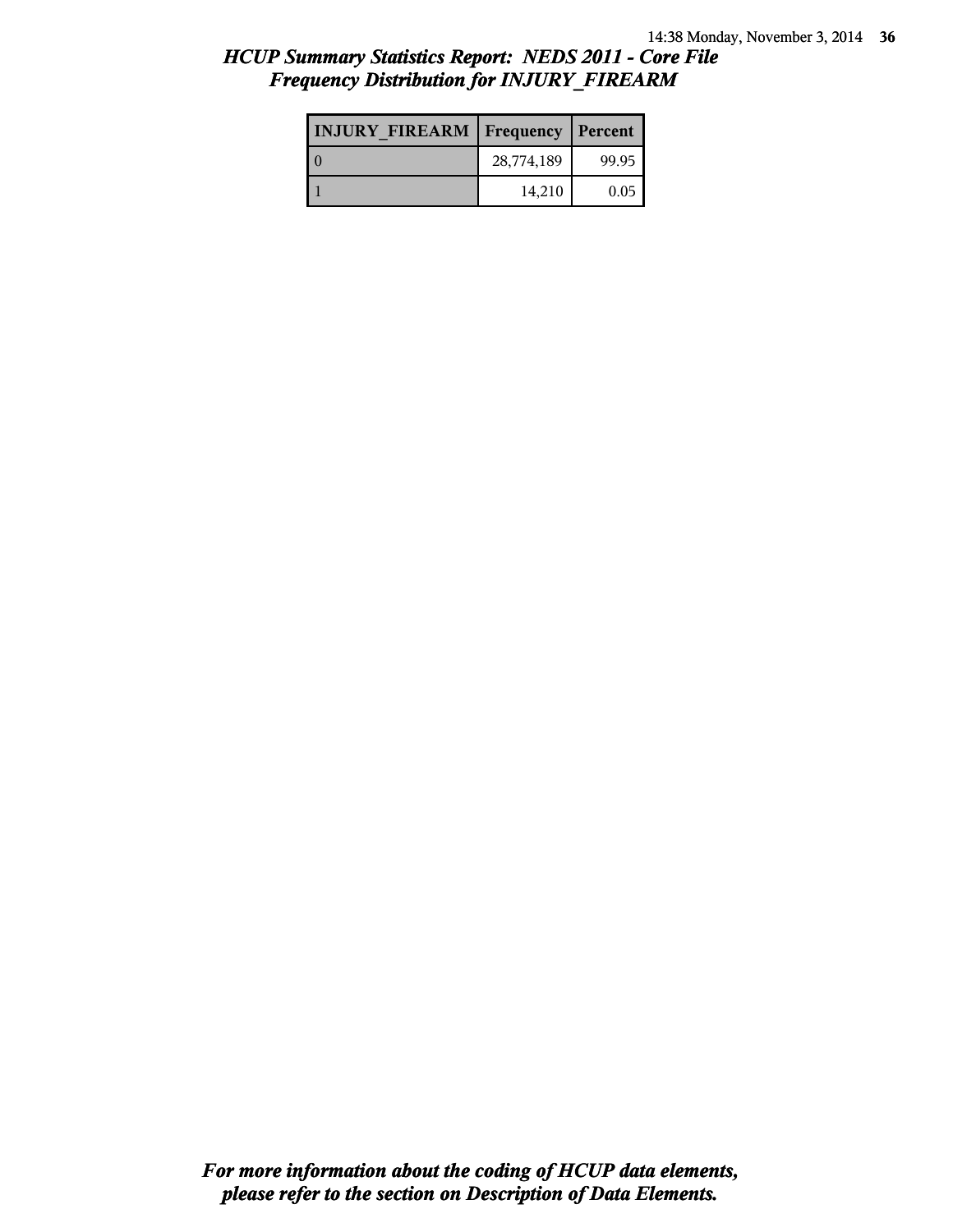| <b>INJURY MACHINERY   Frequency   Percent</b> |            |       |
|-----------------------------------------------|------------|-------|
| LΩ                                            | 28,762,218 | 99.91 |
|                                               | 26,181     | 0.09  |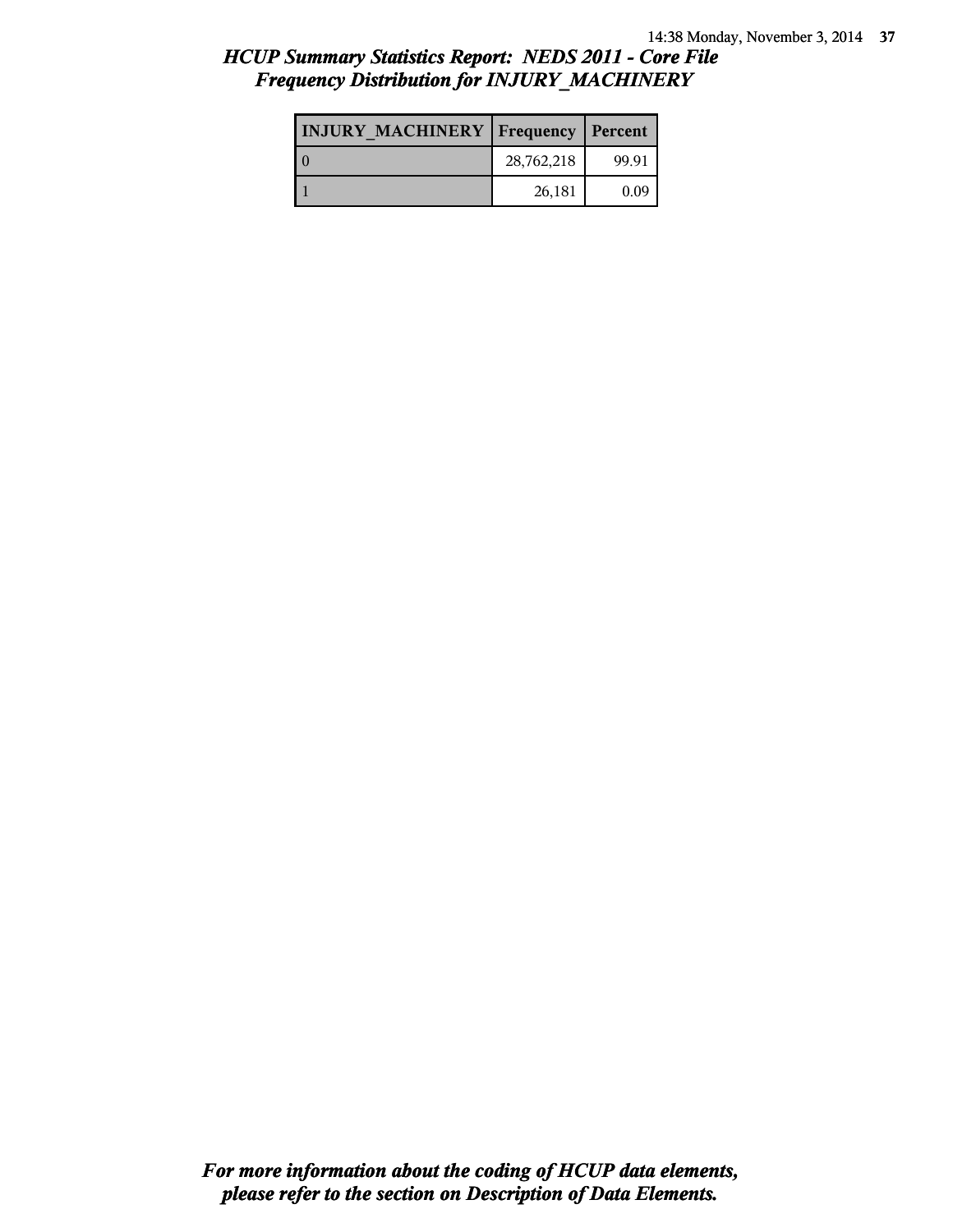| <b>INJURY MVT</b> | Frequency   Percent |       |
|-------------------|---------------------|-------|
|                   | 28,085,453          | 97.56 |
|                   | 702,946             | 2.44  |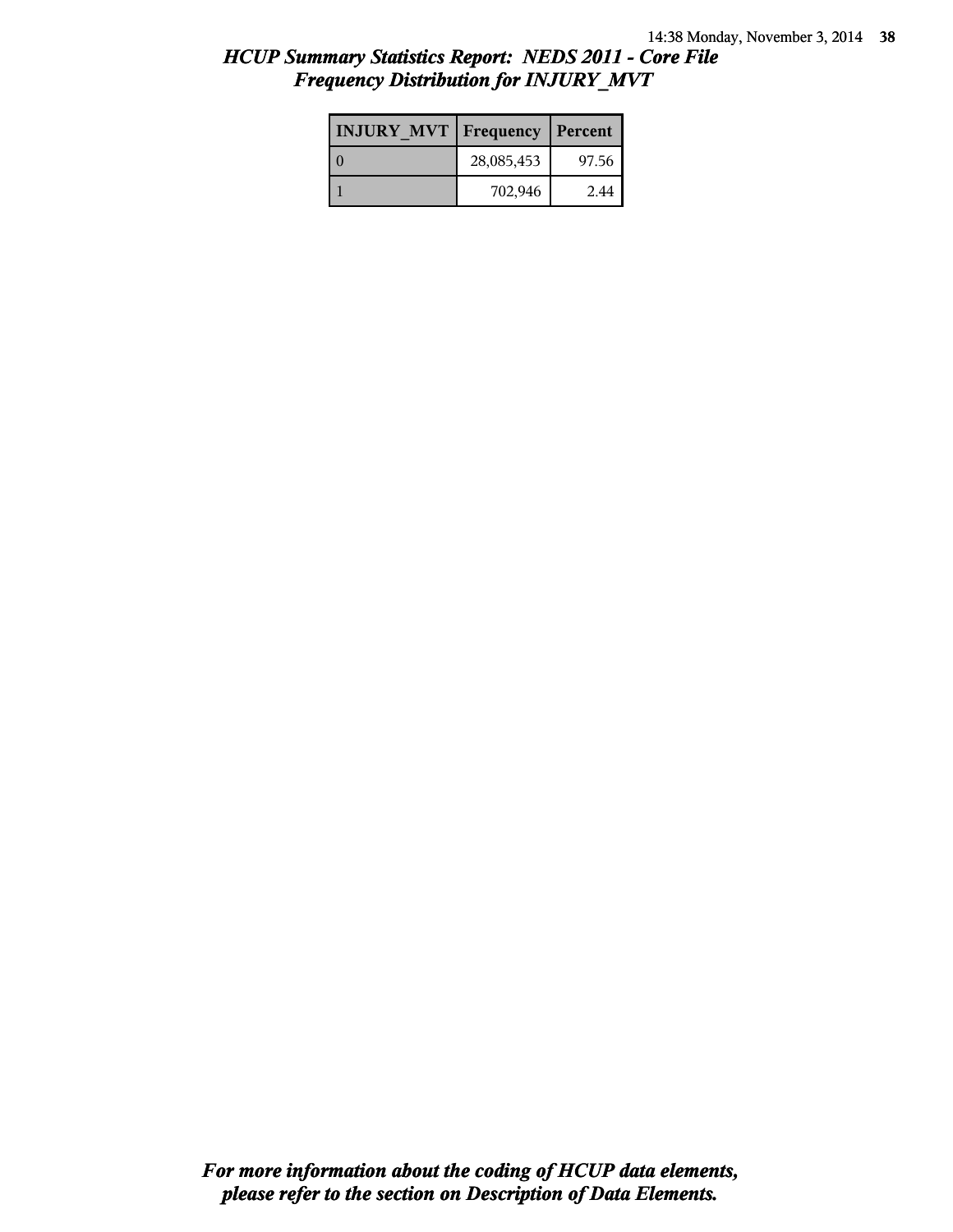| <b>INJURY NATURE Frequency</b> |            | Percent |
|--------------------------------|------------|---------|
|                                | 28,479,781 | 98.93   |
|                                | 308,618    | 1.07    |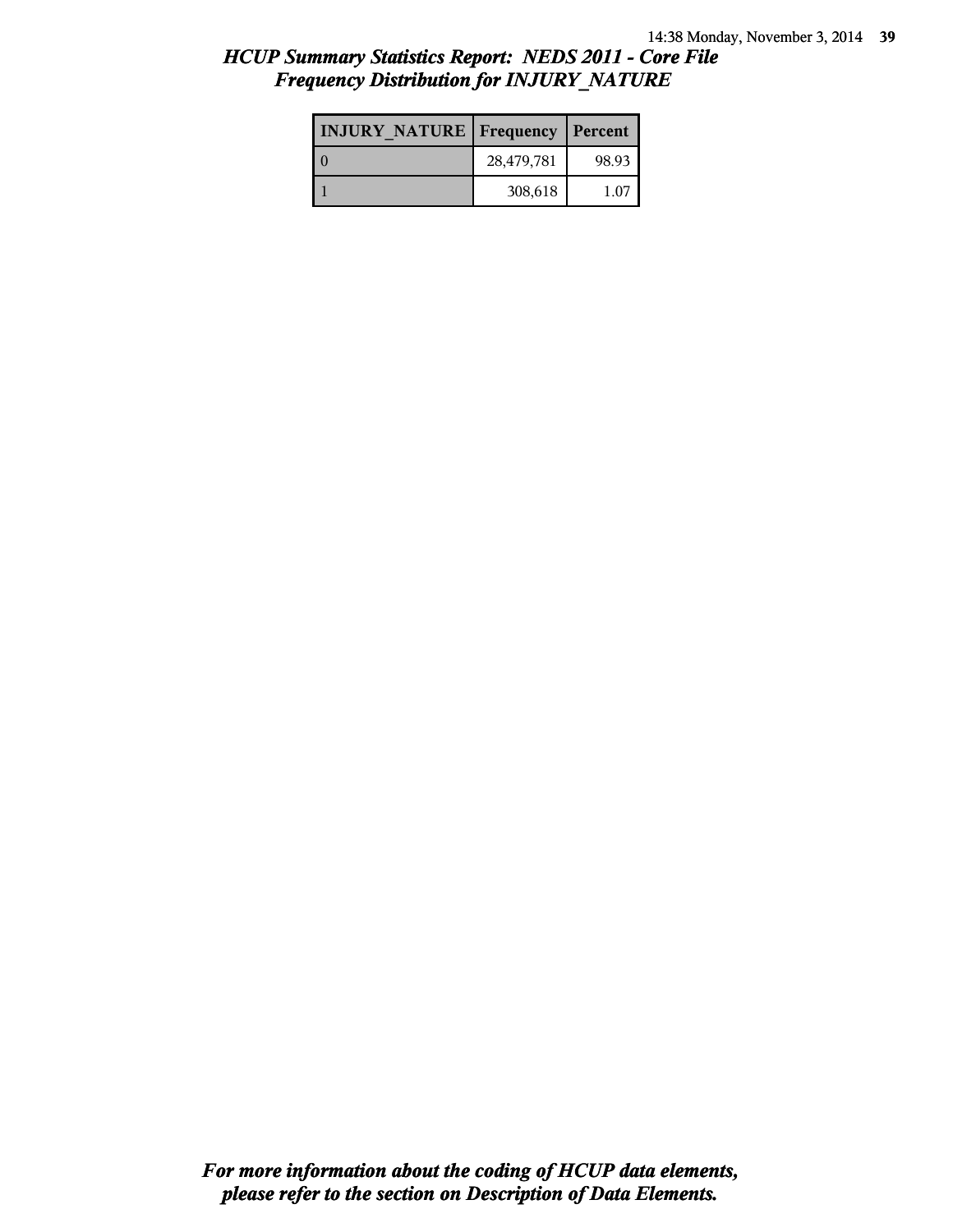| <b>INJURY POISON</b> | Frequency  | Percent |
|----------------------|------------|---------|
|                      | 28,575,945 | 99.26   |
|                      | 212,454    | 0.74    |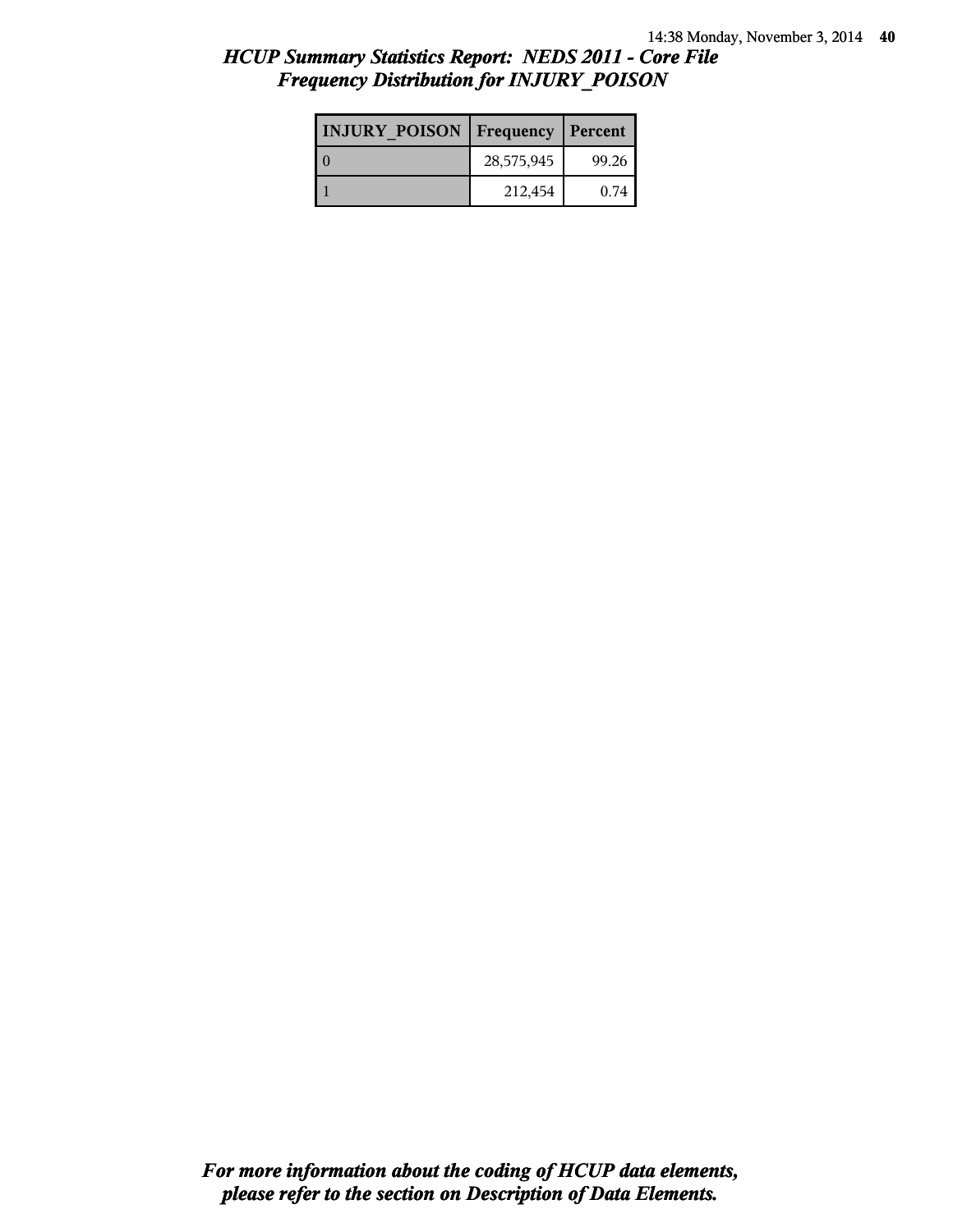| <b>INJURY SEVERITY</b>  | Frequency  | Percent |
|-------------------------|------------|---------|
| $\boldsymbol{0}$        | 22,746,972 | 79.01   |
| $\mathbf{1}$            | 3,753,353  | 13.04   |
| $\overline{a}$          | 445,805    | 1.55    |
| $\overline{\mathbf{3}}$ | 55,340     | 0.19    |
| $\overline{4}$          | 1,063,619  | 3.69    |
| 5                       | 343,217    | 1.19    |
| 6                       | 49,391     | 0.17    |
| 8                       | 20,502     | 0.07    |
| 9                       | 128,402    | 0.45    |
| 10                      | 21,806     | 0.08    |
| 11                      | 3,247      | 0.01    |
| 12                      | 2,515      | 0.01    |
| 13                      | 10,082     | 0.04    |
| 14                      | 8,522      | 0.03    |
| 16                      | 16,071     | 0.06    |
| 17                      | 11,215     | 0.04    |
| 18                      | 2,381      | 0.01    |
| 19                      | 1,242      | 0.00    |
| 20                      | 2,402      | 0.01    |
| 21                      | 1,919      | 0.01    |
| 22                      | 2,832      | 0.01    |
| 24                      | 1,075      | 0.00    |
| 25                      | 2,092      | 0.01    |
| 26                      | 921        | 0.00    |
| 27                      | 740        | 0.00    |
| 29                      | 1,630      | 0.01    |
| 30                      | 123        | 0.00    |
| 32                      | 61         | 0.00    |
| 33                      | 104        | 0.00    |
| 34                      | 649        | 0.00    |
| 35                      | 112        | 0.00    |
| 36                      | 169        | 0.00    |
| 38                      | 221        | 0.00    |

*please refer to the section on Description of Data Elements. For more information about the coding of HCUP data elements,*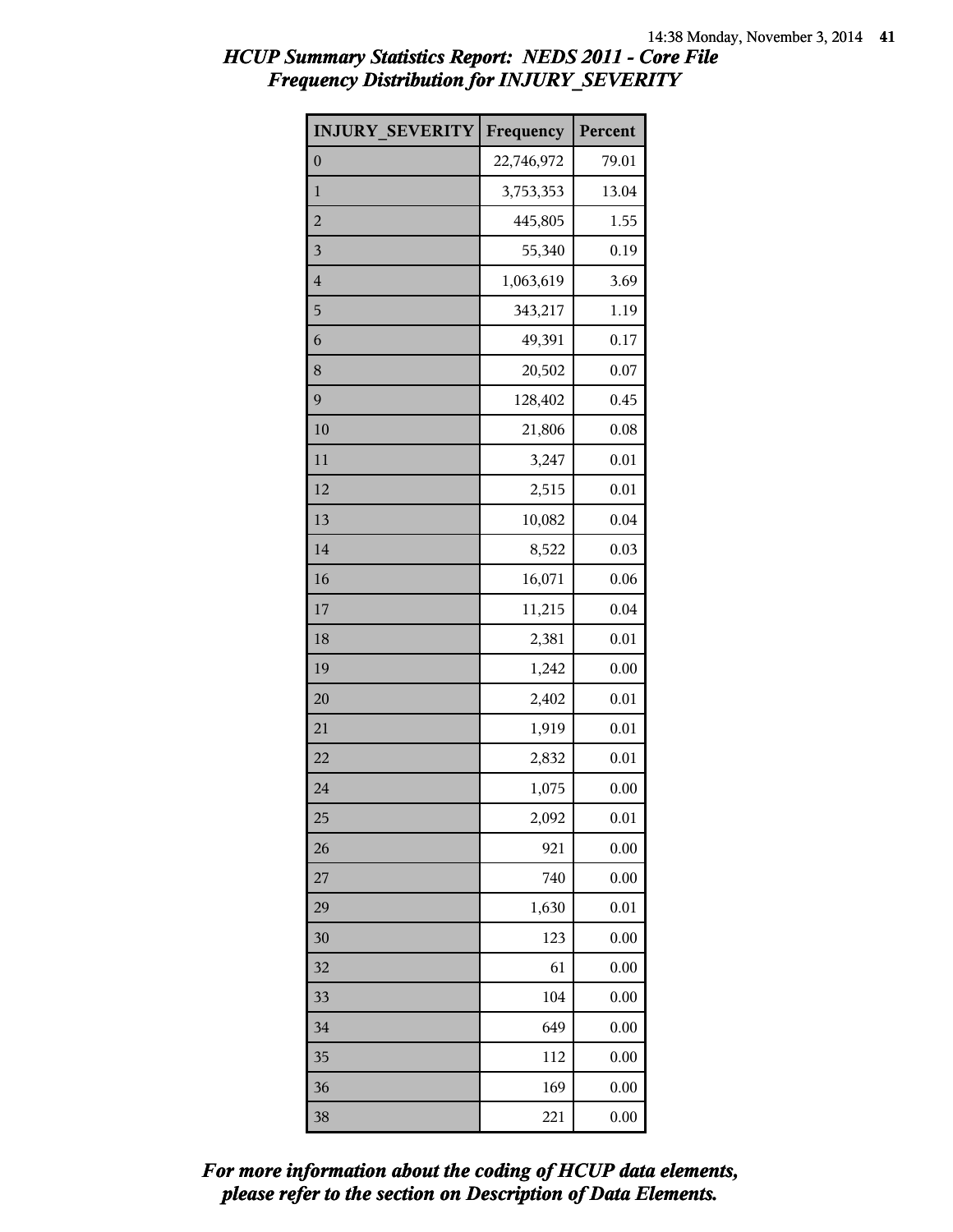| <b>INJURY SEVERITY</b> | Frequency | Percent |
|------------------------|-----------|---------|
| 41                     | 166       | 0.00    |
| 42                     | 12        | 0.00    |
| 43                     | 118       | 0.00    |
| 45                     | 54        | 0.00    |
| 48                     | 14        | 0.00    |
| 50                     | 70        | 0.00    |
| 51                     | $\leq 10$ | * **    |
| 54                     | $\leq 10$ | * **    |
| 57                     | 13        | 0.00    |
| 59                     | 13        | 0.00    |
| 66                     | $\leq 10$ | * **    |
| 75                     | 506       | 0.00    |
| 99                     | 88,686    | 0.31    |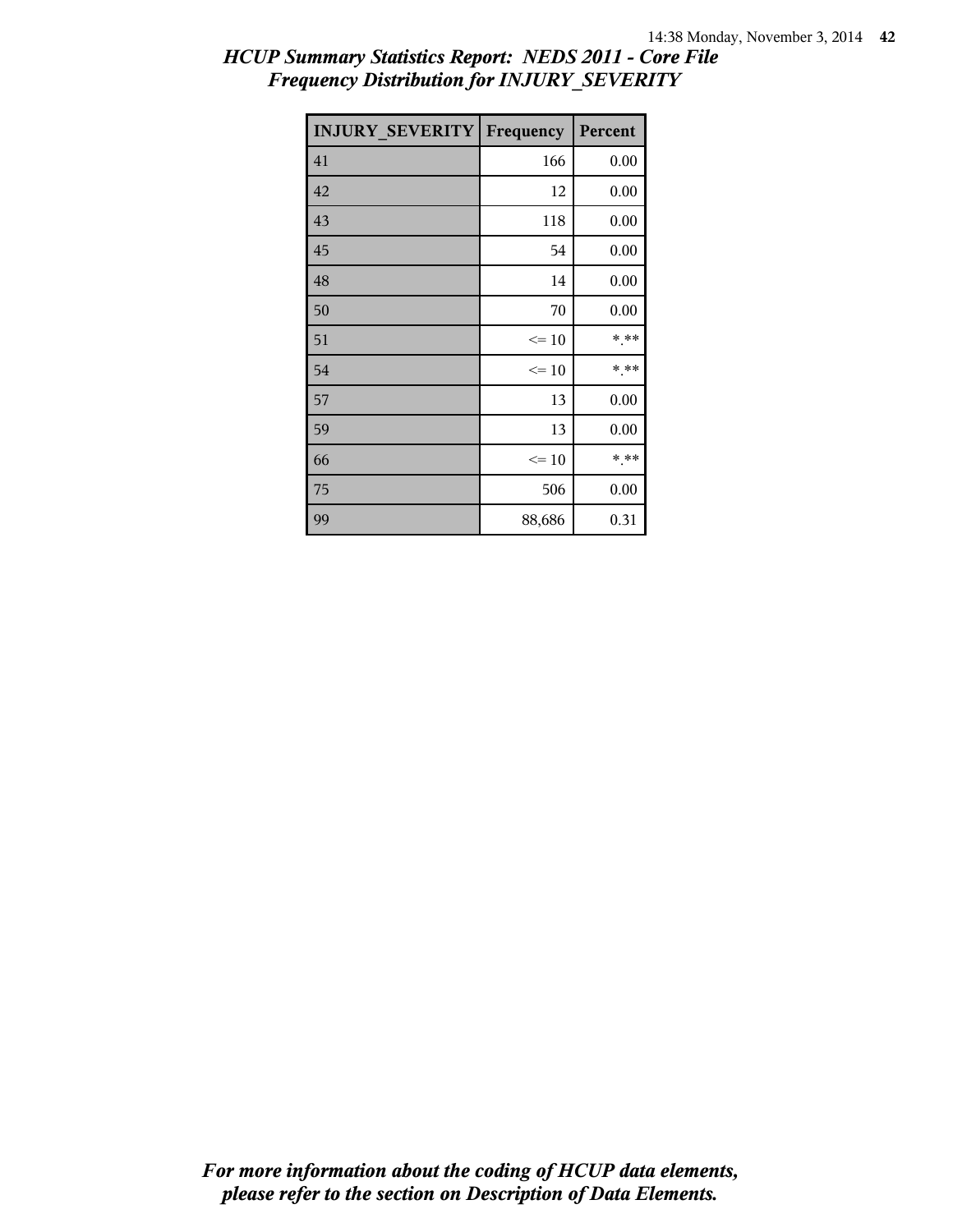| <b>INJURY STRUCK   Frequency</b> |            | Percent |
|----------------------------------|------------|---------|
|                                  | 27,866,204 | 96.80   |
|                                  | 922.195    | 3.20    |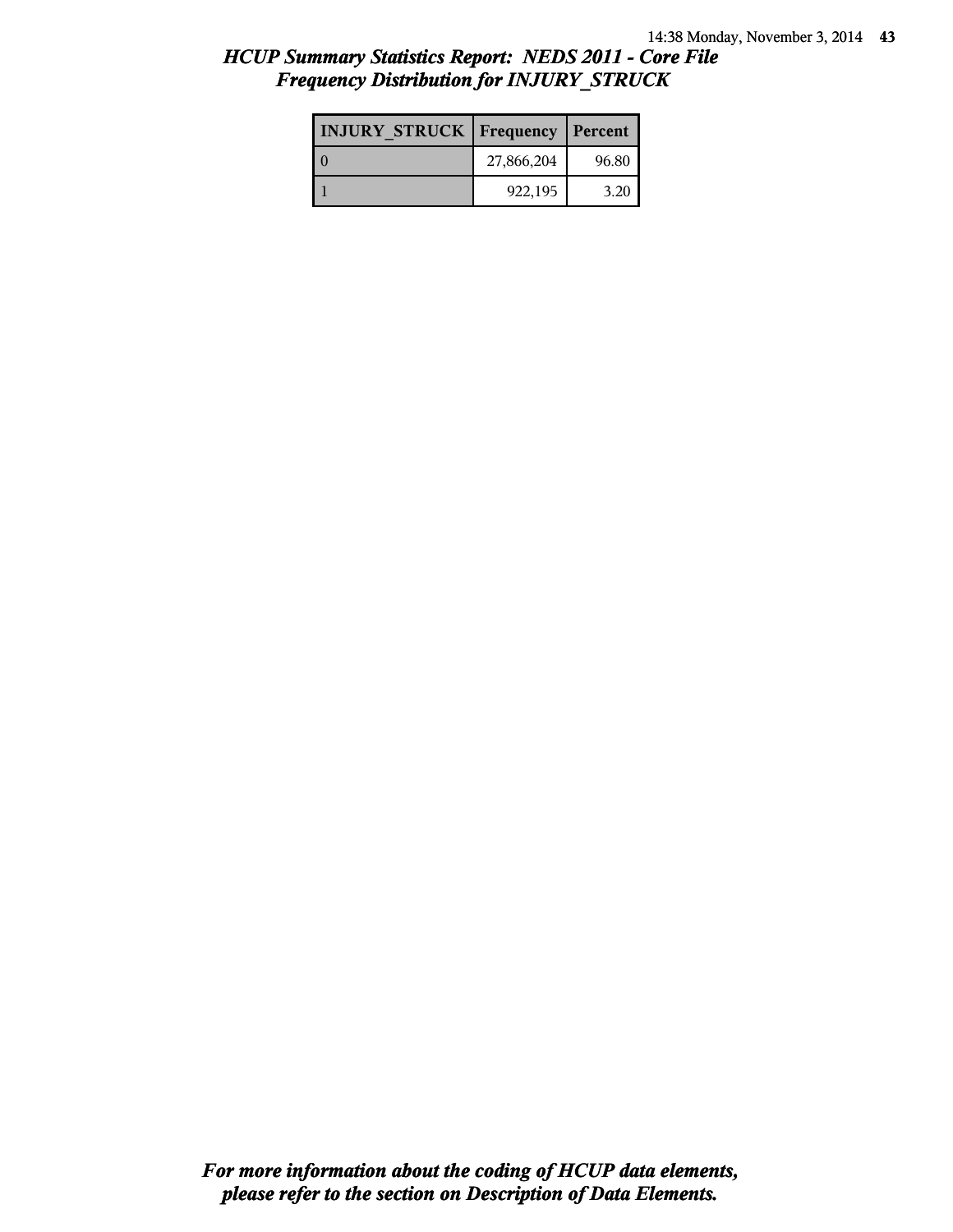## *HCUP Summary Statistics Report: NEDS 2011 - Core File Frequency Distribution for INJURY\_SUFFOCATION*

| <b>INJURY SUFFOCATION   Frequency   Percent</b> |            |       |
|-------------------------------------------------|------------|-------|
|                                                 | 28,776,425 | 99.96 |
|                                                 | 11,974     | 0.04  |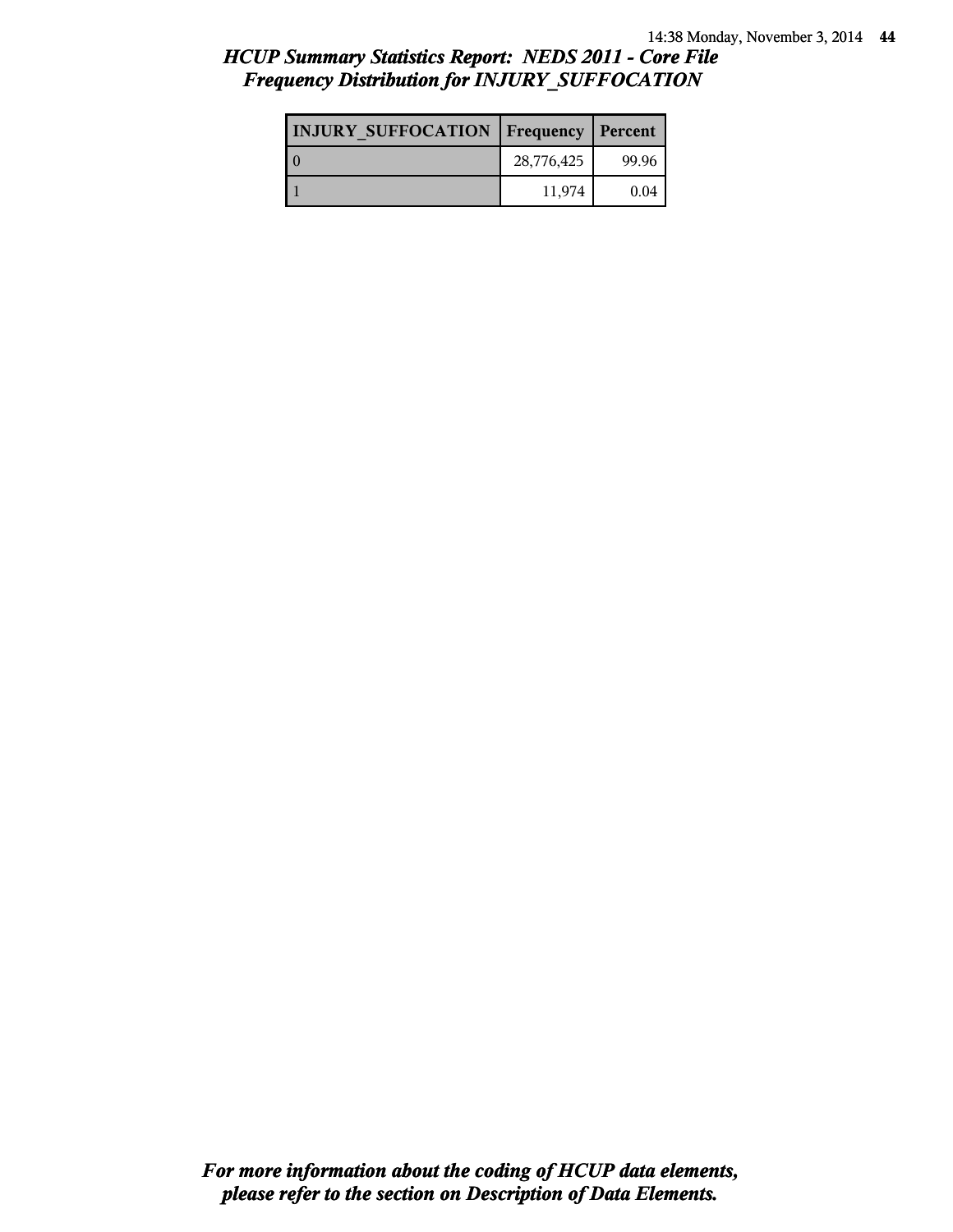| <b>INTENT ASSAULT Frequency</b> |            | Percent |
|---------------------------------|------------|---------|
|                                 | 28,520,769 | 99.07   |
|                                 | 267,630    | 0.93    |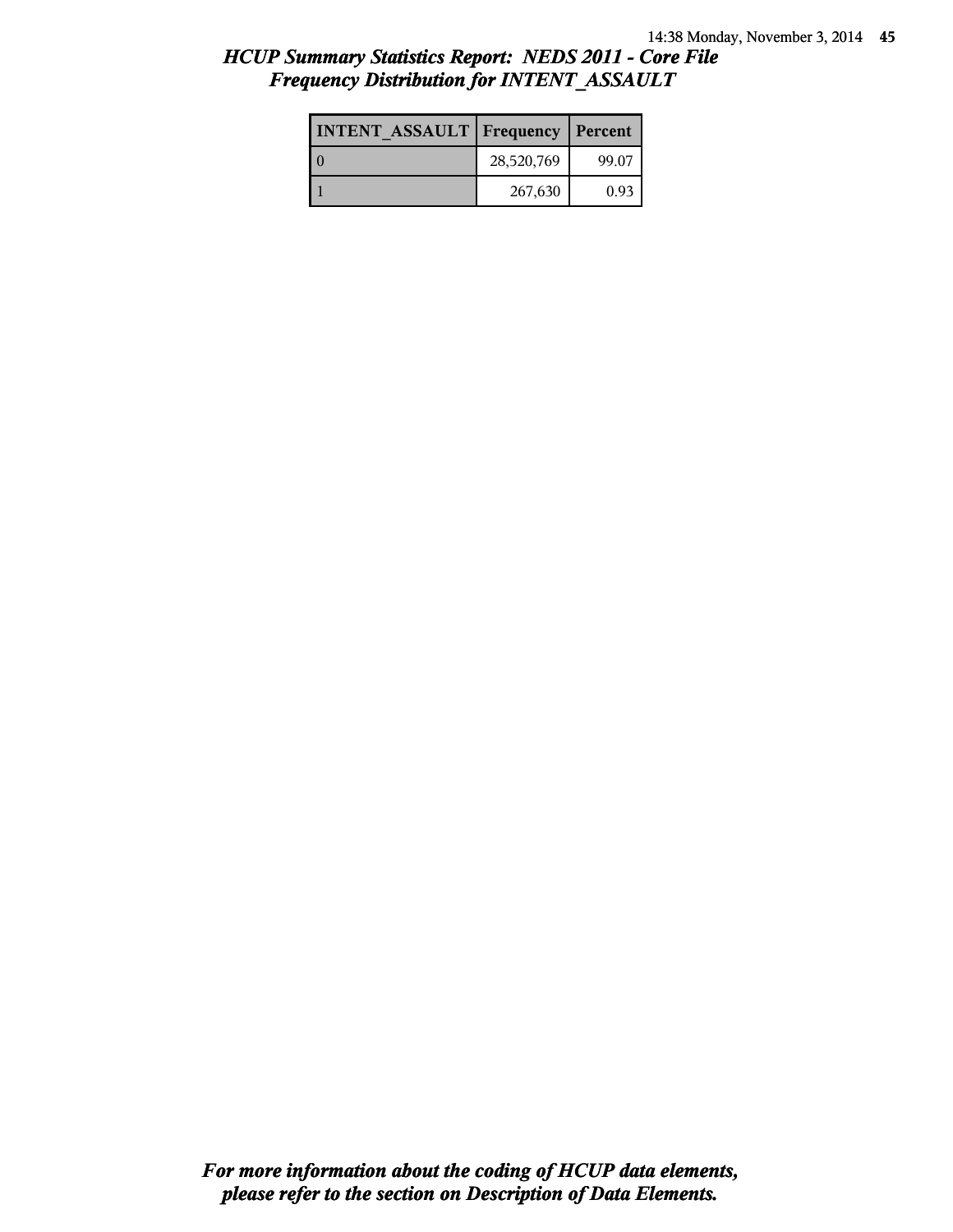| <b>INTENT SELF HARM   Frequency   Percent</b> |            |       |
|-----------------------------------------------|------------|-------|
| l 0                                           | 28,524,129 | 99.08 |
|                                               | 264,270    | 0.92  |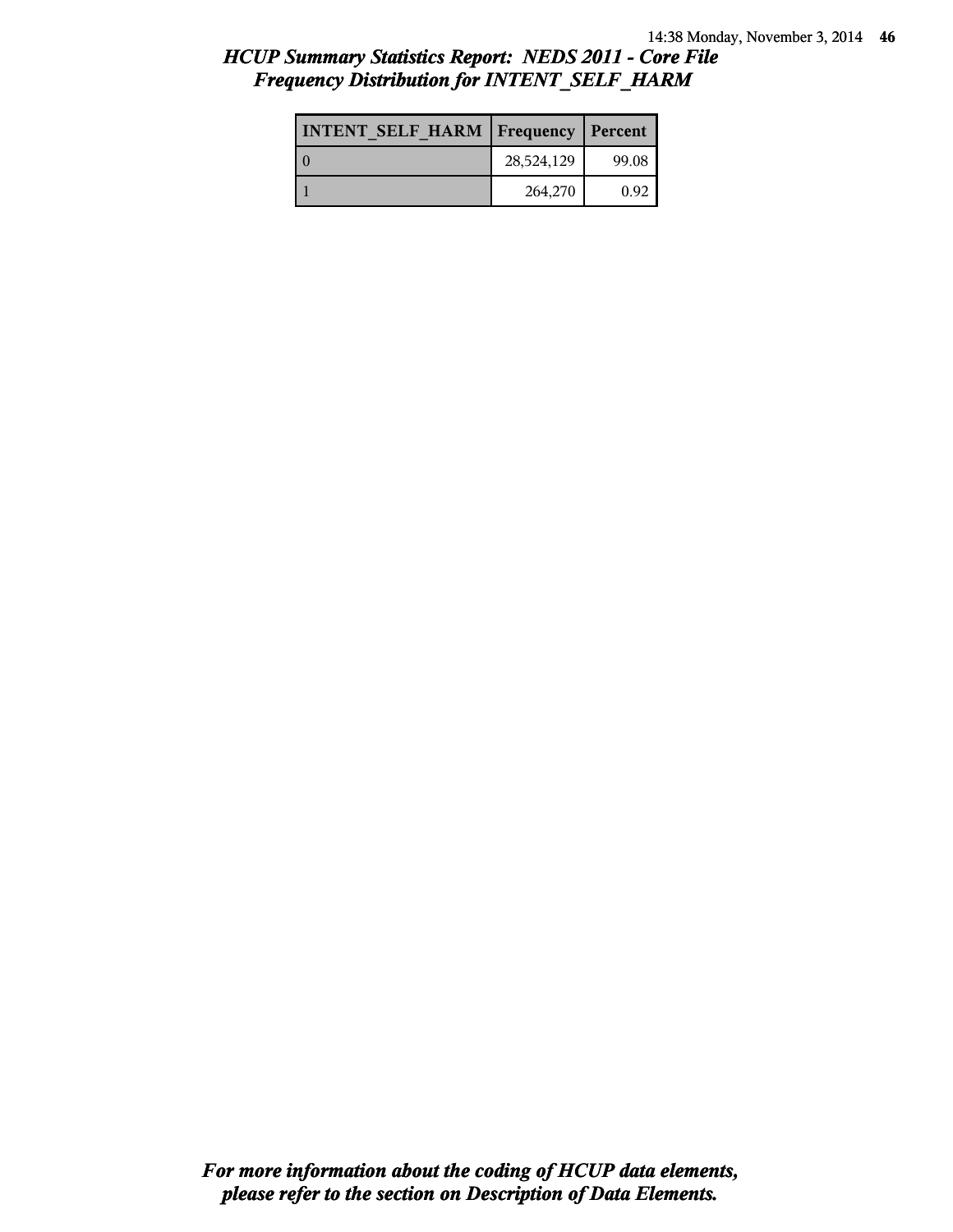# *HCUP Summary Statistics Report: NEDS 2011 - Core File Frequency Distribution for INTENT\_UNINTENTIONAL*

| <b>INTENT UNINTENTIONAL Frequency Percent</b> |            |       |
|-----------------------------------------------|------------|-------|
|                                               | 22,267,608 | 77.35 |
|                                               | 6,520,791  | 22.65 |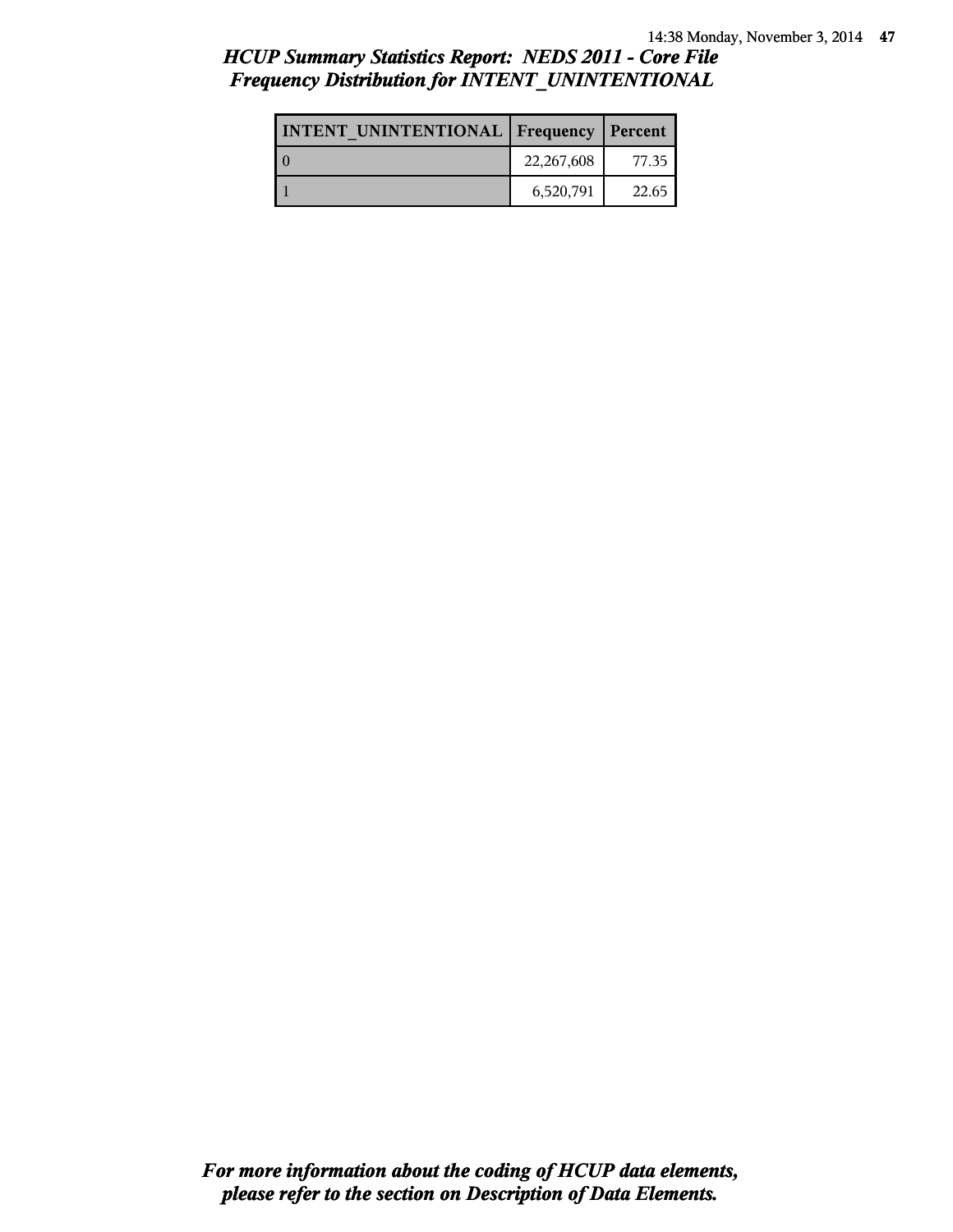| <b>MULTINJURY</b> | Frequency  | Percent |
|-------------------|------------|---------|
|                   | 27,168,859 | 94.37   |
|                   | 1,619,540  | 5.63    |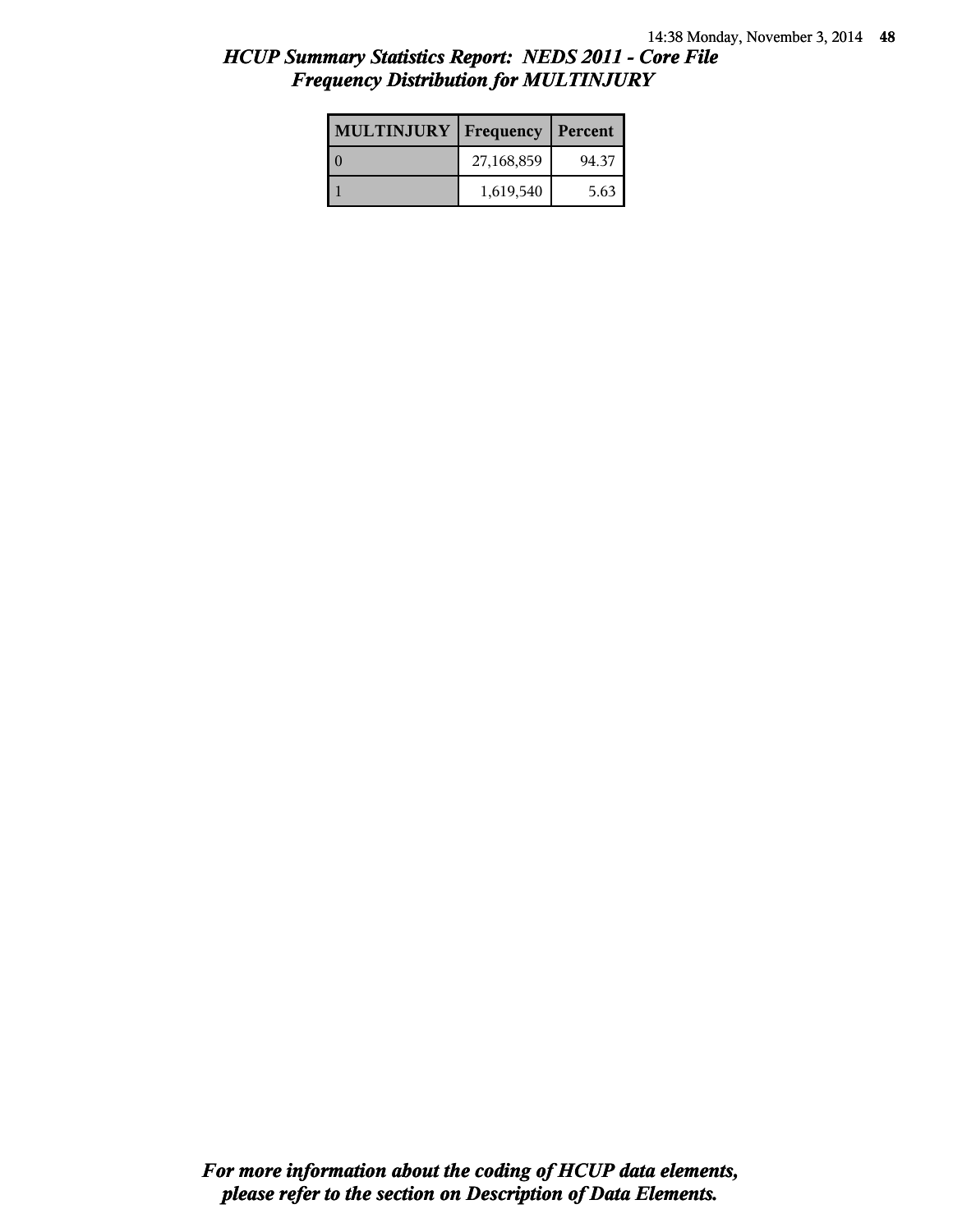| <b>NDX</b>     | Frequency | Percent |
|----------------|-----------|---------|
| $\overline{0}$ | 9,454     | 0.03    |
| 1              | 8,525,213 | 29.61   |
| $\overline{2}$ | 6,367,905 | 22.12   |
| 3              | 3,840,556 | 13.34   |
| $\overline{4}$ | 2,409,754 | 8.37    |
| 5              | 1,597,946 | 5.55    |
| 6              | 1,168,454 | 4.06    |
| 7              | 836,156   | 2.90    |
| 8              | 659,089   | 2.29    |
| 9              | 674,627   | 2.34    |
| 10             | 477,157   | 1.66    |
| 11             | 332,140   | 1.15    |
| 12             | 283,901   | 0.99    |
| 13             | 248,054   | 0.86    |
| 14             | 226,488   | 0.79    |
| 15             | 324,242   | 1.13    |
| 16 or greater  | 807,263   | 2.80    |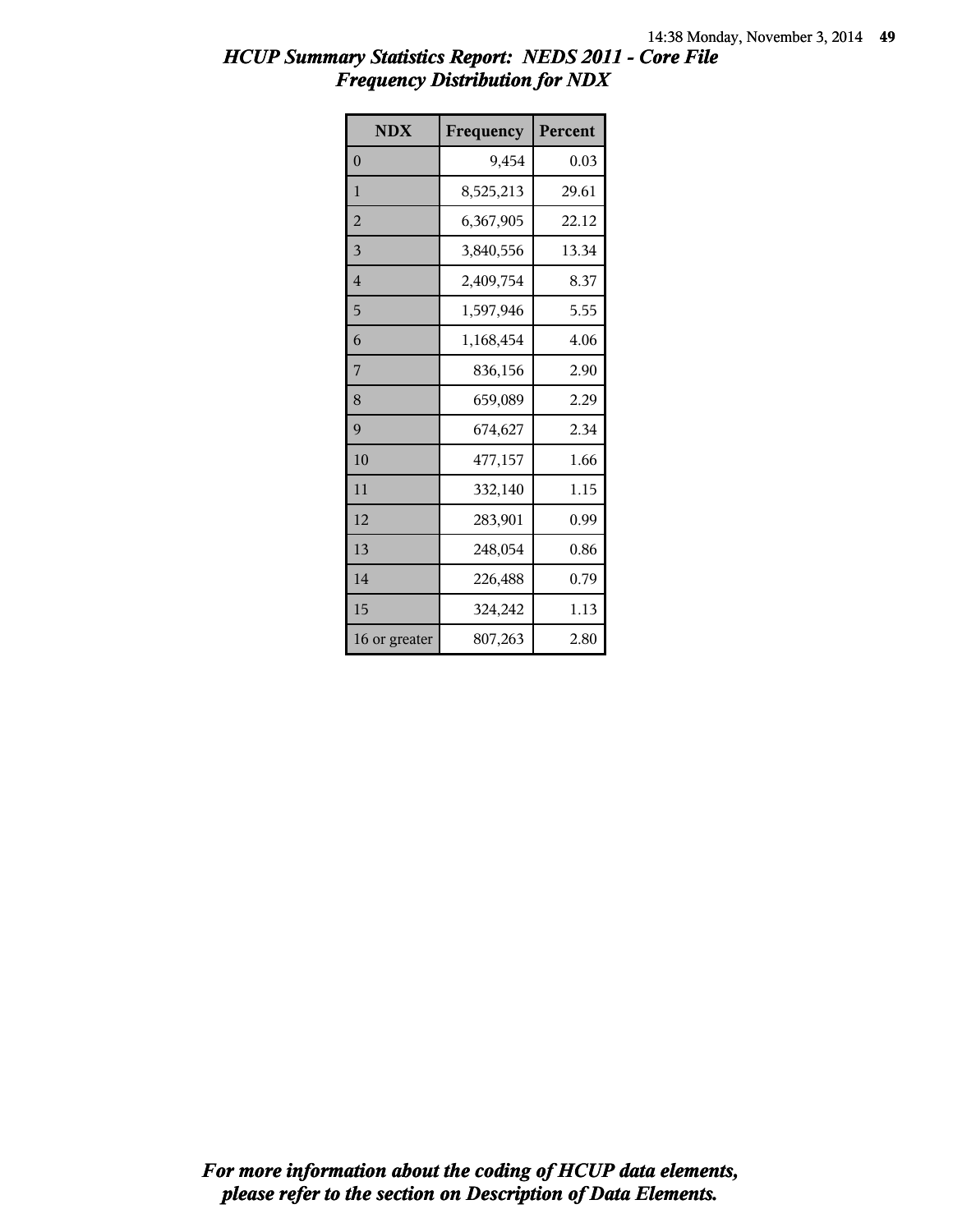| <b>NECODE</b>  | Frequency  | Percent |
|----------------|------------|---------|
| $\theta$       | 21,574,225 | 74.94   |
| $\mathbf{1}$   | 2,760,669  | 9.59    |
| $\overline{2}$ | 2,860,718  | 9.94    |
| 3              | 863,598    | 3.00    |
| $\overline{4}$ | 614,760    | 2.14    |
| 5              | 44,699     | 0.16    |
| 6              | 58,283     | 0.20    |
| 7              | 3,842      | 0.01    |
| 8              | 7,362      | 0.03    |
| or greater     | 243        | 0.00    |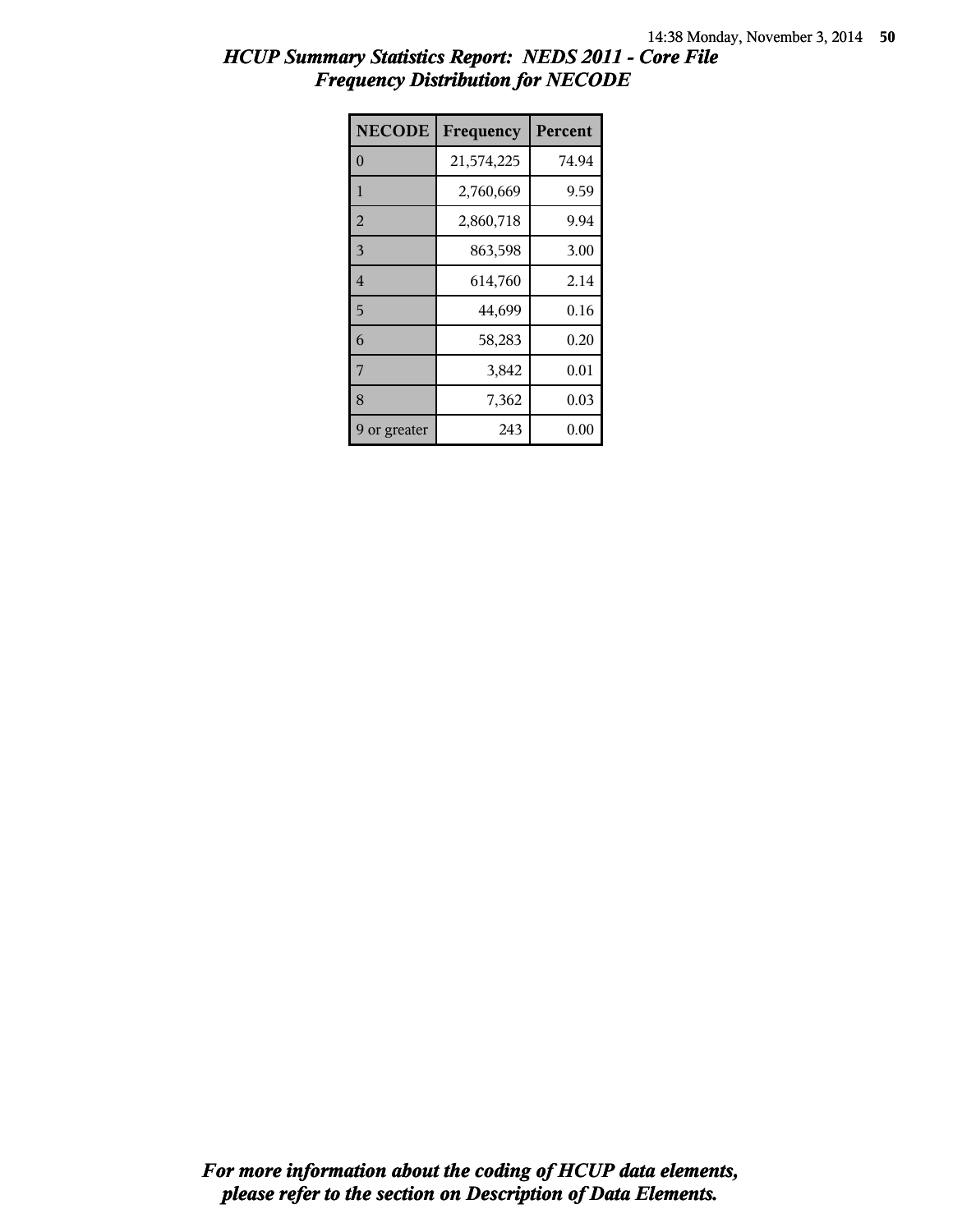| PAY1                 | Frequency | Percent |
|----------------------|-----------|---------|
| $\therefore$ Missing | 66,404    | 0.23    |
| .A: Invalid          | 31,058    | 0.11    |
| 1: Medicare          | 6,240,316 | 21.68   |
| 2: Medicaid          | 7,900,573 | 27.44   |
| 3: Private insurance | 8,395,447 | 29.16   |
| 4: Self-pay          | 4,597,434 | 15.97   |
| 5: No charge         | 187,959   | 0.65    |
| 6: Other             | 1,369,208 | 4.76    |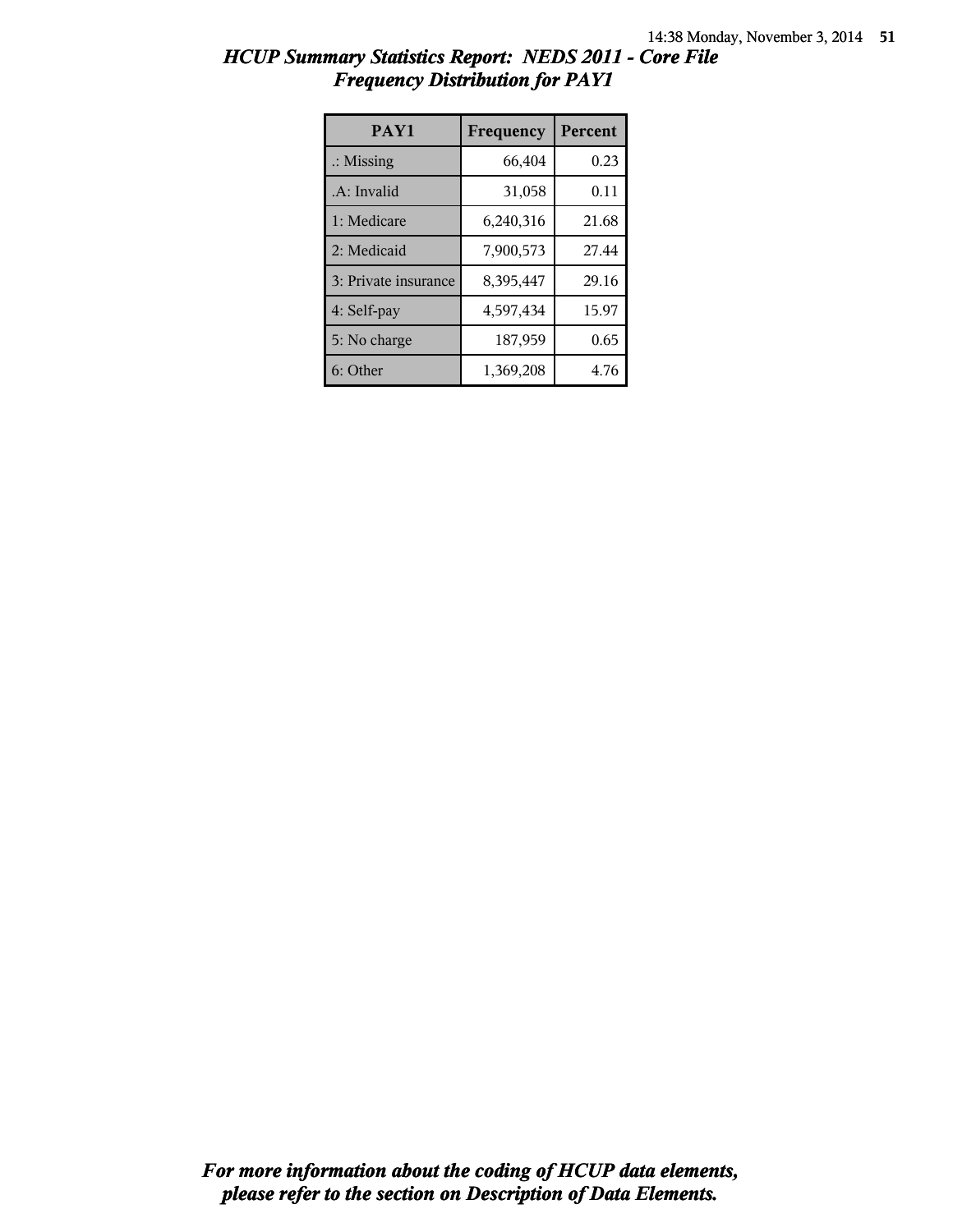| PAY <sub>2</sub>     | Frequency  | <b>Percent</b> |
|----------------------|------------|----------------|
| $\therefore$ Missing | 20,237,521 | 70.30          |
| .A: Invalid          | 504,806    | 1.75           |
| 1: Medicare          | 811,265    | 2.82           |
| 2: Medicaid          | 1,749,921  | 6.08           |
| 3: Private insurance | 2,813,526  | 9.77           |
| 4: Self-pay          | 2,175,643  | 7.56           |
| 5: No charge         | 20,458     | 0.07           |
| 6: Other             | 475,259    | 1.65           |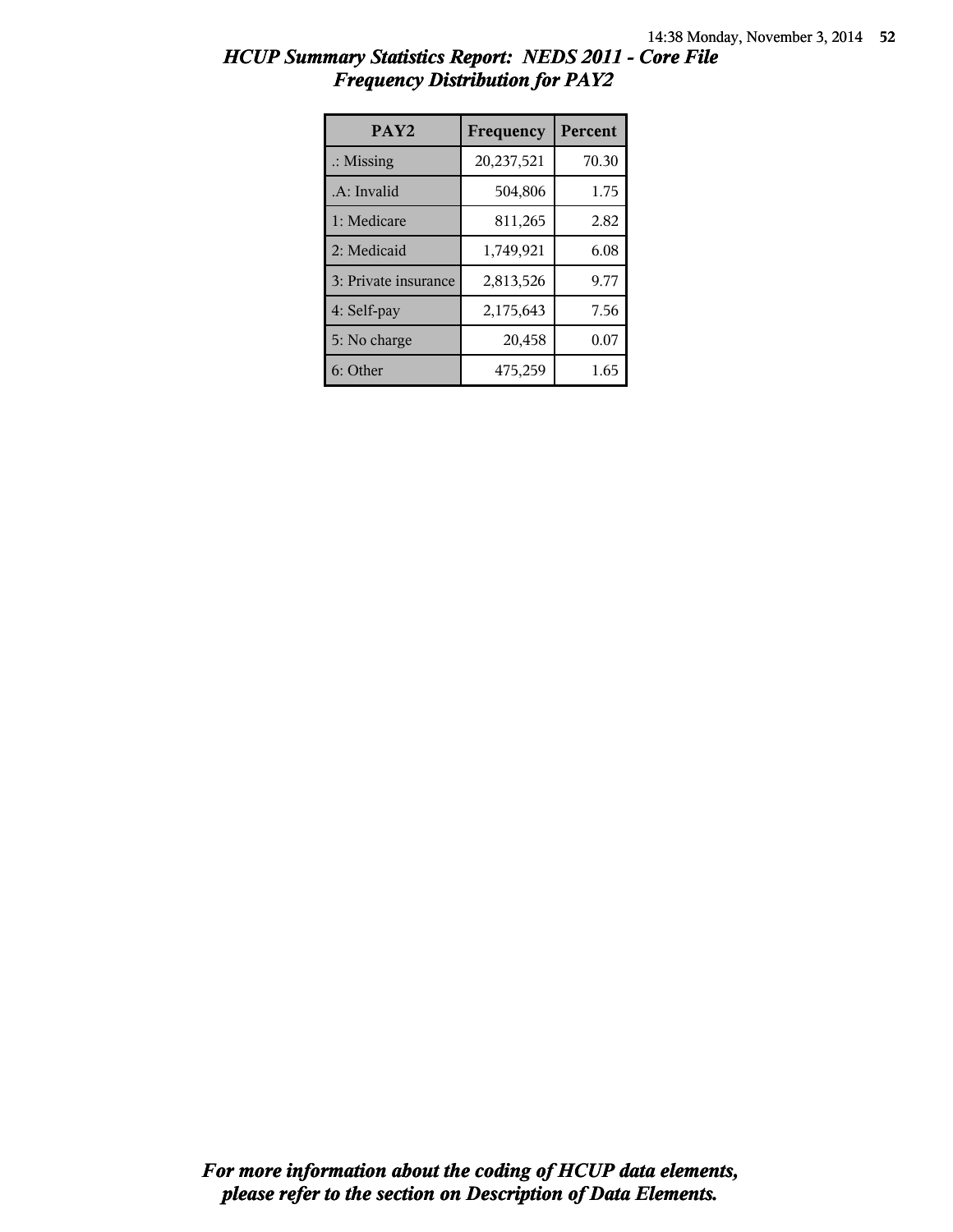| PL NCHS2006            | Frequency | Percent |
|------------------------|-----------|---------|
| $\therefore$ Missing   | 134,137   | 0.47    |
| 1: Large Central Metro | 7,973,677 | 27.70   |
| 2: Large Fringe Metro  | 6,400,667 | 22.23   |
| 3: Medium Metro        | 6,146,899 | 21.35   |
| 4: Small Metro         | 2,535,471 | 8.81    |
| 5: Micropolitan        | 3,460,578 | 12.02   |
| 6: Noncore             | 2,136,970 | 7.42    |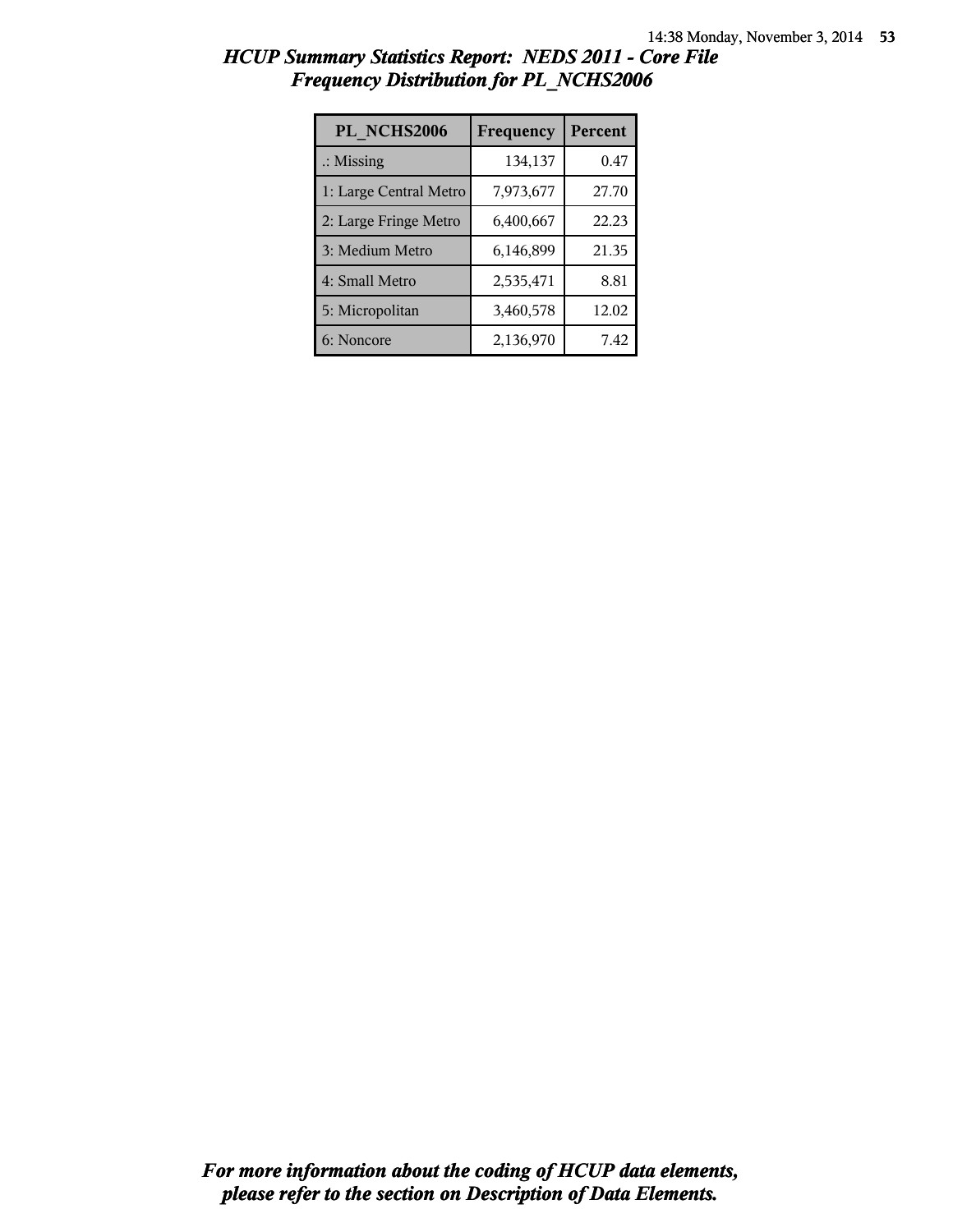| <b>TOTCHG ED</b>     | Frequency  | <b>Percent</b> |
|----------------------|------------|----------------|
| $\therefore$ Missing | 4,343,844  | 15.09          |
| .A: Invalid          | 8,500      | 0.03           |
| .C: Inconsistent     | 158,190    | 0.55           |
| \$100-\$1,000        | 9,775,475  | 33.96          |
| $$1,001 - $5,000$    | 12,136,172 | 42.16          |
| \$5,001-\$10,000     | 1,704,709  | 5.92           |
| \$10,001-\$50,000    | 653,853    | 2.27           |
| \$50,001-\$75,000    | 5,694      | 0.02           |
| Over \$75,000        | 1,962      | 0.01           |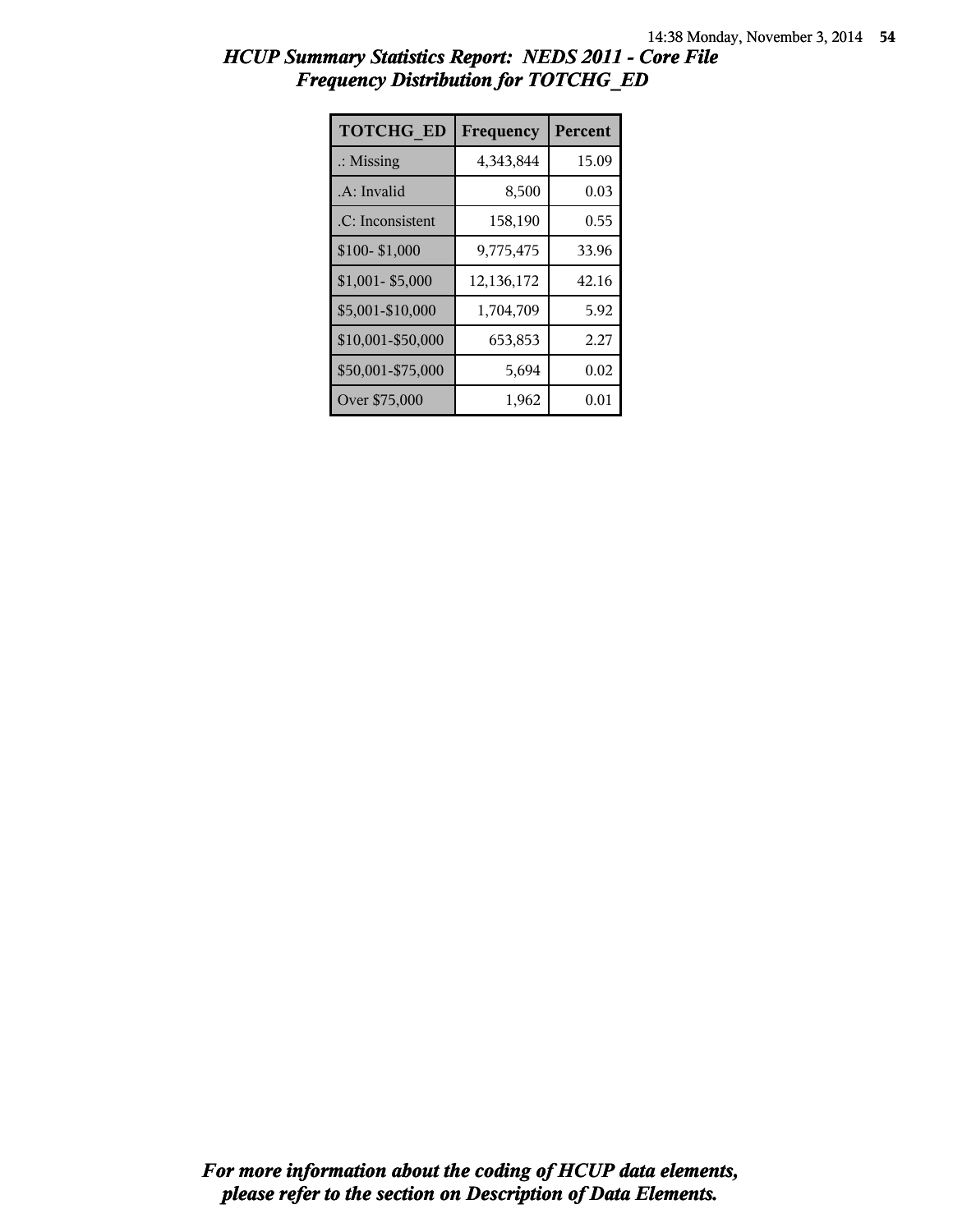|      | <b>YEAR</b> Frequency | Percent |
|------|-----------------------|---------|
| 2011 | 28,788,399            | 100.00  |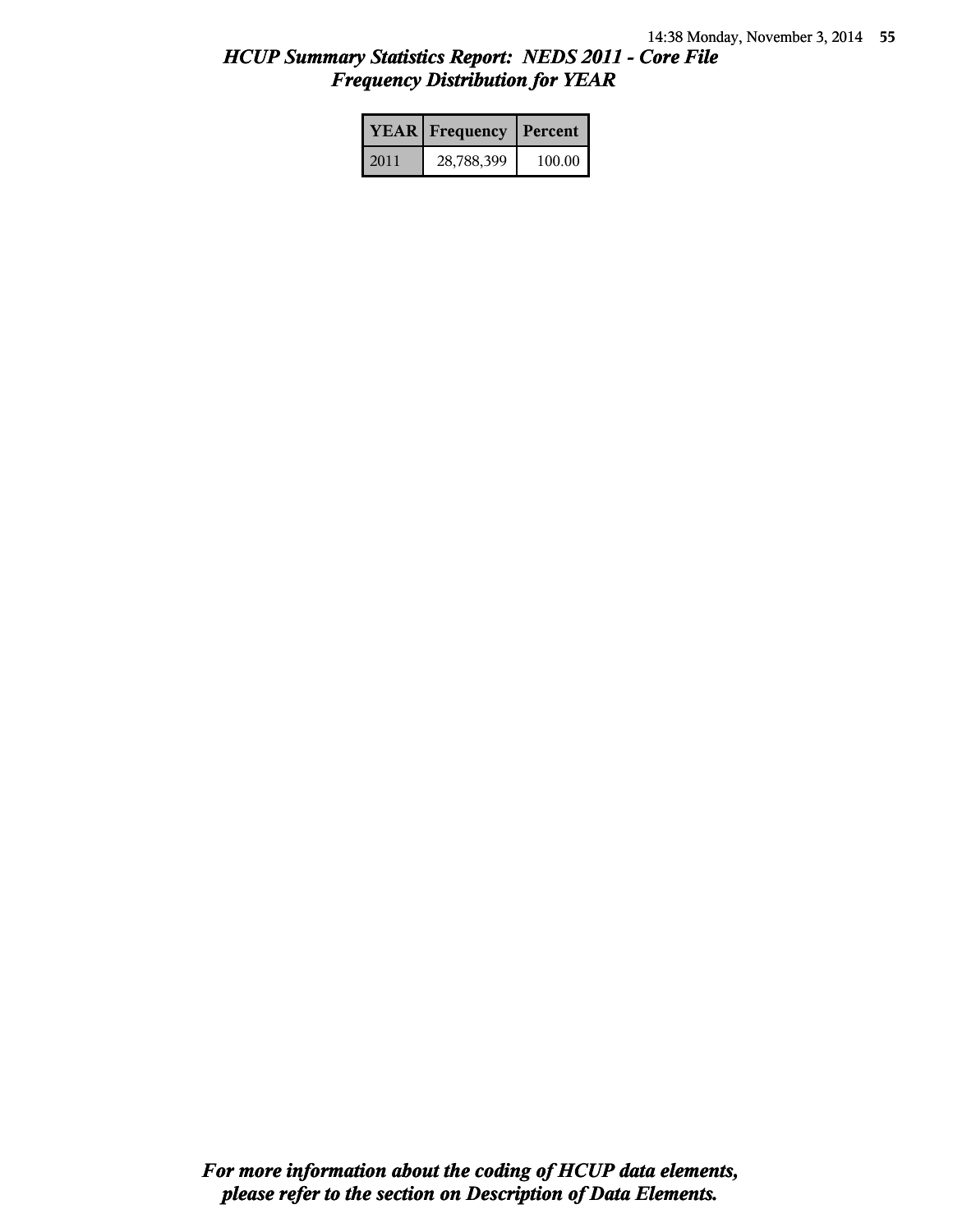| <b>ZIPINC QRTL</b>   | Frequency | Percent |
|----------------------|-----------|---------|
| $\therefore$ Missing | 598,721   | 2.08    |
| .A: Invalid          | 6,275     | 0.02    |
| 1: First quartile    | 9,127,933 | 31.71   |
| 2: Second quartile   | 7,304,668 | 25.37   |
| 3: Third quartile    | 6,819,598 | 23.69   |
| 4: Fourth quartile   | 4,931,204 | 17.13   |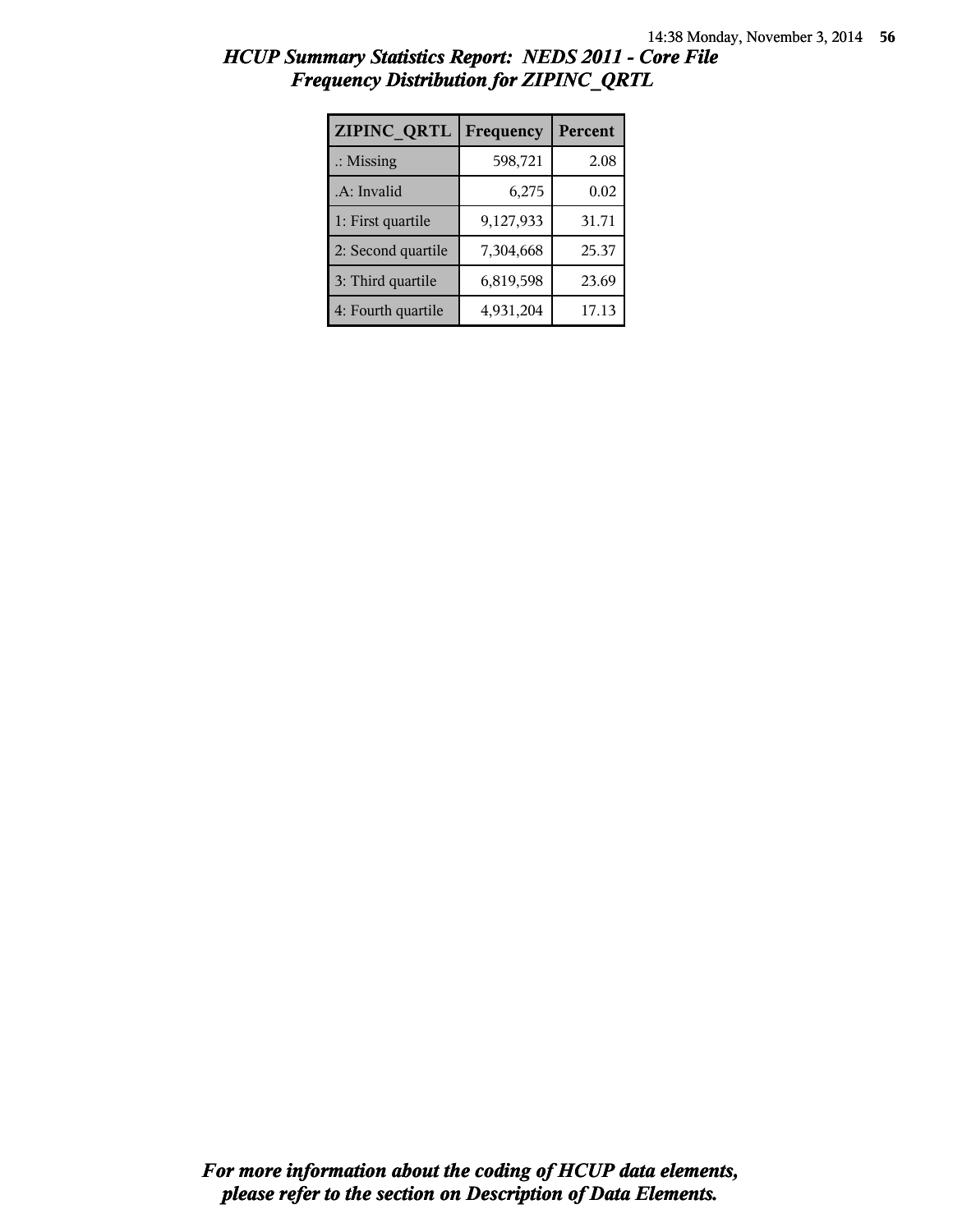| <b>Moments</b>         |            |                                |            |
|------------------------|------------|--------------------------------|------------|
| N                      | 28788399   | <b>Sum Weights</b><br>28788399 |            |
| Mean                   | 4.55213244 | <b>Sum Observations</b>        | 131048605  |
| <b>Std Deviation</b>   | 1.05558146 | Variance                       | 1.11425221 |
| <b>Skewness</b>        | 0.66110533 | <b>Kurtosis</b>                | 6.59866446 |
| <b>Uncorrected SS</b>  | 628628142  | <b>Corrected SS</b>            | 32077536.2 |
| <b>Coeff Variation</b> | 23.1887247 | <b>Std Error Mean</b>          | 0.00019674 |

#### *Variable: DISCWT (Weight to ED Visits in AHA universe)*

| <b>Basic Statistical Measures</b> |          |                            |         |
|-----------------------------------|----------|----------------------------|---------|
| Location<br>Variability           |          |                            |         |
| <b>Mean</b>                       | 4.552132 | <b>Std Deviation</b>       | 1.05558 |
| <b>Median</b>                     | 4.567078 | <b>Variance</b>            | 1.11425 |
| Mode                              | 2.861897 | Range<br>23.55966          |         |
|                                   |          | <b>Interquartile Range</b> | 0.97329 |

| Tests for Location: Mu0=0 |                             |          |                |         |
|---------------------------|-----------------------------|----------|----------------|---------|
| <b>Test</b>               | <b>Statistic</b><br>p Value |          |                |         |
| Student's t               | 23138.32                    |          | Pr> t          | < 0001  |
| <b>Sign</b>               | M                           | 14394200 | $Pr \ge =  M $ | < 0.001 |
| Signed Rank               | S                           | 2.072E14 | $Pr \geq  S $  | < 0001  |

| <b>Quantiles (Definition 5)</b> |                 |  |
|---------------------------------|-----------------|--|
| Quantile                        | <b>Estimate</b> |  |
| 100% Max                        | 24.139099       |  |
| 99%                             | 7.387051        |  |
| 95%                             | 5.997300        |  |
| 90%                             | 5.744074        |  |
| 75% Q3                          | 5.052222        |  |
| 50% Median                      | 4.567078        |  |
| 25% Q1                          | 4.078933        |  |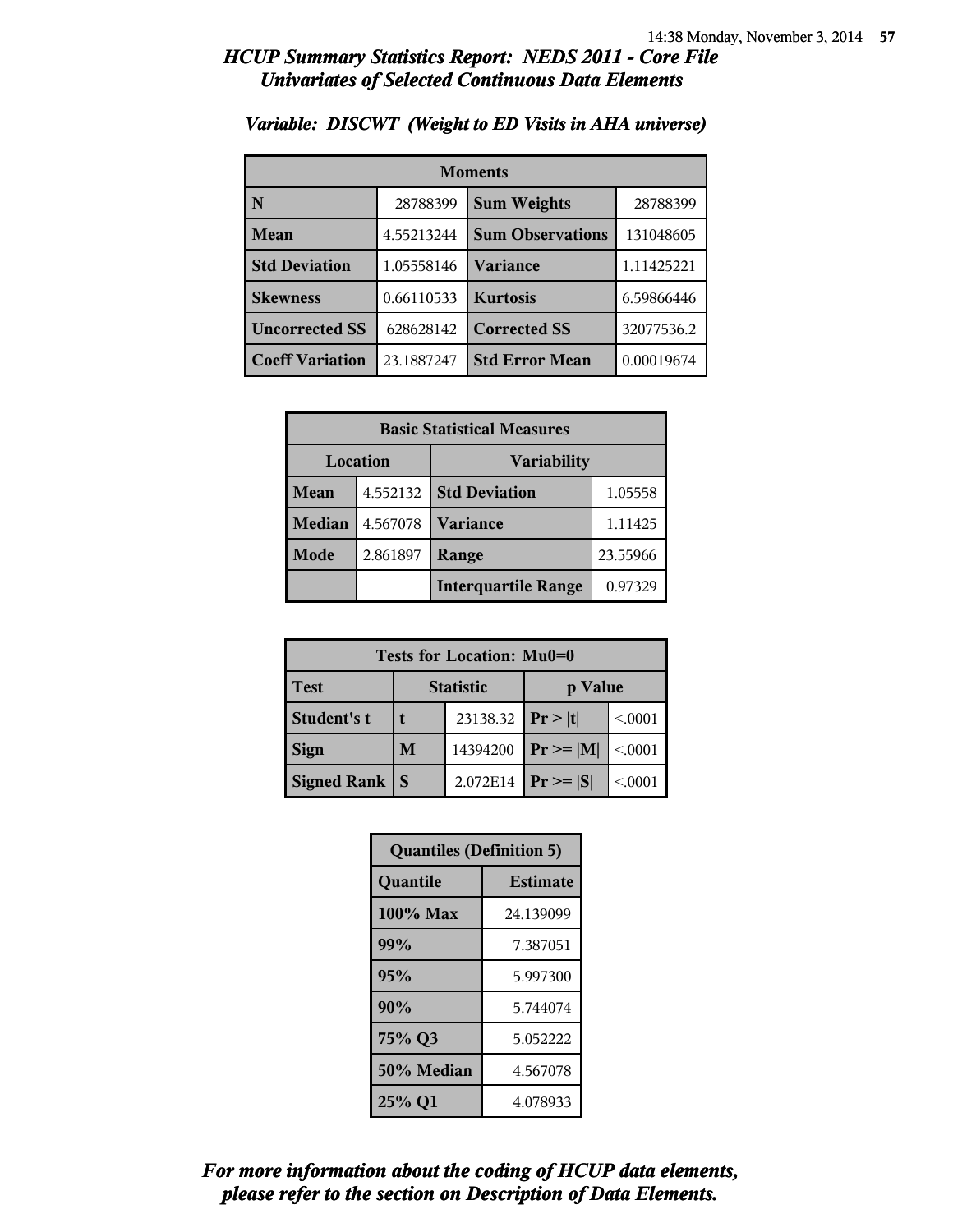| <b>Quantiles (Definition 5)</b> |  |  |
|---------------------------------|--|--|
| <b>Estimate</b><br>Quantile     |  |  |
| 10%<br>2.951770                 |  |  |
| 5%<br>2.861897                  |  |  |
| 1%<br>2.002705                  |  |  |
| 0% Min<br>0.579439              |  |  |

*Variable: DISCWT (Weight to ED Visits in AHA universe)*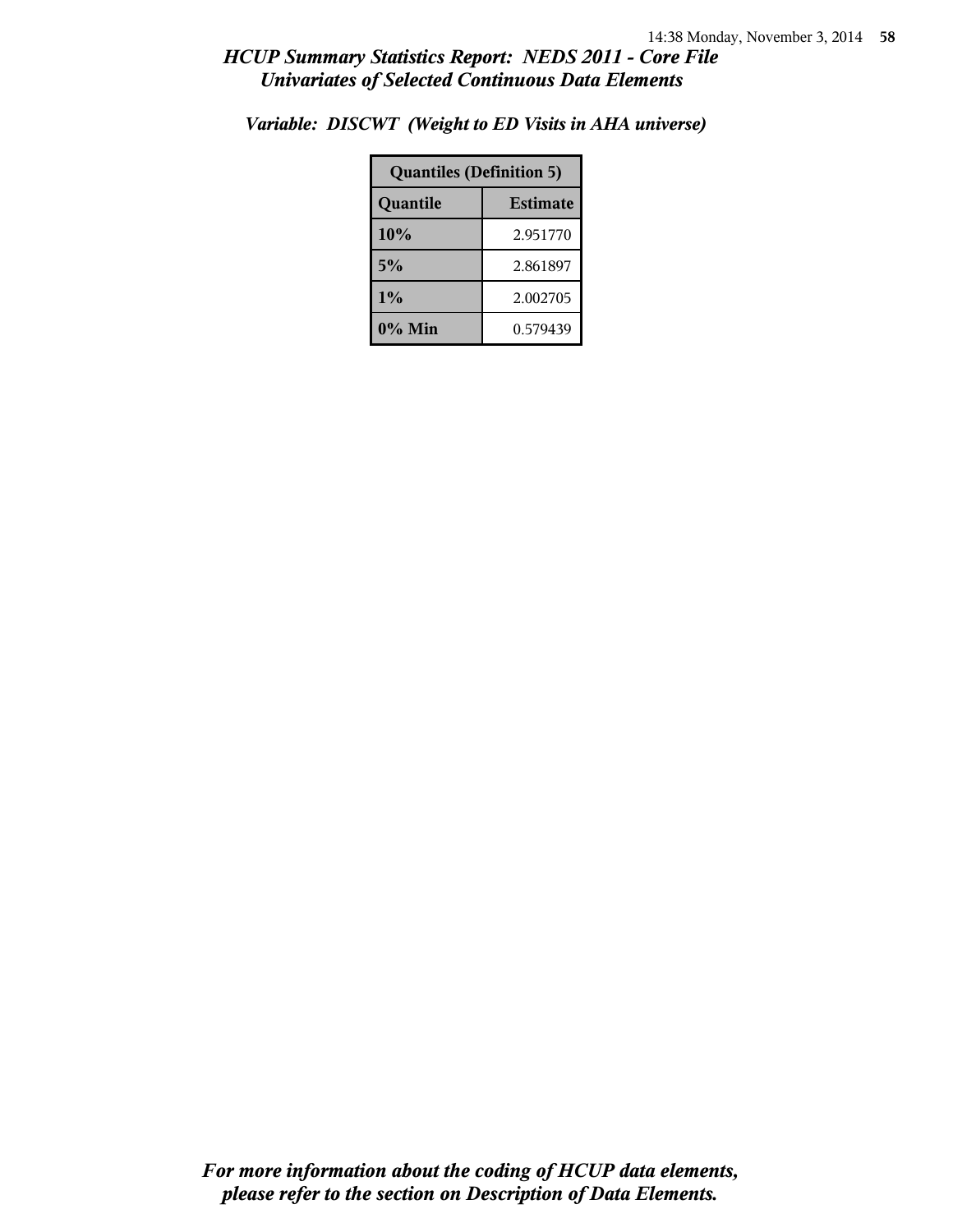| <b>Moments</b>         |            |                         |              |
|------------------------|------------|-------------------------|--------------|
| N                      | 28786951   | <b>Sum Weights</b>      | 28786951     |
| Mean                   | 38.8637697 | <b>Sum Observations</b> | 1118769433   |
| <b>Std Deviation</b>   | 24.5041539 | <b>Variance</b>         | 600.453557   |
| <b>Skewness</b>        | 0.2978674  | <b>Kurtosis</b>         | $-0.7901442$ |
| <b>Uncorrected SS</b>  | 6.07648E10 | <b>Corrected SS</b>     | 1.72852E10   |
| <b>Coeff Variation</b> | 63.0514078 | <b>Std Error Mean</b>   | 0.00456711   |

### *Variable: AGE (Age in years at admission)*

| <b>Basic Statistical Measures</b> |          |                            |           |  |
|-----------------------------------|----------|----------------------------|-----------|--|
|                                   | Location | <b>Variability</b>         |           |  |
| Mean                              | 38.86377 | <b>Std Deviation</b>       | 24.50415  |  |
| <b>Median</b>                     | 36.00000 | <b>Variance</b>            | 600.45356 |  |
| Mode                              | 0.00000  | Range                      | 124.00000 |  |
|                                   |          | <b>Interquartile Range</b> | 36.00000  |  |

| <b>Tests for Location: Mu0=0</b> |                             |         |               |         |
|----------------------------------|-----------------------------|---------|---------------|---------|
| <b>Test</b>                      | <b>Statistic</b><br>p Value |         |               |         |
| Student's t                      | 8509.48                     |         | Pr> t         | < 0001  |
| <b>Sign</b>                      | 14035311<br>M               |         | $Pr \ge  M $  | < .0001 |
| <b>Signed Rank</b>               |                             | 1.97E14 | $ Pr \ge  S $ | < 0001  |

| <b>Quantiles (Definition 5)</b> |                 |  |
|---------------------------------|-----------------|--|
| Quantile                        | <b>Estimate</b> |  |
| $100\%$ Max                     | 124             |  |
| 99%                             | 91              |  |
| 95%                             | 83              |  |
| 90%                             | 75              |  |
| 75% Q3<br>56                    |                 |  |
| 50% Median                      | 36              |  |
| 25% Q1<br>20                    |                 |  |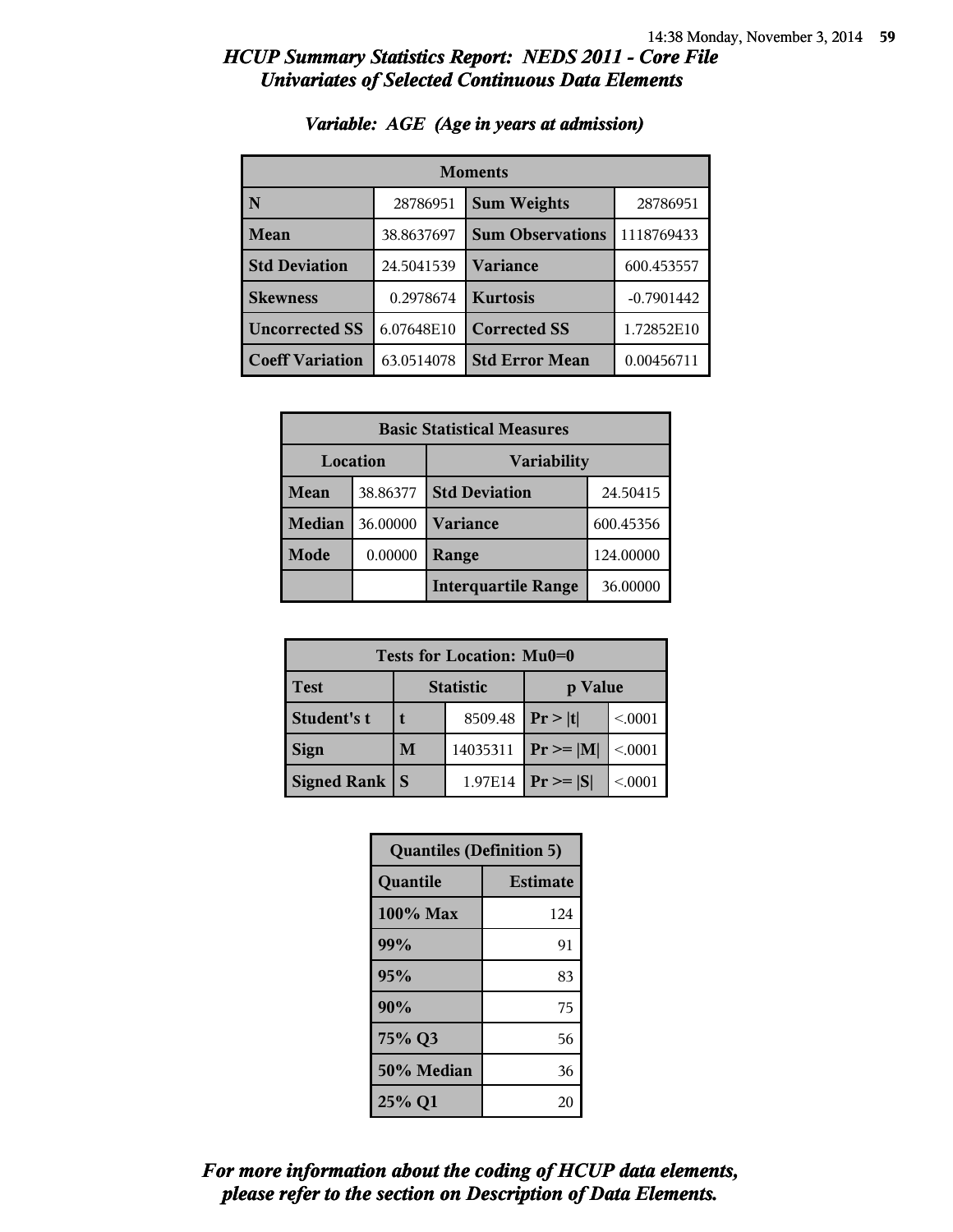| <b>Quantiles (Definition 5)</b> |   |  |
|---------------------------------|---|--|
| <b>Estimate</b><br>Quantile     |   |  |
| 10%                             | 5 |  |
| 5%                              | 2 |  |
| 1%                              | 0 |  |
| 0% Min                          |   |  |

*Variable: AGE (Age in years at admission)*

| <b>Missing Values</b>   |       |                   |                       |
|-------------------------|-------|-------------------|-----------------------|
|                         |       | <b>Percent Of</b> |                       |
| <b>Missing</b><br>Value | Count | All Obs           | <b>Missing</b><br>Obs |
|                         | 263   | 0.00              | 18.16                 |
| A                       | 5     | 0.00              | 0.35                  |
| C                       | 1180  | 0.00              | 81.49                 |
| Total                   | 1448  | 0.01              | 100.00                |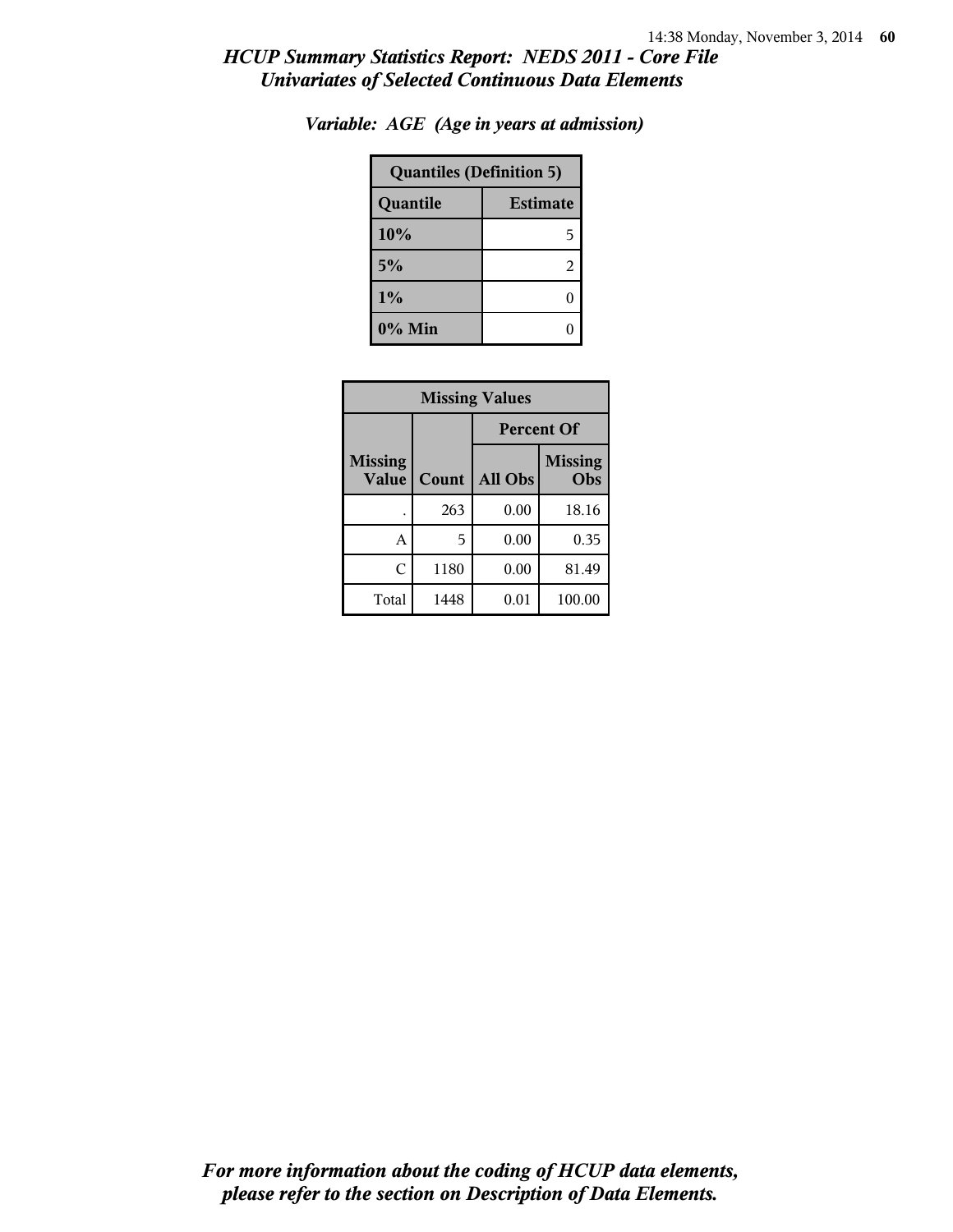| <b>Moments</b>         |            |                         |            |
|------------------------|------------|-------------------------|------------|
| N                      | 24277865   | <b>Sum Weights</b>      | 24277865   |
| Mean                   | 2246.92123 | <b>Sum Observations</b> | 5.45505E10 |
| <b>Std Deviation</b>   | 3395.28241 | Variance                | 11527942.7 |
| <b>Skewness</b>        | 11.8023402 | <b>Kurtosis</b>         | 1143.58521 |
| <b>Uncorrected SS</b>  | 4.02444E14 | <b>Corrected SS</b>     | 2.79874E14 |
| <b>Coeff Variation</b> | 151.108208 | <b>Std Error Mean</b>   | 0.68908161 |

#### *Variable: TOTCHG\_ED (Total charge for ED services)*

| <b>Basic Statistical Measures</b> |          |                              |          |
|-----------------------------------|----------|------------------------------|----------|
| Location<br>Variability           |          |                              |          |
| Mean                              | 2246.921 | <b>Std Deviation</b><br>3395 |          |
| <b>Median</b>                     | 1261.000 | <b>Variance</b>              | 11527943 |
| Mode                              | 870.000  | 936711<br>Range              |          |
|                                   |          | <b>Interquartile Range</b>   | 1865     |

| Tests for Location: Mu0=0 |                             |          |                |         |
|---------------------------|-----------------------------|----------|----------------|---------|
| <b>Test</b>               | <b>Statistic</b><br>p Value |          |                |         |
| Student's t               | 3260.748                    |          | Pr> t          | < 0001  |
| <b>Sign</b>               | 12138933<br>M               |          | $Pr \ge =  M $ | < 0.001 |
| Signed Rank               |                             | 1.474E14 | $Pr \geq  S $  | < 0001  |

| <b>Quantiles (Definition 5)</b> |                 |  |
|---------------------------------|-----------------|--|
| Quantile                        | <b>Estimate</b> |  |
| $100\%$ Max                     | 936811          |  |
| 99%                             | 15929           |  |
| 95%<br>7319                     |                 |  |
| 90%                             | 4922            |  |
| 75% Q3<br>2521                  |                 |  |
| 50% Median<br>1261              |                 |  |
| 25% Q1<br>656                   |                 |  |